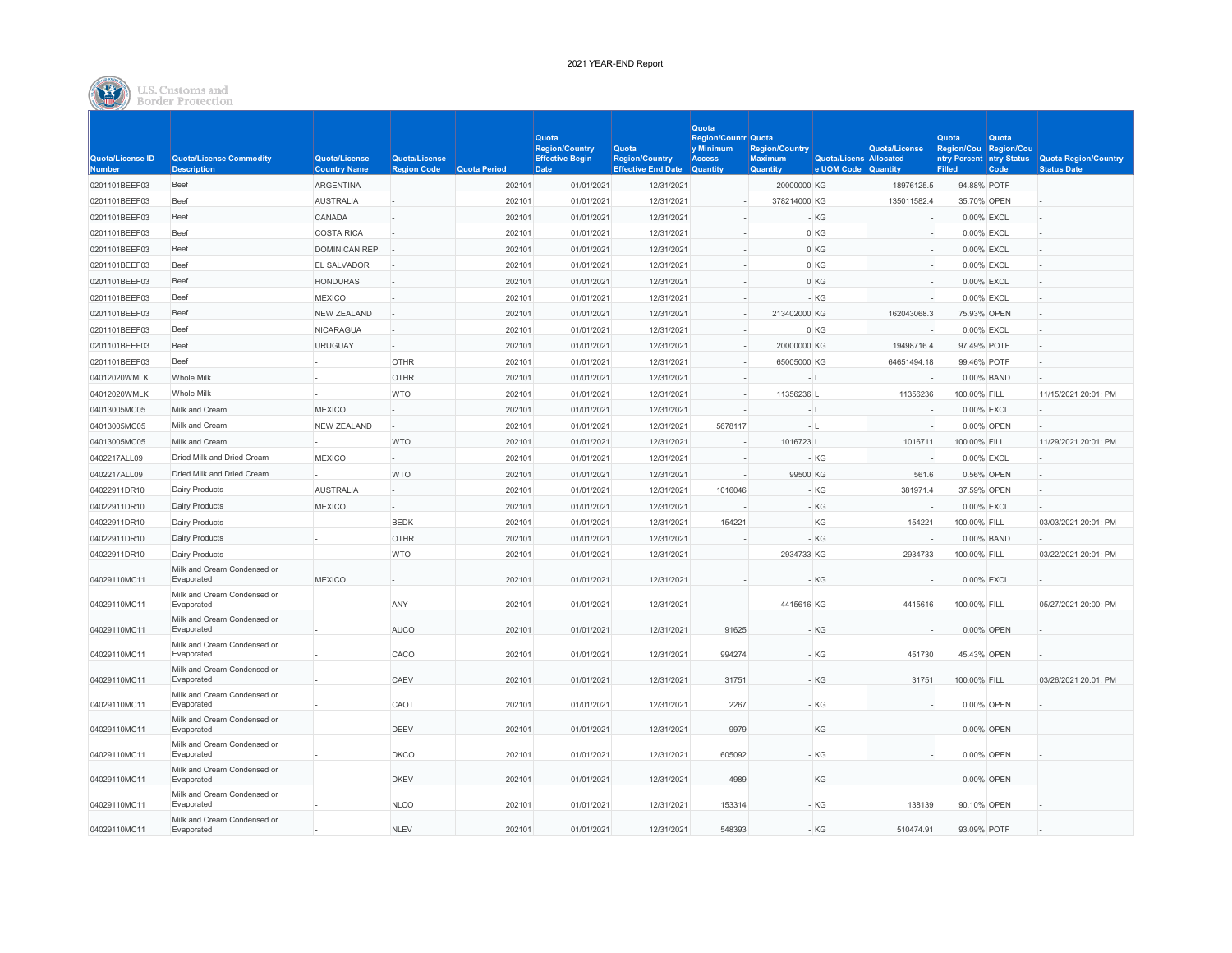| 0403904CMW12<br>Dried Cream Dried Milk Dried Whey<br><b>WTO</b><br>202101<br>01/01/2021<br>12/31/2021<br>71019 KG<br>100.00% FILL<br>01/26/2021 20:06: PM<br>71019<br>04620311CA18<br>Canadian Cheddar Cheese<br>CANADA<br>202101<br>01/01/2021<br>12/31/2021<br>833417 KG<br>586712.62<br>70.40% OPEN<br>Peanuts<br>1202104PNT02<br><b>ARGENTINA</b><br>202101<br>04/01/2021<br>03/31/2022<br>43901000 KG<br>5601336.63<br>12.76% OPEN<br>1202104PNT02<br>Peanuts<br><b>MEXICO</b><br>202101<br>04/01/2021<br>03/31/2022<br>- KG<br>0.00% EXCL<br>1202104PNT02<br>Peanuts<br><b>OTHR</b><br>202101<br>04/01/2021<br>9005000 KG<br>8621052.6<br>03/31/2022<br>95.74% POTF<br>160414TUNALO<br>Tuna Low Rate<br>AMERICAN SAMOA<br>202101<br>01/01/2021<br>01/01/2022<br>- KG<br>0.00% BAND<br>160414TUNALO<br>Tuna Low Rate<br><b>OTHR</b><br>202101<br>01/01/2021<br>01/01/2022<br>18345004 KG<br>18345004<br>100.00% FILL<br>02/01/2021 08:30: AM<br>17010007CA05<br>Refined Sugar Canada<br>CANADA<br>202201<br>10/01/2021<br>09/30/2022<br>10300000 KG<br>1646719.4<br>15.99% OPEN<br><b>OTHR</b><br>202201<br>17010007CA05<br>Refined Sugar Canada<br>10/01/2021<br>09/30/2022<br>0 KG<br>0.00% BAND<br>17010GRFSG05<br>MEXICO<br>10/01/2021<br>09/30/2022<br><b>Refined Tariff Rate</b><br>202201<br>$-KG$<br>0.00% EXCL |  |
|------------------------------------------------------------------------------------------------------------------------------------------------------------------------------------------------------------------------------------------------------------------------------------------------------------------------------------------------------------------------------------------------------------------------------------------------------------------------------------------------------------------------------------------------------------------------------------------------------------------------------------------------------------------------------------------------------------------------------------------------------------------------------------------------------------------------------------------------------------------------------------------------------------------------------------------------------------------------------------------------------------------------------------------------------------------------------------------------------------------------------------------------------------------------------------------------------------------------------------------------------------------------------------------------------------------------------|--|
|                                                                                                                                                                                                                                                                                                                                                                                                                                                                                                                                                                                                                                                                                                                                                                                                                                                                                                                                                                                                                                                                                                                                                                                                                                                                                                                              |  |
|                                                                                                                                                                                                                                                                                                                                                                                                                                                                                                                                                                                                                                                                                                                                                                                                                                                                                                                                                                                                                                                                                                                                                                                                                                                                                                                              |  |
|                                                                                                                                                                                                                                                                                                                                                                                                                                                                                                                                                                                                                                                                                                                                                                                                                                                                                                                                                                                                                                                                                                                                                                                                                                                                                                                              |  |
|                                                                                                                                                                                                                                                                                                                                                                                                                                                                                                                                                                                                                                                                                                                                                                                                                                                                                                                                                                                                                                                                                                                                                                                                                                                                                                                              |  |
|                                                                                                                                                                                                                                                                                                                                                                                                                                                                                                                                                                                                                                                                                                                                                                                                                                                                                                                                                                                                                                                                                                                                                                                                                                                                                                                              |  |
|                                                                                                                                                                                                                                                                                                                                                                                                                                                                                                                                                                                                                                                                                                                                                                                                                                                                                                                                                                                                                                                                                                                                                                                                                                                                                                                              |  |
|                                                                                                                                                                                                                                                                                                                                                                                                                                                                                                                                                                                                                                                                                                                                                                                                                                                                                                                                                                                                                                                                                                                                                                                                                                                                                                                              |  |
|                                                                                                                                                                                                                                                                                                                                                                                                                                                                                                                                                                                                                                                                                                                                                                                                                                                                                                                                                                                                                                                                                                                                                                                                                                                                                                                              |  |
|                                                                                                                                                                                                                                                                                                                                                                                                                                                                                                                                                                                                                                                                                                                                                                                                                                                                                                                                                                                                                                                                                                                                                                                                                                                                                                                              |  |
|                                                                                                                                                                                                                                                                                                                                                                                                                                                                                                                                                                                                                                                                                                                                                                                                                                                                                                                                                                                                                                                                                                                                                                                                                                                                                                                              |  |
| Refined Tariff Rate<br><b>OTHR</b><br>17010GRFSG05<br>202201<br>10/01/2021<br>09/30/2022<br>0 KG<br>0.00% BAND                                                                                                                                                                                                                                                                                                                                                                                                                                                                                                                                                                                                                                                                                                                                                                                                                                                                                                                                                                                                                                                                                                                                                                                                               |  |
| 17010GRFSG05<br><b>Refined Tariff Rate</b><br><b>WTO</b><br>202201<br>10/01/2021<br>09/30/2022<br>7090000 KG<br>7067940.52<br>99.69% FILL<br>10/01/2021 19:30: PM                                                                                                                                                                                                                                                                                                                                                                                                                                                                                                                                                                                                                                                                                                                                                                                                                                                                                                                                                                                                                                                                                                                                                            |  |
| <b>MEXICO</b><br>17010GRFSG15<br><b>Global Refined Sugar</b><br>202201<br>10/01/2021<br>10/01/2022<br>0 KG<br>0.00% EXCL                                                                                                                                                                                                                                                                                                                                                                                                                                                                                                                                                                                                                                                                                                                                                                                                                                                                                                                                                                                                                                                                                                                                                                                                     |  |
| 17010GRFSG15<br><b>Global Refined Sugar</b><br><b>OTHR</b><br>10/01/2021<br>0 KG<br>202201<br>10/01/2022<br>0.00% BAND                                                                                                                                                                                                                                                                                                                                                                                                                                                                                                                                                                                                                                                                                                                                                                                                                                                                                                                                                                                                                                                                                                                                                                                                       |  |
| 17010GRFSG15<br><b>Global Refined Sugar</b><br><b>WTO</b><br>202201<br>10/01/2021<br>10/01/2022<br>0 KG<br>0.00% BAND                                                                                                                                                                                                                                                                                                                                                                                                                                                                                                                                                                                                                                                                                                                                                                                                                                                                                                                                                                                                                                                                                                                                                                                                        |  |
| Raw Sugar<br><b>ARGENTINA</b><br>45281000 KG<br>35194424.92<br>1701111RWSG05<br>202201<br>10/01/2021<br>09/30/2022<br>77.72% OPEN                                                                                                                                                                                                                                                                                                                                                                                                                                                                                                                                                                                                                                                                                                                                                                                                                                                                                                                                                                                                                                                                                                                                                                                            |  |
| Raw Sugar<br><b>AUSTRALIA</b><br>202201<br>10/01/2021<br>09/30/2022<br>87402000 KG<br>78.69% OPEN<br>1701111RWSG05<br>68776956.79                                                                                                                                                                                                                                                                                                                                                                                                                                                                                                                                                                                                                                                                                                                                                                                                                                                                                                                                                                                                                                                                                                                                                                                            |  |
| 1701111RWSG05<br>Raw Sugar<br><b>BARBADOS</b><br>202201<br>10/01/2021<br>09/30/2022<br>7371000 KG<br>0.00% OPEN                                                                                                                                                                                                                                                                                                                                                                                                                                                                                                                                                                                                                                                                                                                                                                                                                                                                                                                                                                                                                                                                                                                                                                                                              |  |
| <b>BELIZE</b><br>1701111RWSG05<br>Raw Sugar<br>202201<br>10/01/2021<br>09/30/2022<br>11584000 KG<br>1849367.32<br>15.96% OPEN                                                                                                                                                                                                                                                                                                                                                                                                                                                                                                                                                                                                                                                                                                                                                                                                                                                                                                                                                                                                                                                                                                                                                                                                |  |
| <b>BOLIVIA</b><br>09/30/2022<br>8424000 KG<br>1701111RWSG05<br>Raw Sugar<br>202201<br>10/01/2021<br>$\Omega$<br>0.00% OPEN                                                                                                                                                                                                                                                                                                                                                                                                                                                                                                                                                                                                                                                                                                                                                                                                                                                                                                                                                                                                                                                                                                                                                                                                   |  |
| 1701111RWSG05<br>Raw Sugar<br><b>BRAZIL</b><br>202201<br>10/01/2021<br>09/30/2022<br>152691000 KG<br>152331785.9<br>99.76% POTF                                                                                                                                                                                                                                                                                                                                                                                                                                                                                                                                                                                                                                                                                                                                                                                                                                                                                                                                                                                                                                                                                                                                                                                              |  |
| COLOMBIA<br>202201<br>1701111RWSG05<br>Raw Sugar<br>10/01/2021<br>09/30/2022<br>25273000 KG<br>1419313.7<br>5.62% OPEN                                                                                                                                                                                                                                                                                                                                                                                                                                                                                                                                                                                                                                                                                                                                                                                                                                                                                                                                                                                                                                                                                                                                                                                                       |  |
| Raw Sugar<br>CONGO (BRAZZAVII<br>202201<br>10/01/2021<br>09/30/2022<br>7258000 KG<br>1701111RWSG05<br>0.00% OPEN                                                                                                                                                                                                                                                                                                                                                                                                                                                                                                                                                                                                                                                                                                                                                                                                                                                                                                                                                                                                                                                                                                                                                                                                             |  |
| Raw Sugar<br><b>COSTA RICA</b><br>10/01/2021<br>09/30/2022<br>15796000 KG<br>15795999.54<br>1701111RWSG05<br>202201<br>100.00% POTF                                                                                                                                                                                                                                                                                                                                                                                                                                                                                                                                                                                                                                                                                                                                                                                                                                                                                                                                                                                                                                                                                                                                                                                          |  |
| 1701111RWSG05<br>Raw Sugar<br><b>DOMINICAN REP.</b><br>202201<br>10/01/2021<br>09/30/2022<br>185335000 KG<br>0.00% OPEN                                                                                                                                                                                                                                                                                                                                                                                                                                                                                                                                                                                                                                                                                                                                                                                                                                                                                                                                                                                                                                                                                                                                                                                                      |  |
| Raw Sugar<br><b>ECUADOR</b><br>202201<br>10081269.64<br>1701111RWSG05<br>10/01/2021<br>09/30/2022<br>11584000 KG<br>87.03% OPEN                                                                                                                                                                                                                                                                                                                                                                                                                                                                                                                                                                                                                                                                                                                                                                                                                                                                                                                                                                                                                                                                                                                                                                                              |  |
| Raw Sugar<br><b>EL SALVADOR</b><br>202201<br>10/01/2021<br>09/30/2022<br>27379000 KG<br>1701111RWSG05<br>0.00% OPEN                                                                                                                                                                                                                                                                                                                                                                                                                                                                                                                                                                                                                                                                                                                                                                                                                                                                                                                                                                                                                                                                                                                                                                                                          |  |
| 1701111RWSG05<br>Raw Sugar<br><b>ESWATINI (KINGDO)</b><br>202201<br>10/01/2021<br>09/30/2022<br>16849000 KG<br>16849000<br>100.00% FILL<br>10/19/2021 20:00: PM                                                                                                                                                                                                                                                                                                                                                                                                                                                                                                                                                                                                                                                                                                                                                                                                                                                                                                                                                                                                                                                                                                                                                              |  |
| FIJI<br>Raw Sugar<br>202201<br>10/01/2021<br>09/30/2022<br>9477000 KG<br>9476897.86<br>1701111RWSG05<br>100.00% POTF                                                                                                                                                                                                                                                                                                                                                                                                                                                                                                                                                                                                                                                                                                                                                                                                                                                                                                                                                                                                                                                                                                                                                                                                         |  |
| <b>GABON</b><br>7258000 KG<br>1701111RWSG05<br>Raw Sugar<br>202201<br>10/01/2021<br>09/30/2022<br>0.00% OPEN                                                                                                                                                                                                                                                                                                                                                                                                                                                                                                                                                                                                                                                                                                                                                                                                                                                                                                                                                                                                                                                                                                                                                                                                                 |  |
| 1701111RWSG05<br>Raw Sugar<br><b>GUATEMALA</b><br>202201<br>10/01/2021<br>09/30/2022<br>50546000 KG<br>23535577.58<br>46.56% OPEN                                                                                                                                                                                                                                                                                                                                                                                                                                                                                                                                                                                                                                                                                                                                                                                                                                                                                                                                                                                                                                                                                                                                                                                            |  |
| 1701111RWSG05<br>Raw Sugar<br>GUYANA<br>202201<br>10/01/2021<br>12636000 KG<br>0.00% OPEN<br>09/30/2022                                                                                                                                                                                                                                                                                                                                                                                                                                                                                                                                                                                                                                                                                                                                                                                                                                                                                                                                                                                                                                                                                                                                                                                                                      |  |
| <b>HAITI</b><br>202201<br>10/01/2021<br>09/30/2022<br>7258000 KG<br>1701111RWSG05<br>Raw Sugar<br>0.00% OPEN                                                                                                                                                                                                                                                                                                                                                                                                                                                                                                                                                                                                                                                                                                                                                                                                                                                                                                                                                                                                                                                                                                                                                                                                                 |  |
| Raw Sugar<br><b>HONDURAS</b><br>1701111RWSG05<br>202201<br>10/01/2021<br>09/30/2022<br>10530000 KG<br>0.00% OPEN                                                                                                                                                                                                                                                                                                                                                                                                                                                                                                                                                                                                                                                                                                                                                                                                                                                                                                                                                                                                                                                                                                                                                                                                             |  |
| 1701111RWSG05<br>Raw Sugar<br><b>INDIA</b><br>202201<br>10/01/2021<br>09/30/2022<br>8424000 KG<br>112644<br>1.34% OPEN                                                                                                                                                                                                                                                                                                                                                                                                                                                                                                                                                                                                                                                                                                                                                                                                                                                                                                                                                                                                                                                                                                                                                                                                       |  |
| <b>IVORY COAST</b><br>1701111RWSG05<br>Raw Sugar<br>202201<br>10/01/2021<br>09/30/2022<br>725800 KG<br>0.00% OPEN                                                                                                                                                                                                                                                                                                                                                                                                                                                                                                                                                                                                                                                                                                                                                                                                                                                                                                                                                                                                                                                                                                                                                                                                            |  |
| 1701111RWSG05<br>Raw Sugar<br><b>JAMAICA</b><br>202201<br>10/01/2021<br>09/30/2022<br>11584000 KG<br>0.00% OPEN                                                                                                                                                                                                                                                                                                                                                                                                                                                                                                                                                                                                                                                                                                                                                                                                                                                                                                                                                                                                                                                                                                                                                                                                              |  |
| 1701111RWSG05<br>MADAGASCAR (MAL<br>202201<br>10/01/2021<br>09/30/2022<br>7258000 KG<br>0.00% OPEN<br>Raw Sugar                                                                                                                                                                                                                                                                                                                                                                                                                                                                                                                                                                                                                                                                                                                                                                                                                                                                                                                                                                                                                                                                                                                                                                                                              |  |
| Raw Sugar<br><b>MALAWI</b><br>202201<br>09/30/2022<br>1701111RWSG05<br>10/01/2021<br>10530000 KG<br>0.00% OPEN                                                                                                                                                                                                                                                                                                                                                                                                                                                                                                                                                                                                                                                                                                                                                                                                                                                                                                                                                                                                                                                                                                                                                                                                               |  |
| MAURITIUS TESTSE<br>202201<br>10/01/2021<br>09/30/2022<br>12636000 KG<br>21826.93<br>1701111RWSG05<br>Raw Sugar<br>0.17% OPEN                                                                                                                                                                                                                                                                                                                                                                                                                                                                                                                                                                                                                                                                                                                                                                                                                                                                                                                                                                                                                                                                                                                                                                                                |  |
| 1701111RWSG05<br>Raw Sugar<br>MOZAMBIQUE<br>202201<br>10/01/2021<br>09/30/2022<br>13690000 KG<br>12279934.15<br>89.70% OPEN                                                                                                                                                                                                                                                                                                                                                                                                                                                                                                                                                                                                                                                                                                                                                                                                                                                                                                                                                                                                                                                                                                                                                                                                  |  |
| 1701111RWSG05<br>Raw Sugar<br><b>NICARAGUA</b><br>202201<br>10/01/2021<br>09/30/2022<br>22114000 KG<br>22113374.16<br>100.00% POTF                                                                                                                                                                                                                                                                                                                                                                                                                                                                                                                                                                                                                                                                                                                                                                                                                                                                                                                                                                                                                                                                                                                                                                                           |  |
| 1701111RWSG05<br>Raw Sugar<br>PANAMA<br>202201<br>10/01/2021<br>09/30/2022<br>30538000 KG<br>2343323.96<br>7.67% OPEN                                                                                                                                                                                                                                                                                                                                                                                                                                                                                                                                                                                                                                                                                                                                                                                                                                                                                                                                                                                                                                                                                                                                                                                                        |  |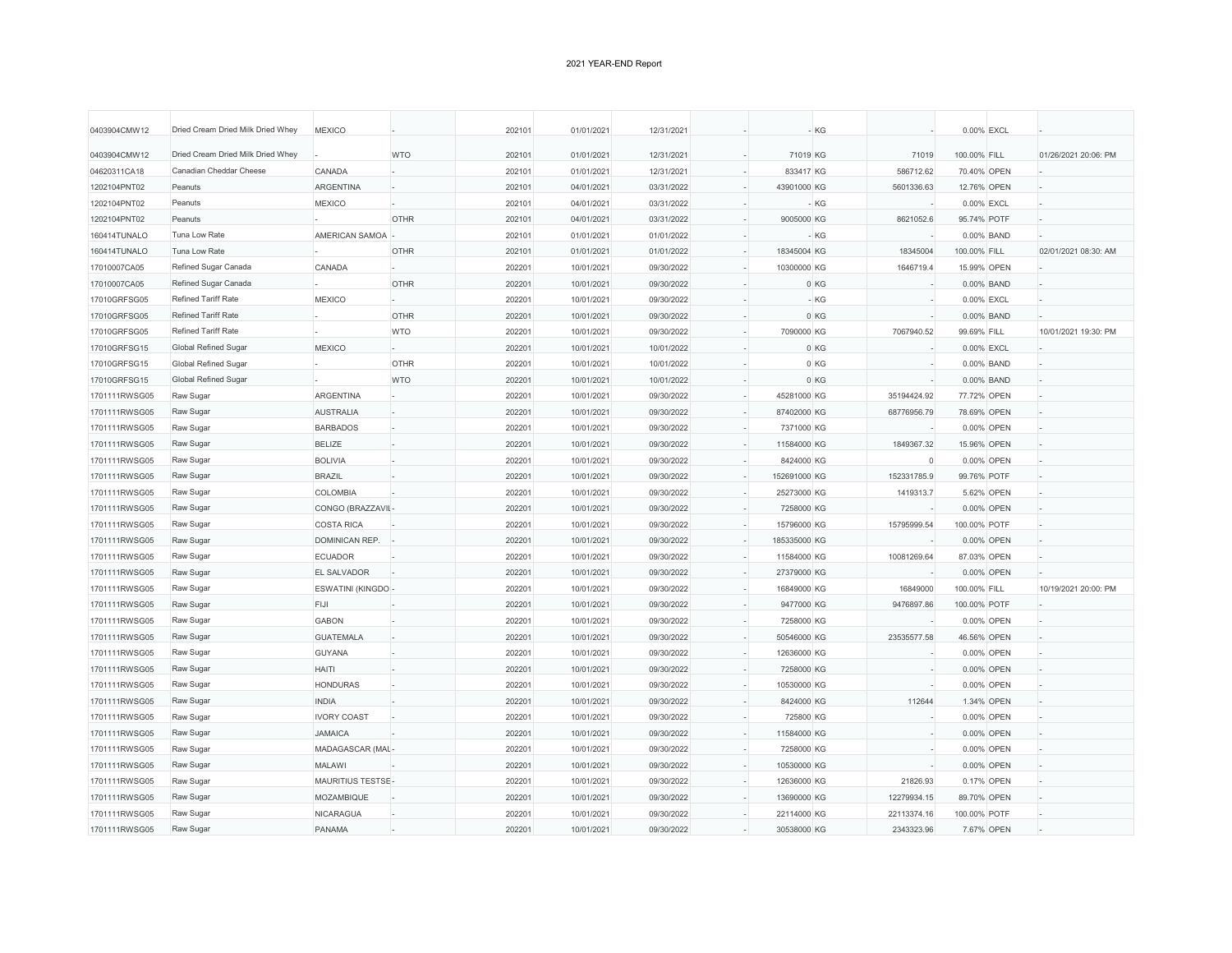| 1701111RWSG05 | Raw Sugar           | PAPUA NEW GUINE      |      | 202201 | 10/01/2021 | 09/30/2022 | 7258000 KG   |             |              | 0.00% OPEN |                      |
|---------------|---------------------|----------------------|------|--------|------------|------------|--------------|-------------|--------------|------------|----------------------|
| 1701111RWSG05 | Raw Sugar           | PARAGUAY             |      | 202201 | 10/01/2021 | 09/30/2022 | 7258000 KG   | 493252.98   |              | 6.80% OPEN |                      |
| 1701111RWSG05 | Raw Sugar           | PERU                 |      | 202201 | 10/01/2021 | 09/30/2022 | 43175000 KG  | 40792640.84 | 94.48% POTF  |            |                      |
| 1701111RWSG05 | Raw Sugar           | <b>PHILIPPINES</b>   |      | 202201 | 10/01/2021 | 09/30/2022 | 142160000 KG |             |              | 0.00% OPEN |                      |
| 1701111RWSG05 | Raw Sugar           | REPUBLIC OF SOUT     |      | 202201 | 10/01/2021 | 09/30/2022 | 24220000 KG  | 24220000    | 100.00% FILL |            | 11/02/2021 20:01: PM |
| 1701111RWSG05 | Raw Sugar           | ST. KITTS-NEVIS ISL  |      | 202201 | 10/01/2021 | 09/30/2022 | 7258000 KG   |             |              | 0.00% OPEN |                      |
| 1701111RWSG05 | Raw Sugar           | <b>TAIWAN</b>        |      | 202201 | 12/19/2021 | 09/30/2022 | 12636000 KG  |             |              | 0.00% OPEN |                      |
| 1701111RWSG05 | Raw Sugar           | THAILAND             |      | 202201 | 10/01/2021 | 09/30/2022 | 14743000 KG  |             |              | 0.00% OPEN |                      |
| 1701111RWSG05 | Raw Sugar           | TRINIDAD AND TOB.    |      | 202201 | 10/01/2021 | 09/30/2022 | 7371000 KG   |             |              | 0.00% OPEN |                      |
| 1701111RWSG05 | Raw Sugar           | <b>URUGUAY</b>       |      | 202201 | 10/01/2021 | 09/30/2022 | 7258000 KG   |             |              | 0.00% OPEN |                      |
| 1701111RWSG05 | Raw Sugar           | ZIMBABWE             |      | 202201 | 10/01/2021 | 09/30/2022 | 12636000 KG  | 11334750    | 89.70% OPEN  |            |                      |
| 1701111RWSG05 | Raw Sugar           |                      | OTHR | 202201 | 10/01/2021 | 09/30/2022 |              | $-KG$       |              | 0.00% BAND |                      |
| 1701111RWSX05 | Raw Sugar Extension | <b>ARGENTINA</b>     |      | 202102 | 10/01/2021 | 12/31/2021 | 9873841 KG   | 6196667.11  | 62.76% OPEN  |            | 10/28/2021 20:01: PM |
| 1701111RWSX05 | Raw Sugar Extension | <b>AUSTRALIA</b>     |      | 202102 | 10/01/2021 | 12/31/2021 | 3145014 KG   | 3143996.63  | 99.97% POTF  |            |                      |
| 1701111RWSX05 | Raw Sugar Extension | <b>BARBADOS</b>      |      | 202102 | 10/01/2021 | 12/31/2021 | 4197602 KG   |             |              | 0.00% OPEN |                      |
| 1701111RWSX05 | Raw Sugar Extension | <b>BELIZE</b>        |      | 202102 | 10/01/2021 | 12/31/2021 | 1610003 KG   | 1192993.67  | 74.10% OPEN  |            |                      |
| 1701111RWSX05 | Raw Sugar Extension | <b>BOLIVIA</b>       |      | 202102 | 10/01/2021 | 12/31/2021 | 2906943 KG   | 785250      | 27.01% OPEN  |            |                      |
| 1701111RWSX05 | Raw Sugar Extension | <b>BRAZIL</b>        |      | 202102 | 10/01/2021 | 12/31/2021 | 53643845 KG  | 21130263.53 | 39.39% OPEN  |            |                      |
| 1701111RWSX05 | Raw Sugar Extension | CHINA(MAINLAND)      |      | 202102 | 10/01/2021 | 12/31/2021 |              | 0 KG        |              | 0.00% BAND |                      |
| 1701111RWSX05 | Raw Sugar Extension | <b>COLOMBIA</b>      |      | 202102 | 10/01/2021 | 12/31/2021 | 4931999 KG   | 3748888.51  | 76.01% OPEN  |            |                      |
| 1701111RWSX05 | Raw Sugar Extension | CONGO (BRAZZAVII-    |      | 202102 | 10/01/2021 | 12/31/2021 |              | 0 KG        |              | 0.00% BAND |                      |
| 1701111RWSX05 | Raw Sugar Extension | <b>COSTA RICA</b>    |      | 202102 | 10/01/2021 | 12/31/2021 | 3548842 KG   | 3548822.28  | 100.00% POTF |            |                      |
| 1701111RWSX05 | Raw Sugar Extension | <b>DOMINICAN REP</b> |      | 202102 | 10/01/2021 | 12/31/2021 | 27279031 KG  | 12443988    | 45.62% OPEN  |            |                      |
| 1701111RWSX05 | Raw Sugar Extension | <b>ECUADOR</b>       |      | 202102 | 10/01/2021 | 12/31/2021 | 2681948 KG   | 2263882.68  | 84.41% OPEN  |            |                      |
| 1701111RWSX05 | Raw Sugar Extension | EL SALVADOR          |      | 202102 | 10/01/2021 | 12/31/2021 | 3804464 KG   | 3803751     | 99.98% POTF  |            |                      |
| 1701111RWSX05 | Raw Sugar Extension | ESWATINI (KINGDO-    |      | 202102 | 10/01/2021 | 12/31/2021 | 3829609 KG   | 3814515.36  | 99.61% POTF  |            |                      |
| 1701111RWSX05 | Raw Sugar Extension | FIJI                 |      | 202102 | 10/01/2021 | 12/31/2021 | 2146000 KG   | 1482269.75  | 69.07% OPEN  |            |                      |
| 1701111RWSX05 | Raw Sugar Extension | <b>GABON</b>         |      | 202102 | 10/01/2021 | 12/31/2021 |              | 0 KG        |              | 0.00% BAND |                      |
| 1701111RWSX05 | Raw Sugar Extension | <b>GUATEMALA</b>     |      | 202102 | 10/01/2021 | 12/31/2021 | 1819000 KG   | 1177318     | 64.72% OPEN  |            |                      |
| 1701111RWSX05 | Raw Sugar Extension | <b>GUYANA</b>        |      | 202102 | 10/01/2021 | 12/31/2021 | 2862265 KG   |             |              | 0.00% OPEN |                      |
| 1701111RWSX05 | Raw Sugar Extension | <b>HAITI</b>         |      | 202102 | 10/01/2021 | 12/31/2021 |              | 0 KG        |              | 0.00% BAND |                      |
| 1701111RWSX05 | Raw Sugar Extension | <b>HONDURAS</b>      |      | 202102 | 10/01/2021 | 12/31/2021 | 2229200 KG   |             |              | 0.00% OPEN |                      |
| 1701111RWSX05 | Raw Sugar Extension | <b>INDIA</b>         |      | 202102 | 10/01/2021 | 12/31/2021 | 8939638 KG   | 223619.2    |              | 2.50% OPEN |                      |
| 1701111RWSX05 | Raw Sugar Extension | <b>IVORY COAST</b>   |      | 202102 | 10/01/2021 | 12/31/2021 |              | 0 KG        |              | 0.00% BAND |                      |
| 1701111RWSX05 | Raw Sugar Extension | <b>JAMAICA</b>       |      | 202102 | 10/01/2021 | 12/31/2021 | 7496460 KG   |             |              | 0.00% OPEN |                      |
| 1701111RWSX05 | Raw Sugar Extension | MADAGASCAR (MAL      |      | 202102 | 10/01/2021 | 12/31/2021 |              | 0 KG        |              | 0.00% BAND |                      |
| 1701111RWSX05 | Raw Sugar Extension | <b>MALAWI</b>        |      | 202102 | 10/01/2021 | 12/31/2021 | 3715218 KG   | 653383.37   | 17.59% OPEN  |            |                      |
| 1701111RWSX05 | Raw Sugar Extension | MAURITIUS TESTSE-    |      | 202102 | 10/01/2021 | 12/31/2021 | 6531072 KG   | 1329035.62  | 20.35% OPEN  |            |                      |
| 1701111RWSX05 | Raw Sugar Extension | MOZAMBIQUE           |      | 202102 | 10/01/2021 | 12/31/2021 | 3102000 KG   |             |              | 0.00% OPEN |                      |
| 1701111RWSX05 | Raw Sugar Extension | <b>NICARAGUA</b>     |      | 202102 | 10/01/2021 | 12/31/2021 | 796090 KG    | 795995.97   | 99.99% POTF  |            |                      |
| 1701111RWSX05 | Raw Sugar Extension | <b>PANAMA</b>        |      | 202102 | 10/01/2021 | 12/31/2021 | 6336854 KG   | 6048337.01  | 95.45% POTF  |            |                      |
| 1701111RWSX05 | Raw Sugar Extension | PAPUA NEW GUINE      |      | 202102 | 10/01/2021 | 12/31/2021 | 7258000 KG   |             |              | 0.00% OPEN |                      |
| 1701111RWSX05 | Raw Sugar Extension | PARAGUAY             |      | 202102 | 10/01/2021 | 12/31/2021 | 356698 KG    | 106000      | 29.72% OPEN  |            |                      |
| 1701111RWSX05 | Raw Sugar Extension | PERU                 |      | 202102 | 10/01/2021 | 12/31/2021 | 7304152 KG   | 7304152     | 100.00% FILL |            | 12/29/2021 20:00: PM |
| 1701111RWSX05 | Raw Sugar Extension | <b>PHILIPPINES</b>   |      | 202102 | 10/01/2021 | 12/31/2021 | 214 KG       |             |              | 0.00% OPEN |                      |
|               |                     |                      |      |        |            |            |              |             |              |            |                      |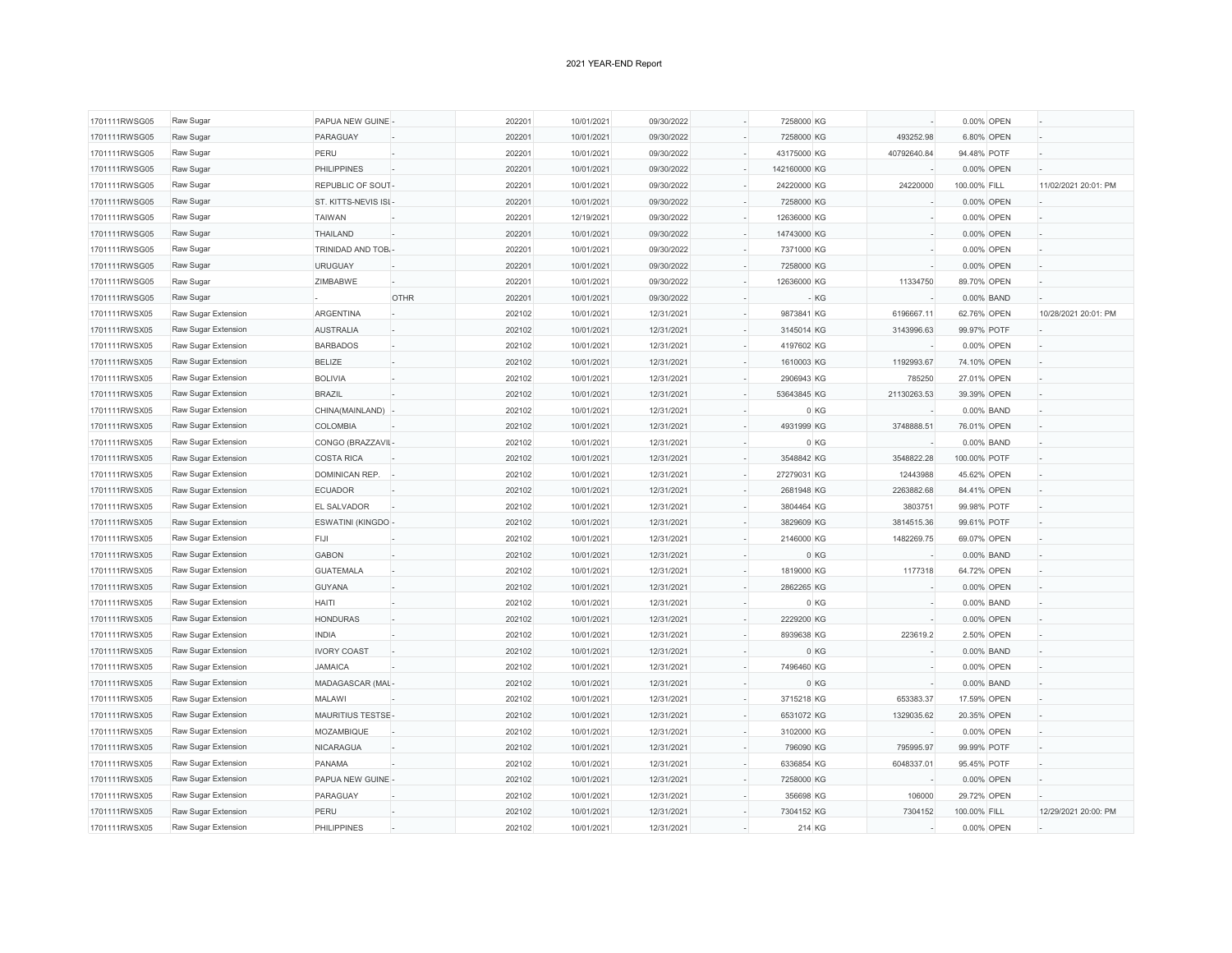| 1701111RWSX05 | Raw Sugar Extension                      | REPUBLIC OF SOUT-   |             | 202102 | 10/01/2021 | 12/31/2021 |          | 5534008 KG  | 5484001.39         | 99.10% POTF  |            |                      |
|---------------|------------------------------------------|---------------------|-------------|--------|------------|------------|----------|-------------|--------------------|--------------|------------|----------------------|
| 1701111RWSX05 | Raw Sugar Extension                      | ST. KITTS-NEVIS ISI |             | 202102 | 10/01/2021 | 12/31/2021 |          | 0 KG        |                    |              | 0.00% BAND |                      |
| 1701111RWSX05 | Raw Sugar Extension                      | THAILAND            |             | 202102 | 10/01/2021 | 12/31/2021 |          | 16912000 KG |                    |              | 0.00% OPEN |                      |
| 1701111RWSX05 | Raw Sugar Extension                      | TRINIDAD AND TOB.   |             | 202102 | 10/01/2021 | 12/31/2021 |          | 0 KG        |                    |              | 0.00% BAND |                      |
| 1701111RWSX05 | Raw Sugar Extension                      | <b>URUGUAY</b>      |             | 202102 | 10/01/2021 | 12/31/2021 |          | 1500000 KG  |                    |              | 0.00% OPEN |                      |
| 1701111RWSX05 | Raw Sugar Extension                      | ZIMBABWE            |             | 202102 | 10/01/2021 | 12/31/2021 |          | 455700 KG   |                    |              | 0.00% OPEN |                      |
| 1701111RWSX05 | Raw Sugar Extension                      |                     | <b>OTHR</b> | 202102 | 10/01/2021 | 12/31/2021 |          | 0 KG        |                    |              | 0.00% BAND |                      |
| 170191SGRB08  | Sugar Blends                             | CANADA              |             | 202201 | 10/01/2021 | 09/30/2022 | 59250000 |             | 6239076.42<br>- KG | 10.53% OPEN  |            |                      |
| 170191SGRB08  | Sugar Blends                             | MEXICO              |             | 202201 | 10/01/2021 | 09/30/2022 |          |             | - KG               | 0.00% EXCL   |            |                      |
| 170191SGRB08  | Sugar Blends                             |                     | <b>OTHR</b> | 202201 | 10/01/2021 | 09/30/2022 |          | 0 KG        |                    |              | 0.00% BAND |                      |
| 170191SGRB08  | Sugar Blends                             |                     | <b>WTO</b>  | 202201 | 10/01/2021 | 09/30/2022 |          | 5459000 KG  | 4213647.69         | 77.19% OPEN  |            |                      |
| 1701SPSG0501  | Specialty Sugar Period 1                 | MEXICO              |             | 202201 | 10/01/2021 | 09/30/2022 |          |             | - KG               | 0.00% EXCL   |            |                      |
| 1701SPSG0501  | Specialty Sugar Period 1                 |                     | <b>OTHR</b> | 202201 | 10/01/2021 | 09/30/2022 |          | 0 KG        |                    |              | 0.00% BAND |                      |
| 1701SPSG0501  | Specialty Sugar Period 1                 |                     | <b>WTO</b>  | 202201 | 10/01/2021 | 09/30/2022 |          | 1656000 KG  | 1655119            | 99.95% POTF  |            | 10/01/2021 19:30: PM |
| 1701SPSG0502  | Specialty Sugar Period 2                 | <b>MEXICO</b>       |             | 202201 | 10/08/2021 | 09/30/2022 |          |             | - KG               | 0.00% EXCL   |            |                      |
| 1701SPSG0502  | Specialty Sugar Period 2                 |                     | <b>OTHR</b> | 202201 | 10/08/2021 | 09/30/2022 |          | 0 KG        |                    |              | 0.00% BAND |                      |
| 1701SPSG0502  | Specialty Sugar Period 2                 |                     | <b>WTO</b>  | 202201 | 10/08/2021 | 09/30/2022 |          | 60000000 KG | 59506167           | 99.18% FILL  |            | 10/08/2021 19:30: PM |
| 1806101COC01  | Cocoa Powder                             | <b>MEXICO</b>       |             | 202201 | 10/01/2021 | 10/01/2022 |          |             | - KG               | 0.00% EXCL   |            |                      |
| 1806101COC01  | Cocoa Powder                             |                     | <b>WTO</b>  | 202201 | 10/01/2021 | 10/01/2022 |          | 2313000 KG  | 813950.51          | 35.19% OPEN  |            |                      |
| 180620CHOK02  | Chocolate                                | <b>AUSTRALIA</b>    |             | 202101 | 01/01/2021 | 12/31/2021 | 2000000  |             | - KG               |              | 0.00% OPEN |                      |
| 180620CHOK02  | Chocolate                                | <b>IRELAND</b>      |             | 202101 | 01/01/2021 | 12/31/2021 | 4286491  |             | - KG<br>4286491    | 100.00% FILL |            | 07/02/2021 20:01: PM |
| 180620CHOK02  | Chocolate                                | <b>MEXICO</b>       |             | 202101 | 01/01/2021 | 12/31/2021 |          |             | - KG               | 0.00% EXCL   |            |                      |
| 180620CHOK02  | Chocolate                                | <b>NETHERLANDS</b>  |             | 202101 | 01/01/2021 | 12/31/2021 | 45359    |             | - KG<br>45359      | 100.00% FILL |            | 02/24/2021 20:01: PM |
| 180620CHOK02  | Chocolate                                | <b>NEW ZEALAND</b>  |             | 202101 | 01/01/2021 | 12/31/2021 |          |             | - KG               |              | 0.00% OPEN |                      |
| 180620CHOK02  | Chocolate                                | UNITED KINGDOM      |             | 202101 | 01/01/2021 | 12/31/2021 | 3379297  |             | - KG<br>112370     |              | 3.33% OPEN |                      |
| 180620CHOK02  | Chocolate                                |                     | <b>WTO</b>  | 202101 | 01/01/2021 | 12/31/2021 |          | 16456442 KG | 12687032.06        | 77.09% OPEN  |            |                      |
| 180620CRMB03  | Chocolate and Low Fat Chocolate<br>Crumb | <b>IRELAND</b>      |             | 202101 | 01/01/2021 | 12/31/2021 |          | 1700988 KG  |                    |              | 0.00% OPEN |                      |
| 180620CRMB03  | Chocolate and Low Fat Chocolate<br>Crumb | <b>MEXICO</b>       |             | 202101 | 01/01/2021 | 12/31/2021 |          |             | - KG               | 0.00% EXCL   |            |                      |
|               | Chocolate and Low Fat Chocolate          |                     |             |        |            |            |          |             |                    |              |            |                      |
| 180620CRMB03  | Crumb<br>Chocolate and Low Fat Chocolate | <b>NEW ZEALAND</b>  |             | 202101 | 01/01/2021 | 12/31/2021 |          | 1 KG        |                    |              | 0.00% OPEN |                      |
| 180620CRMB03  | Crumb<br>Chocolate and Low Fat Chocolate | UNITED KINGDOM      |             | 202101 | 01/01/2021 | 12/31/2021 |          | 421845 KG   |                    |              | 0.00% OPEN |                      |
| 180620CRMB03  | Crumb                                    |                     | <b>OTHR</b> | 202101 | 01/01/2021 | 12/31/2021 |          | 0 KG        |                    |              | 0.00% BAND |                      |
| 19011015IF02  | Infant Formula                           | <b>MEXICO</b>       |             | 202101 | 01/01/2021 | 12/31/2021 |          |             | - KG               | 0.00% EXCL   |            |                      |
| 19011015IF02  | Infant Formula                           |                     | <b>WTO</b>  | 202101 | 01/01/2021 | 12/31/2021 |          | 100000 KG   | 99684.58           | 99.68% POTF  |            |                      |
| 190120MXDG03  | Mixes and Dough                          | <b>MEXICO</b>       |             | 202201 | 10/01/2021 | 09/30/2022 |          |             | - KG               | 0.00% EXCL   |            |                      |
| 190120MXDG03  | Mixes and Dough                          |                     | <b>WTO</b>  | 202201 | 10/01/2021 | 09/30/2022 |          | 5398000 KG  | 558178.5           | 10.34% OPEN  |            |                      |
| 20057006OLV1  | Olives (1)                               |                     | ANY         | 202101 | 01/01/2021 | 12/31/2021 |          | 4400000 KG  | 4226798            | 96.06% POTF  |            |                      |
| 20057016OLV3  | Olives (3)                               |                     | ANY         | 202101 | 01/01/2021 | 12/31/2021 |          | 2700000 KG  | 703456.35          | 26.05% OPEN  |            |                      |
| 20057091OLV4  | Olives (4)                               |                     | ANY         | 202101 | 01/01/2021 | 12/31/2021 |          | 550000 KG   | 485364.37          | 88.25% OPEN  |            |                      |
| 200811PBRP05  | Peanut Butter and Paste                  | <b>ARGENTINA</b>    |             | 202101 | 01/01/2021 | 12/31/2021 |          | 3650000 KG  | 2130994.61         | 58.38% OPEN  |            |                      |
| 200811PBRP05  | Peanut Butter and Paste                  | CANADA              |             | 202101 | 01/01/2021 | 12/31/2021 |          | 14500000 KG | 14347030.82        | 98.95% POTF  |            |                      |
| 200811PBRP05  | Peanut Butter and Paste                  | <b>MEXICO</b>       |             | 202101 | 01/01/2021 | 12/31/2021 |          |             | - KG               | 0.00% EXCL   |            |                      |
| 200811PBRP05  | Peanut Butter and Paste                  |                     | <b>OTHR</b> | 202101 | 01/01/2021 | 12/31/2021 |          | 250000 KG   | 241812.39          | 96.72% POTF  |            |                      |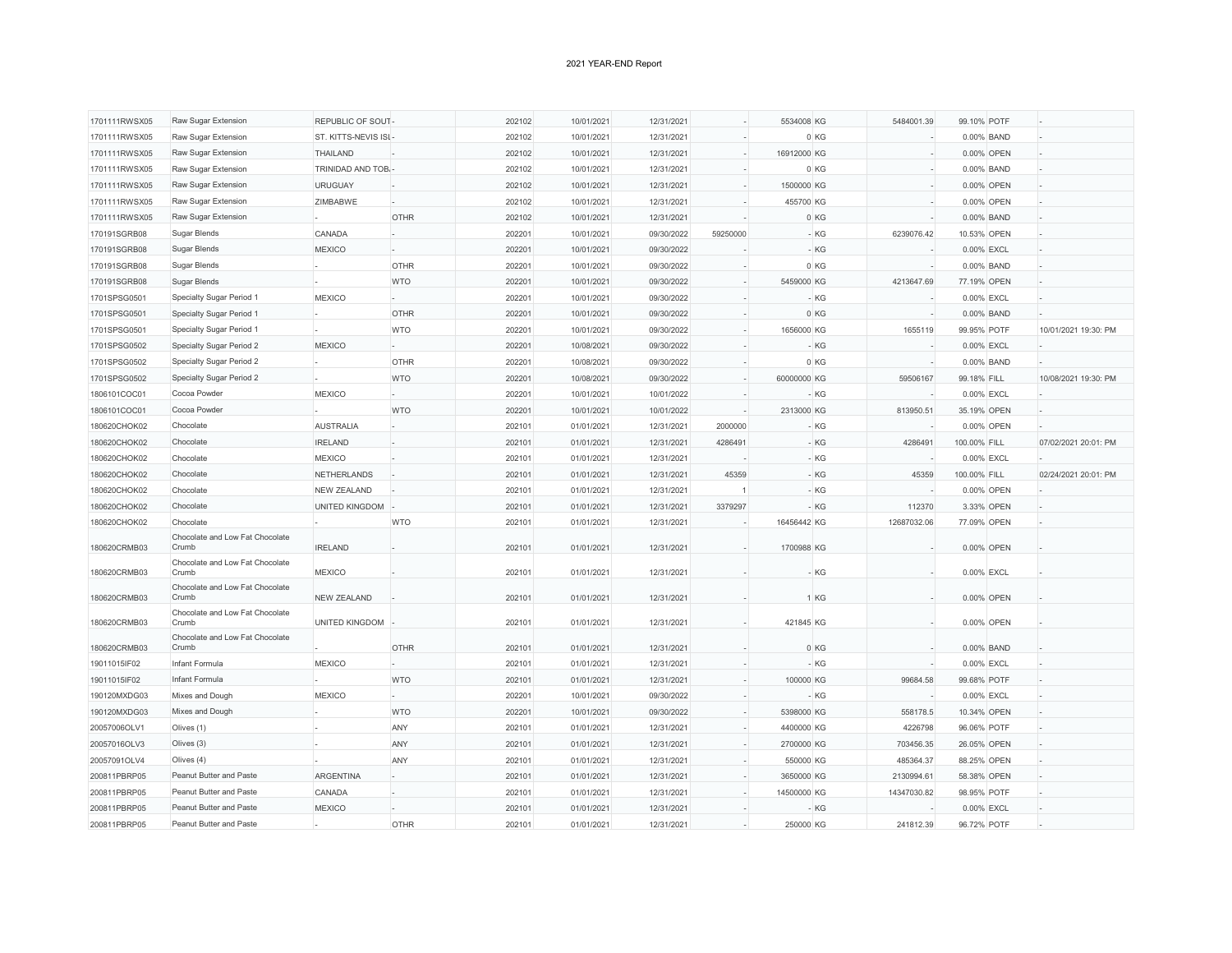| 200811PBRP05 | Peanut Butter and Paste                  |                    | USN6         | 202101 | 01/01/2021 | 12/31/2021 |         | 1600000 KG  |       | 1600000     | 100.00% FILL |            | 01/22/2021 20:01: PM |
|--------------|------------------------------------------|--------------------|--------------|--------|------------|------------|---------|-------------|-------|-------------|--------------|------------|----------------------|
| 20083052MORG | Mandarin Oranges                         |                    | <b>OTHR</b>  | 202101 | 01/01/2021 | 12/31/2021 |         |             | - KG  |             |              | 0.00% BAND |                      |
| 20083052MORG | Mandarin Oranges                         |                    | <b>WTO</b>   | 202101 | 01/01/2021 | 12/31/2021 |         | 40000000 KG |       | 40000000    | 100.00% FILL |            | 05/24/2021 20:01: PM |
|              | Mixed Condiments and Mixed               |                    |              |        |            |            |         |             |       |             |              |            |                      |
| 210390MXED04 | Seasonings                               | <b>MEXICO</b>      |              | 202201 | 10/01/2021 | 10/01/2022 |         |             | - KG  |             | 0.00% EXCL   |            |                      |
| 210390MXED04 | Mixed Condiments and Mixed<br>Seasonings |                    | <b>WTO</b>   | 202201 | 10/01/2021 | 10/01/2022 |         | 689000 KG   |       | 404680.14   | 58.73% OPEN  |            |                      |
| 21050010IC05 | Ice Cream                                | <b>BELGIUM</b>     |              | 202101 | 01/01/2021 | 12/31/2021 | 922315  | $-$ L       |       | 703651.96   | 76.29% OPEN  |            |                      |
| 21050010IC05 | Ice Cream                                | <b>DENMARK</b>     |              | 202101 | 01/01/2021 | 12/31/2021 | 13059   | $-1$        |       |             |              | 0.00% OPEN |                      |
| 21050010IC05 | Ice Cream                                | <b>JAMAICA</b>     |              | 202101 | 01/01/2021 | 12/31/2021 | 3596    | $-1$        |       |             |              | 0.00% OPEN |                      |
| 21050010IC05 | Ice Cream                                | <b>MEXICO</b>      |              | 202101 | 01/01/2021 | 12/31/2021 |         | $-1$        |       |             |              | 0.00% EXCL |                      |
| 21050010IC05 | Ice Cream                                | <b>NETHERLANDS</b> |              | 202101 | 01/01/2021 | 12/31/2021 | 104477  | $-$ L       |       |             |              | 0.00% OPEN |                      |
| 21050010IC05 | Ice Cream                                | <b>NEW ZEALAND</b> |              | 202101 | 01/01/2021 | 12/31/2021 | 589312  | $-1$        |       | $\Omega$    |              | 0.00% OPEN |                      |
| 21050010IC05 | Ice Cream                                |                    | <b>WTO</b>   | 202101 | 01/01/2021 | 12/31/2021 |         | 4035087 L   |       | 4035087     | 100.00% FILL |            | 09/27/2021 20:01: PM |
| 230990ANMF02 | Animal Feed                              | <b>AUSTRALIA</b>   |              | 202101 | 01/01/2021 | 12/31/2021 | 56699   |             | - KG  | 2631.68     |              | 4.64% OPEN |                      |
| 230990ANMF02 | Animal Feed                              | <b>IRELAND</b>     |              | 202101 | 01/01/2021 | 12/31/2021 | 5470323 |             | $-KG$ |             |              | 0.00% OPEN |                      |
| 230990ANMF02 | Animal Feed                              | <b>MEXICO</b>      |              | 202101 | 01/01/2021 | 12/31/2021 |         |             | $-KG$ |             |              | 0.00% EXCL |                      |
| 230990ANMF02 | Animal Feed                              | <b>NEW ZEALAND</b> |              | 202101 | 01/01/2021 | 12/31/2021 | 1782618 |             | - KG  |             |              | 0.00% OPEN |                      |
| 230990ANMF02 | Animal Feed                              | UNITED KINGDOM     |              | 202101 | 01/01/2021 | 12/31/2021 | 83914   |             | - KG  |             |              | 0.00% OPEN |                      |
| 230990ANMF02 | Animal Feed                              |                    | <b>WTO</b>   | 202101 | 01/01/2021 | 12/31/2021 |         | 6146 KG     |       | 6146        | 100.00% FILL |            | 04/19/2021 20:01: PM |
| 2401106TBC05 | Tobacco                                  | <b>ARGENTINA</b>   |              | 202201 | 09/13/2021 | 09/12/2022 |         | 10750000 KG |       | 3637279     | 33.84% OPEN  |            |                      |
| 2401106TBC05 | Tobacco                                  | <b>BRAZIL</b>      |              | 202201 | 09/13/2021 | 09/12/2022 |         | 80200000 KG |       | 22595817.49 | 28.17% OPEN  |            |                      |
| 2401106TBC05 | Tobacco                                  | CANADA             |              | 202201 | 09/13/2021 | 09/12/2022 |         |             | $-KG$ |             | 0.00% EXCL   |            |                      |
| 2401106TBC05 | Tobacco                                  | CHILE              |              | 202201 | 09/13/2021 | 09/12/2022 |         | 2750000 KG  |       |             |              | 0.00% OPEN |                      |
| 2401106TBC05 | Tobacco                                  | <b>GUATEMALA</b>   |              | 202201 | 09/13/2021 | 09/12/2022 |         | 10000000 KG |       | 1994830     | 19.95% OPEN  |            |                      |
| 2401106TBC05 | Tobacco                                  | <b>ISRAEL</b>      |              | 202201 | 09/13/2021 | 09/12/2022 |         |             | $-KG$ |             | 0.00% EXCL   |            |                      |
| 2401106TBC05 | Tobacco                                  | <b>MALAWI</b>      |              | 202201 | 09/13/2021 | 09/12/2022 |         | 12000000 KG |       | 2052400     | 17.10% OPEN  |            |                      |
| 2401106TBC05 | Tobacco                                  | <b>MEXICO</b>      |              | 202201 | 09/13/2021 | 09/12/2022 |         |             | - KG  |             | 0.00% EXCL   |            |                      |
| 2401106TBC05 | Tobacco                                  | <b>PHILIPPINES</b> |              | 202201 | 09/13/2021 | 09/12/2022 |         | 3000000 KG  |       | 207360      |              | 6.91% OPEN |                      |
| 2401106TBC05 | Tobacco                                  | THAILAND           |              | 202201 | 09/13/2021 | 09/12/2022 |         | 7000000 KG  |       | 321120      |              | 4.59% OPEN |                      |
| 2401106TBC05 | Tobacco                                  | UNITED KINGDOM     |              | 202201 | 01/01/2022 | 09/12/2022 |         | 44000 KG    |       |             |              | 0.00% OPEN |                      |
| 2401106TBC05 | Tobacco                                  | ZIMBABWE           |              | 202201 | 09/13/2021 | 09/12/2022 |         | 12000000 KG |       | 974170      |              | 8.12% OPEN |                      |
| 2401106TBC05 | Tobacco                                  |                    | <b>EUROC</b> | 202201 | 01/01/2022 | 09/12/2022 |         | 9956000 KG  |       |             |              | 0.00% HOLD |                      |
| 2401106TBC05 | Tobacco                                  |                    | <b>EUROC</b> | 202201 | 09/13/2021 | 09/12/2022 |         | 9956000 KG  |       | 699225      |              | 7.02% OPEN |                      |
| 2401106TBC05 | Tobacco                                  |                    | <b>OTHR</b>  | 202201 | 09/13/2021 | 09/12/2022 |         | 3000000 KG  |       | 2917879     | 97.26% POTF  |            |                      |
| 5201001CTN05 | Cotton Not Carded/Combed                 | <b>ARGENTINA</b>   |              | 202201 | 09/20/2021 | 09/19/2022 | 2360    |             | $-KG$ |             |              | 0.00% OPEN |                      |
| 5201001CTN05 | Cotton Not Carded/Combed                 | <b>BRAZIL</b>      |              | 202201 | 09/20/2021 | 09/19/2022 | 280648  |             | $-KG$ |             |              | 0.00% OPEN |                      |
| 5201001CTN05 | Cotton Not Carded/Combed                 | CHINA(MAINLAND)    |              | 202201 | 09/20/2021 | 09/20/2022 | 621780  |             | $-KG$ |             |              | 0.00% OPEN |                      |
| 5201001CTN05 | Cotton Not Carded/Combed                 | <b>COLOMBIA</b>    |              | 202201 | 09/20/2021 | 09/19/2022 | 56      |             | $-KG$ |             |              | 0.00% OPEN |                      |
| 5201001CTN05 | Cotton Not Carded/Combed                 | <b>ECUADOR</b>     |              | 202201 | 09/20/2021 | 09/19/2022 | 4233    |             | $-KG$ |             |              | 0.00% OPEN |                      |
| 5201001CTN05 | Cotton Not Carded/Combed                 | <b>HAITI</b>       |              | 202201 | 09/20/2021 | 09/19/2022 | 107     |             | - KG  |             |              | 0.00% OPEN |                      |
| 5201001CTN05 | Cotton Not Carded/Combed                 | <b>HONDURAS</b>    |              | 202201 | 09/20/2021 | 09/19/2022 | 341     |             | - KG  |             |              | 0.00% OPEN |                      |
| 5201001CTN05 | Cotton Not Carded/Combed                 | <b>IRAQ</b>        |              | 202201 | 09/20/2021 | 09/19/2022 | 88      |             | $-KG$ |             |              | 0.00% OPEN |                      |
| 5201001CTN05 | Cotton Not Carded/Combed                 | <b>MEXICO</b>      |              | 202201 | 09/20/2021 | 09/19/2022 |         |             | - KG  |             |              | 0.00% EXCL |                      |
| 5201001CTN05 | Cotton Not Carded/Combed                 | <b>NIGERIA</b>     |              | 202201 | 09/20/2021 | 09/19/2022 | 2438    |             | - KG  |             |              | 0.00% OPEN |                      |
| 5201001CTN05 | Cotton Not Carded/Combed                 | PARAGUAY           |              | 202201 | 09/20/2021 | 09/19/2022 | 395     |             | - KG  |             |              | 0.00% OPEN |                      |
|              |                                          |                    |              |        |            |            |         |             |       |             |              |            |                      |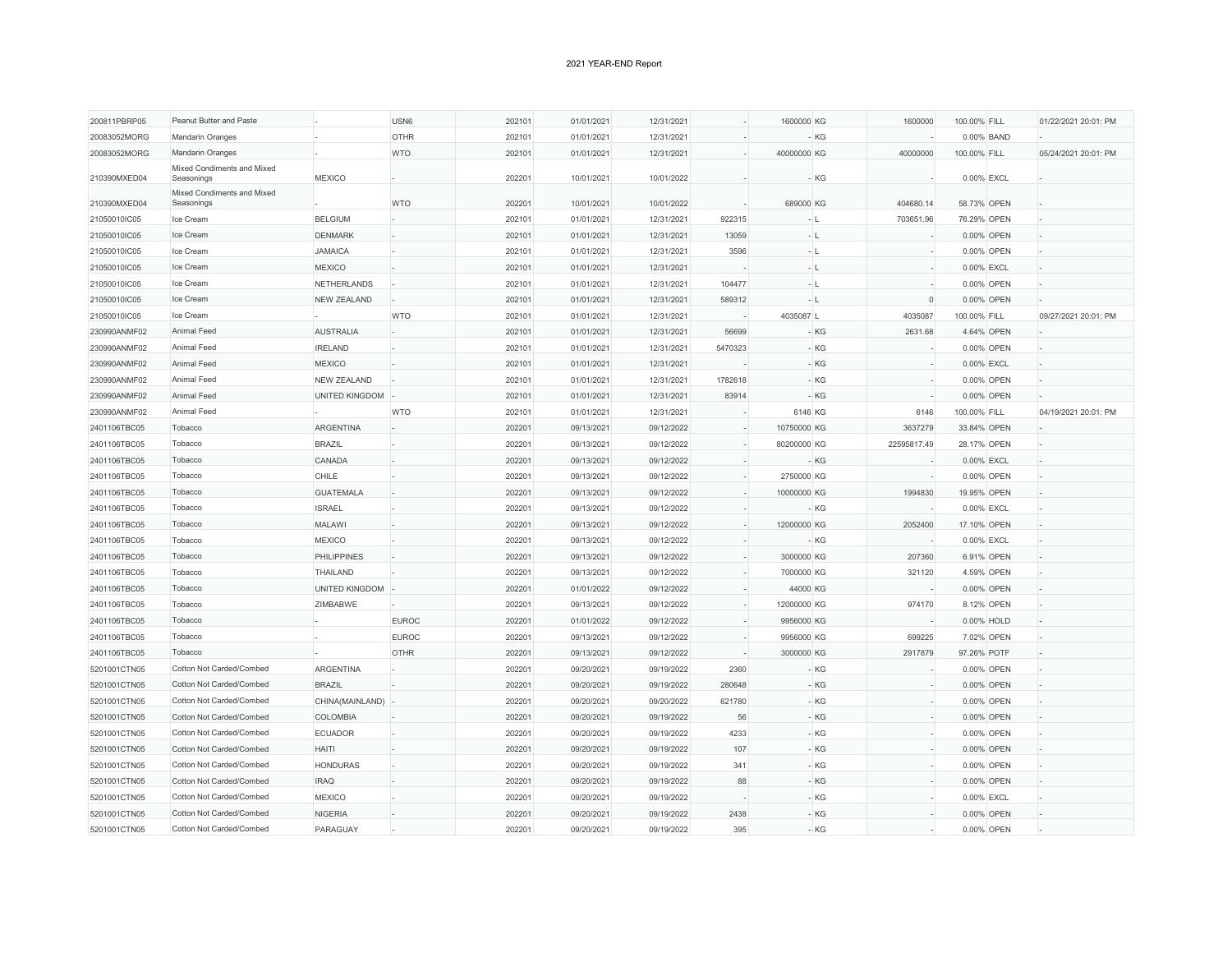| 5201001CTN05 | Cotton Not Carded/Combed               | PERU               |              | 202201 | 09/20/2021 | 09/19/2022 | 112469 | - KG          |            |             | 0.00% OPEN |  |
|--------------|----------------------------------------|--------------------|--------------|--------|------------|------------|--------|---------------|------------|-------------|------------|--|
| 5201001CTN05 | Cotton Not Carded/Combed               |                    | <b>BREA</b>  | 202201 | 09/20/2021 | 09/19/2022 | 1016   | - KG          |            |             | 0.00% OPEN |  |
| 5201001CTN05 | Cotton Not Carded/Combed               |                    | <b>BRWA</b>  | 202201 | 09/20/2021 | 09/19/2022 | 7259   | $-KG$         |            |             | 0.00% OPEN |  |
| 5201001CTN05 | Cotton Not Carded/Combed               |                    | <b>BRWI</b>  | 202201 | 09/20/2021 | 09/19/2022 | 9671   | - KG          |            |             | 0.00% OPEN |  |
| 5201001CTN05 | Cotton Not Carded/Combed               |                    | EGSD         | 202201 | 09/20/2021 | 09/19/2022 | 355523 | - KG          |            |             | 0.00% OPEN |  |
| 5201001CTN05 | Cotton Not Carded/Combed               |                    | <b>EUSSR</b> | 202201 | 09/20/2021 | 09/19/2022 | 215512 | - KG          |            |             | 0.00% OPEN |  |
| 5201001CTN05 | Cotton Not Carded/Combed               |                    | <b>INNG</b>  | 202201 | 09/20/2021 | 09/19/2022 | 32381  | - KG          |            |             | 0.00% OPEN |  |
| 5201001CTN05 | Cotton Not Carded/Combed               |                    | <b>INPA</b>  | 202201 | 09/20/2021 | 09/19/2022 | 908764 | - KG          |            |             | 0.00% OPEN |  |
| 5201001CTN05 | Cotton Not Carded/Combed               |                    | <b>WTO</b>   | 202201 | 09/20/2021 | 09/19/2022 |        | 17652000 KG   |            |             | 0.00% OPEN |  |
| 5201002CTN06 | Cotton Rough or Harsh                  | <b>MEXICO</b>      |              | 202201 | 09/01/2021 | 08/31/2022 |        | - KG          |            | 0.00% EXCL  |            |  |
| 5201002CTN06 | Cotton Rough or Harsh                  |                    | <b>WTO</b>   | 202201 | 09/01/2021 | 08/31/2022 |        | 1400000 KG    |            |             | 0.00% OPEN |  |
| 5201003CTN07 | Cotton 5201003401                      | <b>MEXICO</b>      |              | 202201 | 08/01/2021 | 08/01/2022 |        | $-KG$         |            | 0.00% EXCL  |            |  |
| 5201003CTN07 | Cotton 5201003401                      |                    | <b>OTHR</b>  | 202201 | 08/01/2021 | 08/01/2022 |        | - KG          |            |             | 0.00% BAND |  |
|              |                                        |                    |              |        |            |            |        |               |            |             |            |  |
| 5201003CTN07 | Cotton 5201003401<br>Cotton 5201006001 |                    | <b>WTO</b>   | 202201 | 08/01/2021 | 08/01/2022 |        | 11500000 KG   |            |             | 0.00% OPEN |  |
| 5201006CTN08 |                                        | <b>MEXICO</b>      |              | 202201 | 08/01/2021 | 08/01/2022 |        | - KG          |            | 0.00% EXCL  |            |  |
| 5201006CTN08 | Cotton 5201006001                      |                    | <b>OTHR</b>  | 202201 | 08/01/2021 | 08/01/2022 |        | - KG          |            |             | 0.00% BAND |  |
| 5201006CTN08 | Cotton 5201006001                      |                    | <b>WTO</b>   | 202201 | 08/01/2021 | 08/01/2022 |        | 40100000 KG   | 59802      |             | 0.15% OPEN |  |
| 520299CTCR09 | Cotton Card Strips                     | <b>BELGIUM</b>     |              | 202201 | 09/20/2021 | 09/19/2022 | 5830   | - KG          |            |             | 0.00% OPEN |  |
| 520299CTCR09 | Cotton Card Strips                     | CANADA             |              | 202201 | 09/20/2021 | 09/19/2022 | 108721 | - KG          |            |             | 0.00% OPEN |  |
| 520299CTCR09 | <b>Cotton Card Strips</b>              | CHINA(MAINLAND)    |              | 202201 | 09/20/2021 | 09/19/2022 | 7857   | $-KG$         |            |             | 0.00% OPEN |  |
| 520299CTCR09 | <b>Cotton Card Strips</b>              | <b>CUBA</b>        |              | 202201 | 09/20/2021 | 09/19/2022 | 2968   | $-KG$         |            |             | 0.00% OPEN |  |
| 520299CTCR09 | Cotton Card Strips                     | EGYPT              |              | 202201 | 09/20/2021 | 09/19/2022 | 3689   | - KG          |            |             | 0.00% OPEN |  |
| 520299CTCR09 | <b>Cotton Card Strips</b>              | <b>FRANCE</b>      |              | 202201 | 09/20/2021 | 09/19/2022 | 34385  | - KG          |            |             | 0.00% OPEN |  |
| 520299CTCR09 | Cotton Card Strips                     | GERMANY, FED. RE-  |              | 202201 | 09/20/2021 | 09/19/2022 | 11540  | - KG          |            |             | 0.00% OPEN |  |
| 520299CTCR09 | Cotton Card Strips                     | <b>ITALY</b>       |              | 202201 | 09/20/2021 | 09/19/2022 | 3215   | $-KG$         |            |             | 0.00% OPEN |  |
| 520299CTCR09 | Cotton Card Strips                     | <b>JAPAN</b>       |              | 202201 | 09/20/2021 | 09/19/2022 | 154917 | $-KG$         |            |             | 0.00% OPEN |  |
| 520299CTCR09 | Cotton Card Strips                     | <b>MEXICO</b>      |              | 202201 | 09/20/2021 | 09/19/2022 |        | - KG          |            | 0.00% EXCL  |            |  |
| 520299CTCR09 | Cotton Card Strips                     | <b>NETHERLANDS</b> |              | 202201 | 09/20/2021 | 09/19/2022 | 10317  | - KG          |            |             | 0.00% OPEN |  |
| 520299CTCR09 | <b>Cotton Card Strips</b>              | SWITZERLAND        |              | 202201 | 09/20/2021 | 09/19/2022 | 6711   | - KG          |            |             | 0.00% OPEN |  |
| 520299CTCR09 | Cotton Card Strips                     | UNITED KINGDOM     |              | 202201 | 09/20/2021 | 09/19/2022 | 653695 | - KG          |            |             | 0.00% OPEN |  |
| 520299CTCR09 | <b>Cotton Card Strips</b>              |                    | <b>INPA</b>  | 202201 | 09/20/2021 | 09/19/2022 | 31582  | - KG          |            |             | 0.00% OPEN |  |
| 520299CTCR09 | Cotton Card Strips                     |                    | <b>WTO</b>   | 202201 | 09/20/2021 | 09/19/2022 |        | 2500000 KG    | 173970.41  |             | 6.96% OPEN |  |
| 52030010NT10 | Fibers of Cotton                       | <b>MEXICO</b>      |              | 202201 | 09/11/2021 | 09/10/2022 |        | - KG          |            | 0.00% EXCL  |            |  |
| 52030010NT10 | Fibers of Cotton                       |                    | <b>OTHR</b>  | 202201 | 09/11/2021 | 09/10/2022 |        | - KG          |            |             | 0.00% BAND |  |
| 52030010NT10 | Fibers of Cotton                       |                    | <b>WTO</b>   | 202201 | 09/11/2021 | 09/10/2022 |        | 2500 KG       |            |             | 0.00% OPEN |  |
| 9603104001OB | Chapter 96 9603.10.40 - Other Brooms   |                    | <b>OTHR</b>  | 202101 | 01/01/2021 | 12/31/2021 |        | - NO          |            |             | 0.00% BAND |  |
| 9603104001OB | Chapter 96 9603.10.40 - Other Brooms   |                    | <b>WTO</b>   | 202101 | 01/01/2021 | 12/31/2021 |        | 1457736 NO    | 77628      |             | 5.33% OPEN |  |
| 9603106001WB | Whiskbrooms                            |                    | OTHR         | 202101 | 01/01/2021 | 12/31/2021 |        | - NO          |            |             | 0.00% BAND |  |
| 9603106001WB | Whiskbrooms                            |                    | <b>WTO</b>   | 202101 | 01/01/2021 | 12/31/2021 |        | 739860 NO     | 62576      |             | 8.46% OPEN |  |
| 98190101AGOA | Textile and Apparel                    |                    | <b>AGOA</b>  | 202201 | 10/01/2021 | 09/30/2022 |        | 1033468147 M2 | 293199     |             | 0.03% OPEN |  |
|              |                                        |                    |              |        |            |            |        |               |            |             |            |  |
| 98191112AGOA | Textile & Apparel- Sublimit Lesser Dev |                    | AGOAL        | 202201 | 10/01/2021 | 09/30/2022 |        | 1033468148 M2 | 103992136  | 10.06% OPEN |            |  |
| 98201109CBTA | <b>Textiles Knits</b>                  |                    | CBTPA        | 202201 | 10/01/2021 | 10/01/2022 |        | 970000000 M2  | 17014232   |             | 1.75% OPEN |  |
| 98201112CBTA | <b>Textiles T-Shirts</b>               |                    | CBTPA        | 202102 | 10/01/2021 | 10/01/2022 |        | 12000000 DOZ  | 1611505.95 | 13.43% OPEN |            |  |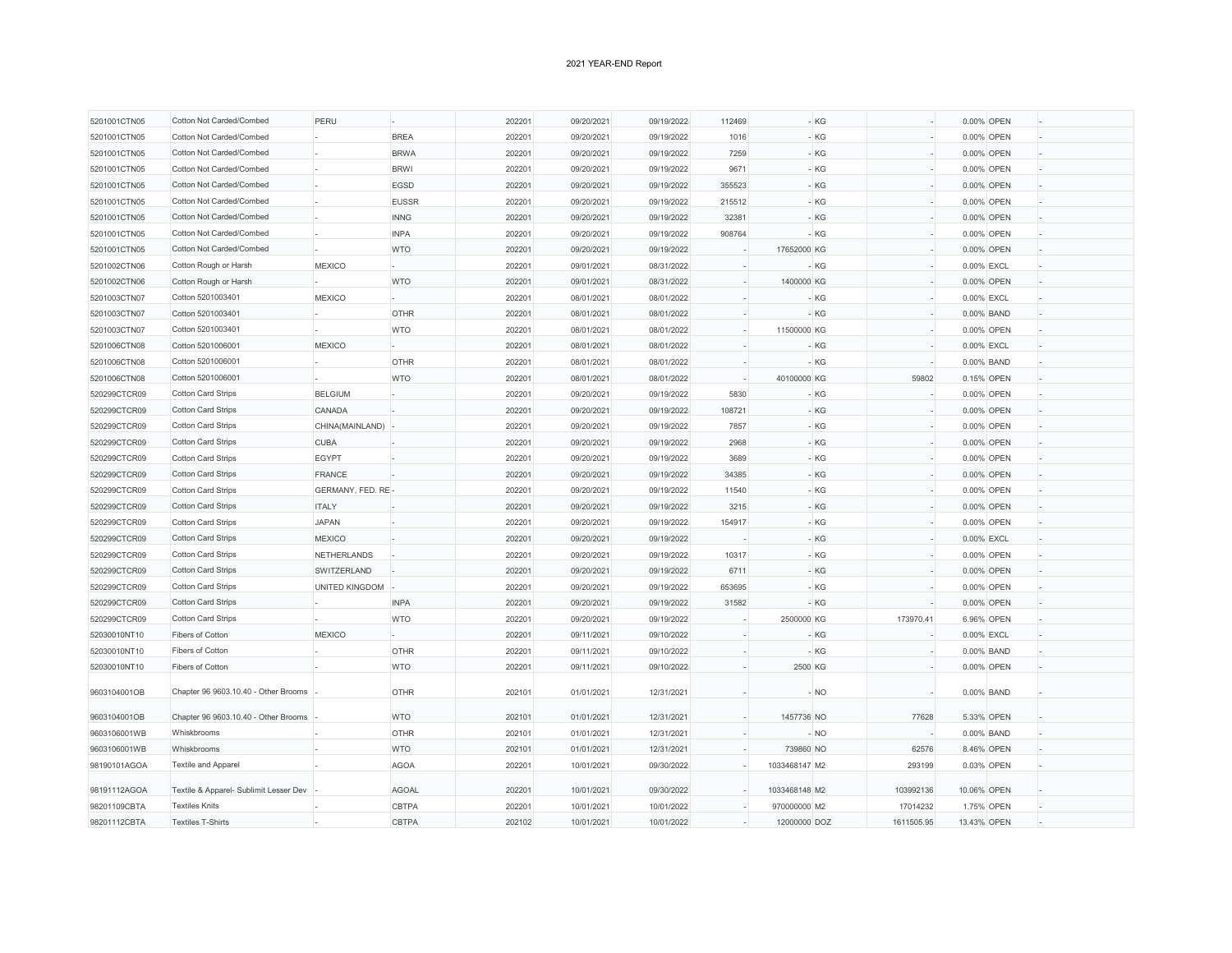| 98201112CBTA | <b>Textiles T-Shirts</b>                        |                    | <b>CBTPA</b> | 202201 | 10/01/2021 | 10/01/2022 | 12000000 DOZ |      |             | 0.00% OPEN   |                      |
|--------------|-------------------------------------------------|--------------------|--------------|--------|------------|------------|--------------|------|-------------|--------------|----------------------|
| 98206125HAIT | TPL-Haiti HOPE Apparel-Value added<br>limit     | <b>HAITI</b>       |              | 202201 | 12/20/2021 | 12/20/2022 | 367770223 M2 |      | 3817799.65  | 1.04% OPEN   |                      |
|              |                                                 |                    |              |        |            |            |              |      |             |              |                      |
| 98206135HAIT | Apparel (Knit apparel restraint limit)          | <b>HAITI</b>       |              | 202201 | 10/01/2021 | 10/01/2022 | 70000000 M2  |      | 25019122.04 | 35.74% OPEN  |                      |
| 98206135HATS | <b>KNIT SUBLIMIT</b>                            | <b>HAITI</b>       |              | 202201 | 10/01/2021 | 10/01/2022 | 85000000 M2  |      |             | 0.00% OPEN   |                      |
| 98206205HAIT | TPL - Haiti HOPE Apparel-Woven<br>apparel       | <b>HAITI</b>       |              | 202201 | 10/01/2021 | 10/01/2022 | 52000000 M2  |      | 10420901.11 | 20.04% OPEN  |                      |
| 98206205HATS | <b>WOVEN SUBLIMIT</b>                           | <b>HAITI</b>       |              | 202201 | 10/01/2021 | 10/01/2022 | 70000000 M2  |      | 16877.97    | 0.02% OPEN   |                      |
| 98220202CL04 | <b>TPL Chile Free Trade</b>                     | CHILE              |              | 202101 | 01/01/2021 | 01/01/2022 | 1000000 M2   |      | 11048       | 1.10% OPEN   |                      |
| 98220203CL05 | <b>TPL Chile Free Trade</b>                     | CHILE              |              | 202101 | 01/01/2021 | 01/01/2022 | 1000000 M2   |      | 443.32      | 0.04% OPEN   |                      |
| 98220511CFTA | Cumulation Trousers & Skirts-sublimit           |                    | CAFTA        | 202101 | 01/01/2021 | 12/31/2021 | 45000000 M2  |      | 39672039.96 | 88.16% OPEN  |                      |
| 98220512CFTA | Cumulation Denim (sub-limit)                    |                    | CAFTA        | 202101 | 01/01/2021 | 12/31/2021 | 20000000 M2  |      | 86667.76    | 0.43% OPEN   |                      |
| 98220513CFTA | Cumulation Wool (sub-limit)                     |                    | CAFTA        | 202101 | 01/01/2021 | 12/31/2021 | 1000000 M2   |      | 259382.96   | 25.94% OPEN  |                      |
| 98220514CFTA | Cumulation Woven Apparel                        |                    | <b>CAFTA</b> | 202101 | 01/01/2021 | 12/31/2021 | 100000000 M2 |      | 322654.68   | 0.32% OPEN   |                      |
| 982205CFTA24 | Sugar/Sugar Containing Products                 | <b>COSTA RICA</b>  |              | 202101 | 01/01/2021 | 12/31/2021 | 2000000 KG   |      | 2000000     | 100.00% FILL | 04/26/2021 12:30: PM |
| 982205CFTA25 | Sugar/Sugar Containing Products                 | <b>COSTA RICA</b>  |              | 202101 | 01/01/2021 | 12/31/2021 | 14300000 KG  |      | 14300000    | 100.00% FILL | 07/13/2021 20:00: PM |
| 982205CFTA25 | Sugar/Sugar Containing Products                 | DOMINICAN REP.     |              | 202101 | 01/01/2021 | 12/31/2021 |              | 0 KG |             | 0.00% BAND   |                      |
| 982205CFTA25 | Sugar/Sugar Containing Products                 | EL SALVADOR        |              | 202101 | 01/01/2021 | 12/31/2021 | 36720000 KG  |      | 36720000    | 100.00% FILL | 11/06/2021 20:01: PM |
| 982205CFTA25 | Sugar/Sugar Containing Products                 | <b>GUATEMALA</b>   |              | 202101 | 01/01/2021 | 12/31/2021 | 50760000 KG  |      | 50656150.8  | 99.80% POTF  |                      |
| 982205CFTA25 | Sugar/Sugar Containing Products                 | <b>HONDURAS</b>    |              | 202101 | 01/01/2021 | 12/31/2021 | 10400000 KG  |      | 10345357    | 99.47% POTF  |                      |
| 982205CFTA25 | Sugar/Sugar Containing Products                 | NICARAGUA          |              | 202101 | 01/01/2021 | 12/31/2021 | 28600000 KG  |      | 28600000    | 100.00% FILL | 11/26/2021 20:01: PM |
| 9822061PER10 | General Sugar                                   | PERU               |              | 202101 | 01/01/2021 | 12/31/2021 | 10062000 KG  |      |             | 0.00% BAND   |                      |
| 9822061PER15 | Specialty Sugar                                 | PERU               |              | 202101 | 01/01/2021 | 12/31/2021 | 2000000 KG   |      |             | 0.00% OPEN   |                      |
| 98220710KRFT | Tobacco UKFTA                                   | KOREA, REPUBLIC (- |              | 202101 | 01/01/2021 | 01/01/2022 | 2100000 KG   |      |             | 0.00% OPEN   |                      |
| 982209PAFT35 | Sugar FRN                                       | PANAMA             |              | 202101 | 01/01/2021 | 12/31/2021 | 550000 KG    |      |             | 0.00% BAND   |                      |
| 982209PAFT36 | Sugar Raw                                       | PANAMA             |              | 202101 | 01/01/2021 | 12/31/2021 | 6600000 KG   |      | 5990750     | 90.77% OPEN  |                      |
| 982209PAFT38 | <b>Sugar Specialty</b>                          | <b>PANAMA</b>      |              | 202101 | 01/01/2021 | 12/31/2021 | 500000 KG    |      |             | 0.00% OPEN   |                      |
| 98220COUSN32 | Sugar FRN                                       | <b>COLOMBIA</b>    |              | 202101 | 01/01/2021 | 12/31/2021 | 56750000 KG  |      | 54250171.05 | 95.60% POTF  |                      |
| 982301UMCDA1 | FLUID CREAMS AND MILK<br><b>BEVERAGES</b>       | CANADA             |              | 202101 | 01/01/2021 | 12/31/2021 | 3500000 L    |      |             | 0.00% OPEN   |                      |
| 982302UMCDA2 | SKIM MILK POWDER                                | CANADA             |              | 202101 | 01/01/2021 | 12/31/2021 | 2500000 KG   |      |             | 0.00% OPEN   |                      |
| 982303UMCDA3 | BUTTER, CREAM AND CREAM<br>POWDER               | CANADA             |              | 202101 | 01/01/2021 | 12/31/2021 | 1500000 KG   |      |             | 0.00% OPEN   |                      |
| 982304UMCDA4 | <b>CHEESE</b>                                   | CANADA             |              | 202101 | 01/01/2021 | 12/31/2021 | 4176000 KG   |      | 33860.8     | 0.81% OPEN   |                      |
|              | WHOLE MILK POWDER                               |                    |              |        |            |            |              |      |             |              |                      |
| 982305UMCDA5 | DRIED YOGURT, CREAM AND MILK                    | CANADA             |              | 202101 | 01/01/2021 | 12/31/2021 | 230000 KG    |      |             | 0.00% OPEN   |                      |
| 982306UMCDA6 | <b>PRODUCTS</b>                                 | CANADA             |              | 202101 | 01/01/2021 | 12/31/2021 | 3677000 KG   |      | 15482       | 0.42% OPEN   |                      |
| 982307UMCDA7 | <b>CONCENTRATED MILK</b>                        | CANADA             |              | 202101 | 01/01/2021 | 12/31/2021 | 460000 KG    |      |             | 0.00% OPEN   |                      |
| 982308UMCDA8 | OTHER DAIRY PRODUCTS                            | CANADA             |              | 202101 | 01/01/2021 | 12/31/2021 | 633000 KG    |      | 8956        | 1.41% OPEN   |                      |
| 982309UMCSU1 | USMCA WHOLLY OBTAINED FROM<br><b>BEET SUGAR</b> | CANADA             |              | 202101 | 01/01/2021 | 12/31/2021 | 9600000 KG   |      | 9600000     | 100.00% FILL | 11/17/2021 20:01: PM |
| 982309UMCSU9 | <b>Refined Sugar</b>                            |                    | ANY          | 202101 | 01/01/2021 | 12/31/2021 |              | 0 KG |             | 0.00% EXCL   |                      |
| 982310UMCSU2 | <b>Sugar Containing Products</b>                | CANADA             |              | 202101 | 01/01/2021 | 12/31/2021 | 9600000 KG   |      | 7834926.59  | 81.61% OPEN  |                      |
| 982352USMC01 | Cotton or man-made fiber apparel                | CANADA             |              | 202101 | 01/01/2021 | 12/31/2021 | 40000000 SME |      | 15295201.81 | 38.24% OPEN  |                      |
| 982352USMC02 | Wool apparel                                    | CANADA             |              | 202101 | 01/01/2021 | 12/31/2021 | 1600000 SME  |      | 1079773.58  | 67.49% OPEN  |                      |
|              | Mens or boys wool suits                         | CANADA             |              | 202101 | 01/01/2021 | 12/31/2021 | 2400000 SME  |      | 685265.69   | 28.55% OPEN  |                      |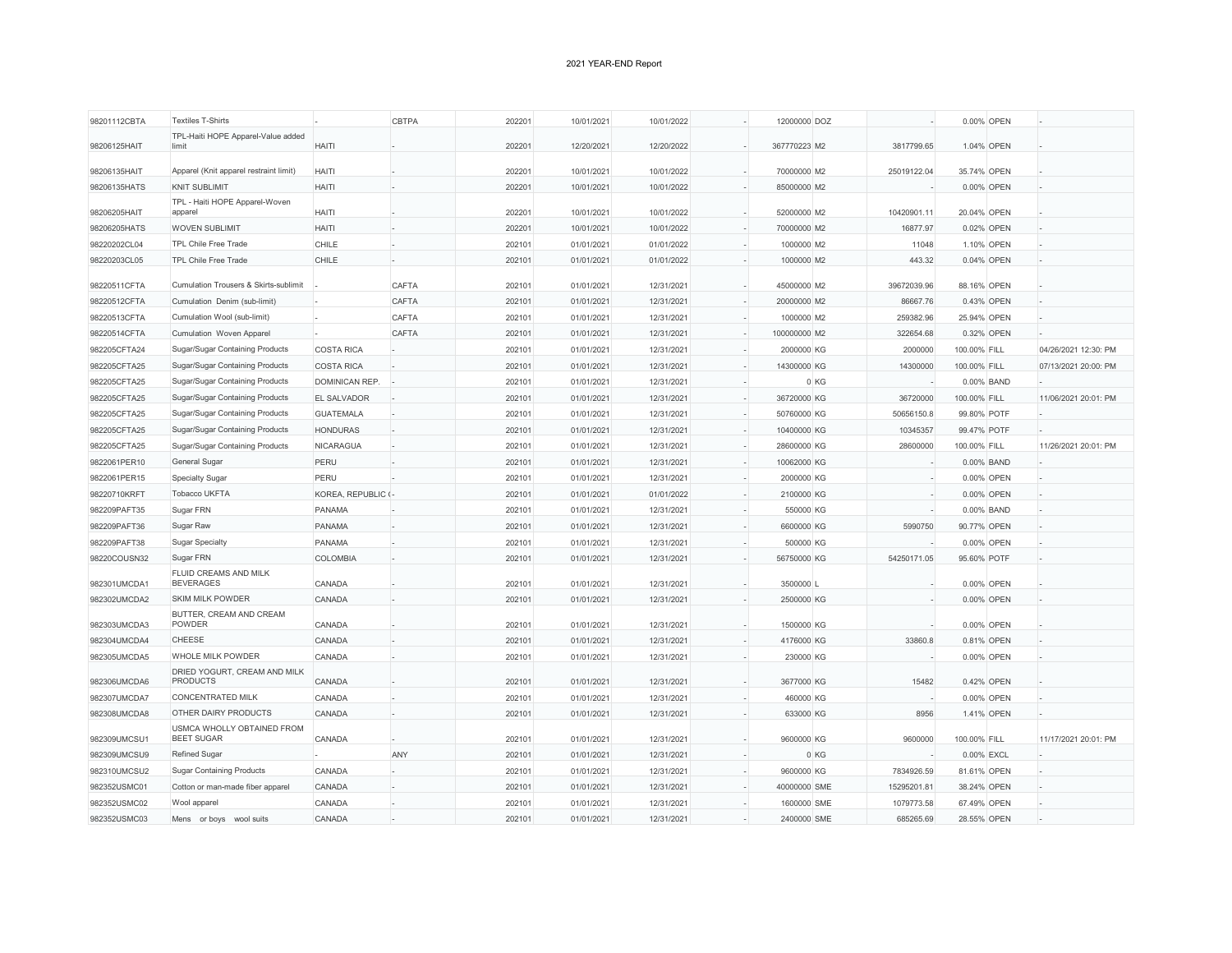| 982352USMC05 | Cotton or MMF Fabrics/Made-Ups+     | CANADA        |            | 202101 | 01/01/2021 | 12/31/2021 | 33122424 SME | 28586444.5     | 86.31% OPEN  |            |                      |
|--------------|-------------------------------------|---------------|------------|--------|------------|------------|--------------|----------------|--------------|------------|----------------------|
| 982352USMC06 | Cotton or MMF Fabrics/Made-Ups+     | CANADA        |            | 202101 | 01/01/2021 | 12/31/2021 | 38642828 SME | 31158148.8     | 80.63% OPEN  |            |                      |
| 982352USMC07 | Cotton or MMF Spun Yarn             | CANADA        |            | 202101 | 01/01/2021 | 12/31/2021 | 3000000 KG   | 661403.5       | 22.05% OPEN  |            |                      |
| 982352USMC08 | Cotton or MMF Spun Yarn             | CANADA        |            | 202101 | 01/01/2021 | 12/31/2021 | 3000000 KG   | 800344.07      | 26.68% OPEN  |            |                      |
| 982353USMC01 | Cotton or MMF Apparel               | <b>MEXICO</b> |            | 202101 | 01/01/2021 | 12/31/2021 | 45000000 SME | 42191527.63    | 93.76% POTF  |            |                      |
| 982353USMC02 | Wool Apparel                        | <b>MEXICO</b> |            | 202101 | 01/01/2021 | 12/31/2021 | 1500000 SME  | 943757.08      | 62.92% OPEN  |            |                      |
| 982353USMC04 | Cotton & MMF Fabric                 | <b>MEXICO</b> |            | 202101 | 01/01/2021 | 12/31/2021 | 4800000 SME  | 2909877.79     | 60.62% OPEN  |            |                      |
| 982353USMC05 | Cotton, MMF Fabric, Madeup Articles | <b>MEXICO</b> |            | 202101 | 01/01/2021 | 12/31/2021 | 18000000 SME | 8966.7         |              | 0.05% OPEN |                      |
| 982353USMC06 | Cotton & MMF Spun Yarns             | <b>MEXICO</b> |            | 202101 | 01/01/2021 | 12/31/2021 | 700000 KG    |                |              | 0.00% OPEN |                      |
| 99034501LGRQ | Washers                             | <b>INDIA</b>  |            | 202104 | 11/07/2021 | 02/06/2022 |              | $0$ NO         |              | 0.00% BAND |                      |
| 99034501LGRQ | Washers                             | <b>TURKEY</b> |            | 202104 | 11/07/2021 | 02/06/2022 |              | 0 NO           |              | 0.00% BAND |                      |
| 99034501LGRQ | Washers                             |               | <b>WTO</b> | 202104 | 11/07/2021 | 02/06/2022 | 300000 NO    | 132469         | 44.16% OPEN  |            |                      |
| 99034505PRTS | <b>Washer Parts</b>                 | <b>INDIA</b>  |            | 202101 | 02/07/2021 | 02/06/2022 |              | 0 NO           |              | 0.00% BAND |                      |
| 99034505PRTS | <b>Washer Parts</b>                 | <b>TURKEY</b> |            | 202101 | 02/07/2021 | 02/06/2022 |              | $-NO$          |              | 0.00% BAND |                      |
| 99034505PRTS | <b>Washer Parts</b>                 |               | <b>WTO</b> | 202101 | 02/07/2021 | 02/06/2022 | 110000 NO    | 110000         | 100.00% FILL |            | 04/29/2021 20:01: PM |
| 99034521SOLR | Solar Cells                         | <b>INDIA</b>  |            | 202101 | 02/07/2021 | 02/06/2022 |              | 0 <sub>W</sub> |              | 0.00% BAND |                      |
| 99034521SOLR | Solar Cells                         | <b>TURKEY</b> |            | 202101 | 02/07/2021 | 02/06/2022 |              | 0 <sub>W</sub> |              | 0.00% BAND |                      |
| 99034521SOLR | Solar Cells                         |               | <b>WTO</b> | 202101 | 02/07/2021 | 02/06/2022 | 2500000000 W | 2500000000     | 100.00% FILL |            | 12/30/2021 20:00: PM |
|              |                                     |               |            |        |            |            |              |                |              |            |                      |
| 990352UPCT01 | Upland Cotton - Ag Announcement 01  |               | <b>WTO</b> | 202102 | 10/28/2021 | 04/25/2022 | 10773610 KG  |                |              | 0.00% OPEN |                      |
| 990352UPCT02 | Upland Cotton - Ag Announcement 02  |               | <b>WTO</b> | 202202 | 11/04/2021 | 05/02/2022 | 10773610 KG  |                |              | 0.00% OPEN |                      |
| 990352UPCT03 | Upland Cotton - Ag Announcement 03  |               | <b>WTO</b> | 202102 | 11/11/2021 | 05/09/2022 | 10024400 KG  |                |              | 0.00% OPEN |                      |
| 990352UPCT03 | Upland Cotton - Ag Announcement 03  |               | <b>WTO</b> | 202103 | 11/12/2021 | 11/12/2022 | 5551846 KG   |                |              | 0.00% OPEN |                      |
| 990352UPCT04 | Upland Cotton - Ag Announcement 04  |               | <b>WTO</b> | 202102 | 11/18/2021 | 05/16/2022 | 10024400 KG  |                |              | 0.00% OPEN |                      |
| 990352UPCT05 | Upland Cotton - Ag Announcement 05  |               | <b>WTO</b> | 202102 | 11/25/2021 | 05/23/2022 | 10024400 KG  |                |              | 0.00% OPEN |                      |
| 990352UPCT06 | Upland Cotton - Ag Announcement 06  |               | <b>WTO</b> | 202102 | 12/02/2021 | 05/30/2022 | 10024400 KG  |                |              | 0.00% OPEN |                      |
| 990352UPCT07 | Upland Cotton - Ag Announcement 07  |               | <b>WTO</b> | 202102 | 12/09/2021 | 06/06/2022 | 9434075 KG   |                |              | 0.00% OPEN |                      |
| 990352UPCT08 | Upland Cotton - Ag Announcement 08  |               | <b>WTO</b> | 202102 | 12/16/2021 | 06/13/2022 | 9434075 KG   |                |              | 0.00% OPEN |                      |
| 990352UPCT09 | Upland Cotton - Ag Announcement 09  |               | <b>WTO</b> | 202102 | 12/23/2021 | 06/20/2022 | 9434076 KG   |                |              | 0.00% OPEN |                      |
| 990352UPCT10 | Upland Cotton - Ag Announcement 10  |               | <b>WTO</b> | 202102 | 12/30/2021 | 06/27/2022 | 9434077 KG   |                |              | 0.00% OPEN |                      |
| 990352UPCT11 | Upland Cotton - Ag Announcement 11  |               | <b>WTO</b> | 202102 | 07/08/2021 | 01/03/2022 | 10452580 KG  |                |              | 0.00% OPEN |                      |
| 990352UPCT12 | Upland Cotton - Ag Announcement 12  |               | <b>WTO</b> | 202102 | 07/15/2021 | 01/10/2022 | 10452580 KG  |                |              | 0.00% OPEN |                      |
| 990352UPCT13 | Upland Cotton - Ag Announcement 13  |               | <b>WTO</b> | 202102 | 07/22/2021 | 01/17/2022 | 11607075 KG  |                |              | 0.00% OPEN |                      |
| 990352UPCT14 | Upland Cotton - Ag Announcement 14  |               | <b>WTO</b> | 202102 | 07/29/2021 | 01/24/2022 | 11607075 KG  |                |              | 0.00% OPEN |                      |
| 990352UPCT15 | Upland Cotton - Ag Announcement 15  |               | <b>WTO</b> | 202102 | 08/05/2021 | 01/31/2022 | 11607075 KG  |                |              | 0.00% OPEN |                      |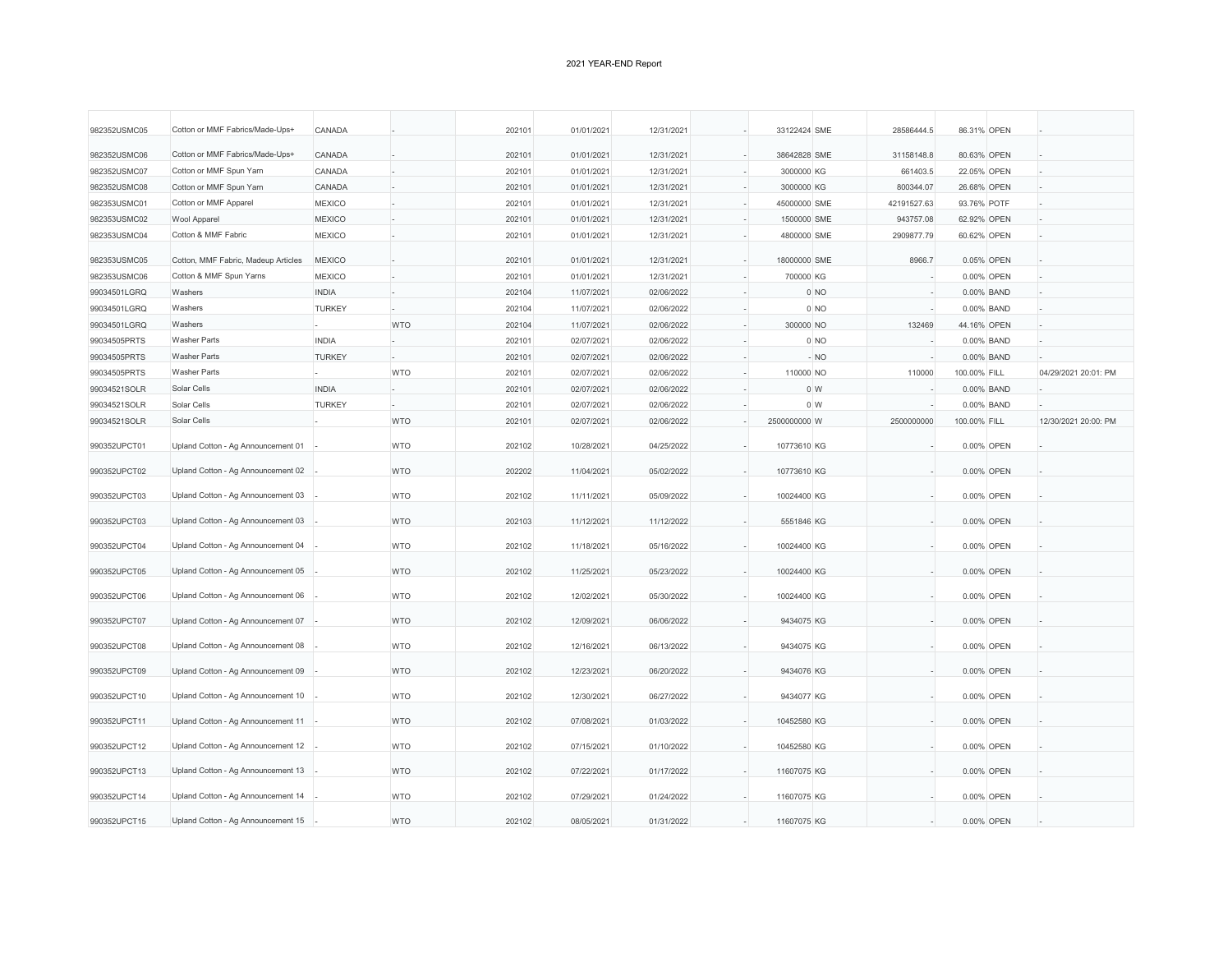| 990352UPCT16 | Upland Cotton - Ag Announcement 16  |                    | <b>WTO</b> | 202202 | 08/12/2021 | 02/07/2022 | 11607075 KG       |      |                | 0.00% OPEN   |                      |
|--------------|-------------------------------------|--------------------|------------|--------|------------|------------|-------------------|------|----------------|--------------|----------------------|
| 990352UPCT17 | Upland Cotton Agric Announcement 17 |                    | <b>WTO</b> | 202102 | 08/19/2021 | 02/14/2022 | 12031960 KG       |      |                | 0.00% OPEN   |                      |
| 990352UPCT18 | Upland Cotton - Ag Announcement 18  |                    | <b>WTO</b> | 202102 | 08/26/2021 | 02/21/2022 | 12031960 KG       |      |                | 0.00% OPEN   |                      |
| 990352UPCT19 | Upland Cotton - Ag Announcement 19  |                    | <b>WTO</b> | 202102 | 09/02/2021 | 02/28/2022 | 12031960 KG       |      |                | 0.00% OPEN   |                      |
| 990352UPCT20 | Upland Cotton - Ag Announcement 20  |                    | <b>WTO</b> | 202102 | 09/09/2021 | 03/07/2022 | 12031960 KG       |      |                | 0.00% OPEN   |                      |
| 990352UPCT21 | Upland Cotton - Ag Announcement 21  |                    | <b>WTO</b> | 202102 | 09/16/2021 | 03/14/2022 | 11655252 KG       |      |                | 0.00% OPEN   |                      |
| 990352UPCT22 | Upland Cotton - Ag Announcement 22  |                    | <b>WTO</b> | 202102 | 09/23/2021 | 03/21/2022 | 11655252 KG       |      |                | 0.00% OPEN   |                      |
| 990352UPCT22 | Upland Cotton - Ag Announcement 22  |                    | <b>WTO</b> | 202103 | 09/24/2021 | 09/24/2022 | 2342753 KG        |      |                | 0.00% OPEN   |                      |
| 990352UPCT23 | Upland Cotton - Ag Announcement 23  |                    | <b>WTO</b> | 202102 | 09/30/2021 | 03/28/2022 | 11655252 KG       |      |                | 0.00% OPEN   |                      |
| 990352UPCT23 | Upland Cotton - Ag Announcement 23  |                    | <b>WTO</b> | 202203 | 10/01/2021 | 10/01/2022 | 2342753 KG        |      |                | 0.00% OPEN   |                      |
| 990352UPCT24 | Upland Cotton - Ag Announcement 24  |                    | <b>WTO</b> | 202102 | 10/07/2021 | 04/04/2022 | 11655252 KG       |      |                | 0.00% OPEN   |                      |
| 990352UPCT25 | Upland Cotton - Ag Announcement 25  |                    | <b>WTO</b> | 202102 | 10/14/2021 | 04/11/2022 | 10733610 KG       |      |                | 0.00% OPEN   |                      |
| 990352UPCT26 | Upland Cotton - Ag Announcement 26  |                    | <b>WTO</b> | 202102 | 10/21/2021 | 04/18/2022 | 10733610 KG       |      |                | 0.00% OPEN   |                      |
| 99038005ABST | Hot-rolled sheet                    | <b>ARGENTINA</b>   |            | 202104 | 10/01/2021 | 12/31/2021 | 1183723 KG        |      | 1178760        | 99.58% FILL  | 10/06/2021 14:45: PM |
| 99038005ABST | Hot-rolled sheet                    | <b>BRAZIL</b>      |            | 202104 | 10/01/2021 | 12/31/2021 | 32536063.8 KG     |      | $\overline{1}$ | 0.00% OPEN   |                      |
| 99038005ABST | Hot-rolled sheet                    | KOREA, REPUBLIC (- |            | 202104 | 10/01/2021 | 12/31/2021 | 49357694 KG       |      | 49357694       | 100.00% FILL | 11/22/2021 19:46: PM |
| 99038005ALXC | <b>Hot Rolled Sheet</b>             | ARGENTINA          |            | 202101 | 01/01/2021 | 12/31/2021 | 99999999 KG       |      |                | 0.00% OVFL   |                      |
| 99038005ALXC | <b>Hot Rolled Sheet</b>             | <b>BRAZIL</b>      |            | 202101 | 01/01/2021 | 12/31/2021 | 99999999 KG       |      |                | 0.00% OVFL   |                      |
| 99038005ALXC | <b>Hot Rolled Sheet</b>             | KOREA, REPUBLIC (- |            | 202101 | 01/01/2021 | 12/31/2021 | 99999999 KG       |      | 10624080       | 10.62% OVFL  |                      |
| 99038006ABST | HOT-ROLLED STRIP                    | ARGENTINA          |            | 202101 | 01/01/2021 | 12/31/2021 |                   | 0 KG |                | 0.00% OPEN   |                      |
| 99038006ABST | HOT-ROLLED STRIP                    | <b>BRAZIL</b>      |            | 202101 | 01/01/2021 | 12/31/2021 | 5730 KG           |      |                | 0.00% OPEN   |                      |
| 99038006ABST | HOT-ROLLED STRIP                    | KOREA, REPUBLIC (- |            | 202101 | 01/01/2021 | 12/31/2021 | 249173 KG         |      | 11396.14       | 4.57% OPEN   |                      |
| 99038006ALXC | <b>Hot Rolled Sheet</b>             | <b>ARGENTINA</b>   |            | 202101 | 01/01/2021 | 12/31/2021 | ÷,                | 0 KG |                | 0.00% BAND   |                      |
| 99038006ALXC | <b>Hot Rolled Sheet</b>             | <b>BRAZIL</b>      |            | 202101 | 01/01/2021 | 12/31/2021 | 99999999 KG       |      |                | 0.00% OVFL   |                      |
| 99038006ALXC | <b>Hot Rolled Sheet</b>             | KOREA, REPUBLIC (- |            | 202101 | 01/01/2021 | 12/31/2021 | 99999999 KG       |      |                | 0.00% OVFL   |                      |
| 99038007ABST | HOT-ROLLED PLATE                    | ARGENTINA          |            | 202104 | 10/01/2021 | 12/31/2021 | 664143 KG         |      | 660490         | 99.45% FILL  | 10/06/2021 14:45: PM |
| 99038007ABST | HOT-ROLLED PLATE                    | <b>BRAZIL</b>      |            | 202104 | 10/01/2021 | 12/31/2021 | 6493695.9 KG      |      |                | 0.00% OPEN   |                      |
| 99038007ABST | HOT-ROLLED PLATE                    | KOREA, REPUBLIC (- |            | 202104 | 10/01/2021 | 12/31/2021 | 14540975 KG       |      | 14425820       | 99.21% POTF  |                      |
| 99038007ALXC | <b>Hot Rolled Plate</b>             | <b>ARGENTINA</b>   |            | 202101 | 01/01/2021 | 12/31/2021 | 99999999 KG<br>×, |      |                | 0.00% OVFL   |                      |
| 99038007ALXC | <b>Hot Rolled Plate</b>             | <b>BRAZIL</b>      |            | 202101 | 01/01/2021 | 12/31/2021 | 99999999 KG       |      |                | 0.00% OVFL   |                      |
| 99038007ALXC | <b>Hot Rolled Plate</b>             | KOREA, REPUBLIC (- |            | 202101 | 01/01/2021 | 12/31/2021 | 99999999 KG       |      |                | 0.00% OVFL   |                      |
| 99038008ABST | <b>COLD-ROLLED SHEET</b>            | <b>ARGENTINA</b>   |            | 202104 | 10/01/2021 | 12/31/2021 | 1420093.2 KG      |      | $\Omega$       | 0.00% OPEN   |                      |
| 99038008ABST | <b>COLD-ROLLED SHEET</b>            | <b>BRAZIL</b>      |            | 202104 | 10/01/2021 | 12/31/2021 | 15515170.2 KG     |      | 194361         | 1.25% OPEN   |                      |
| 99038008ABST | <b>COLD-ROLLED SHEET</b>            | KOREA, REPUBLIC (- |            | 202104 | 10/01/2021 | 12/31/2021 | 27100869 KG       |      | 23380207.25    | 86.27% POTF  |                      |
| 99038008ALXC | <b>Cold Rolled Sheet</b>            | <b>ARGENTINA</b>   |            | 202101 | 01/01/2021 | 12/31/2021 | 99999999 KG       |      |                | 0.00% OVFL   |                      |
| 99038008ALXC | Cold Rolled Sheet                   | <b>BRAZIL</b>      |            | 202101 | 01/01/2021 | 12/31/2021 | 99999999 KG       |      |                | 0.00% OVFL   |                      |
| 99038008ALXC | <b>Cold Rolled Sheet</b>            | KOREA, REPUBLIC (- |            | 202101 | 01/01/2021 | 12/31/2021 | 99999999 KG       |      |                | 0.00% OVFL   |                      |
| 99038009ABST | COLD-ROLLED STRIP                   | <b>ARGENTINA</b>   |            | 202104 | 10/01/2021 | 12/31/2021 |                   | 0 KG |                | 0.00% BAND   |                      |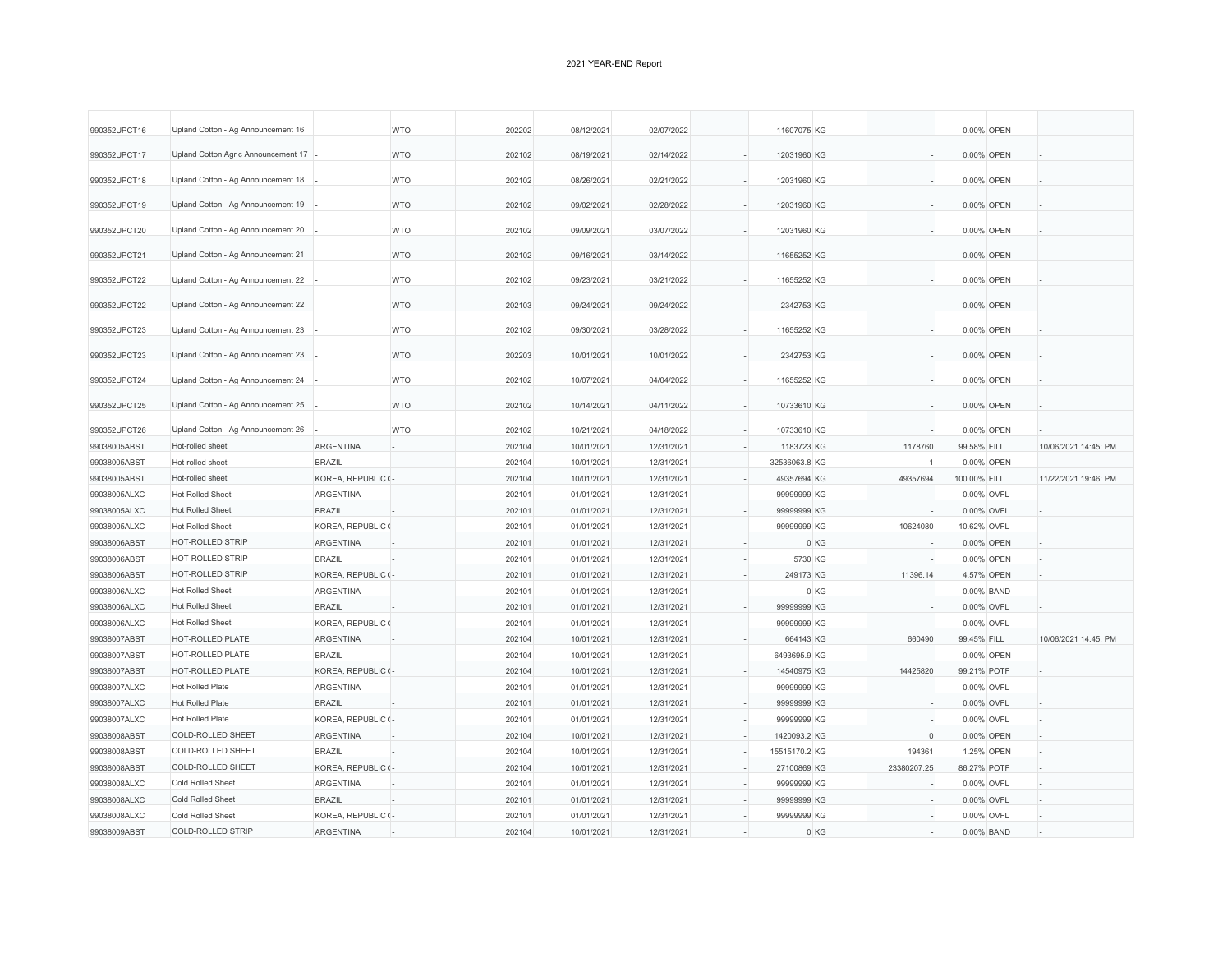| 99038009ABST<br><b>COLD-ROLLED STRIP</b><br>KOREA, REPUBLIC (-<br>202104<br>10/01/2021<br>12/31/2021<br>962133 KG<br>508537<br>52.86% OPEN<br>99038009ALXC<br>Cold Rolled Strip<br><b>ARGENTINA</b><br>01/01/2021<br>12/31/2021<br>0 KG<br>0.00% BAND<br>202101<br>99038009ALXC<br>Cold Rolled Strip<br><b>BRAZIL</b><br>202101<br>01/01/2021<br>12/31/2021<br>99999999 KG<br>0.00% OVFL<br>99038009ALXC<br>Cold Rolled Strip<br>KOREA, REPUBLIC (-<br>202101<br>99999999 KG<br>01/01/2021<br>12/31/2021<br>0.00% OVFL<br>COLD-ROLLED PLATE<br><b>ARGENTINA</b><br>99038010ABST<br>202104<br>10/01/2021<br>12/31/2021<br>0 KG<br>0.00% BAND<br>COLD-ROLLED PLATE<br>0 KG<br>99038010ABST<br><b>BRAZIL</b><br>202104<br>10/01/2021<br>12/31/2021<br>0.00% BAND<br>99038010ABST<br><b>COLD-ROLLED PLATE</b><br>KOREA, REPUBLIC (-<br>202104<br>10/01/2021<br>12/31/2021<br>8030310 KG<br>5563830<br>69.29% OPEN<br>99038010ALXC<br>Cold Rolled Black Plate<br>ARGENTINA<br>202101<br>01/01/2021<br>12/31/2021<br>0 KG<br>0.00% BAND<br>99038010ALXC<br>Cold Rolled Black Plate<br><b>BRAZIL</b><br>202101<br>01/01/2021<br>12/31/2021<br>0 KG<br>0.00% BAND<br>KOREA, REPUBLIC (-<br>99038010ALXC<br>Cold Rolled Black Plate<br>202101<br>01/01/2021<br>12/31/2021<br>99999999 KG<br>0.00% OVFL<br>99038011ABST<br>Plate in Cut Lengths<br><b>ARGENTINA</b><br>202104<br>10/01/2021<br>12/31/2021<br>0 KG<br>0.00% BAND |  |
|-----------------------------------------------------------------------------------------------------------------------------------------------------------------------------------------------------------------------------------------------------------------------------------------------------------------------------------------------------------------------------------------------------------------------------------------------------------------------------------------------------------------------------------------------------------------------------------------------------------------------------------------------------------------------------------------------------------------------------------------------------------------------------------------------------------------------------------------------------------------------------------------------------------------------------------------------------------------------------------------------------------------------------------------------------------------------------------------------------------------------------------------------------------------------------------------------------------------------------------------------------------------------------------------------------------------------------------------------------------------------------------------------------------------------|--|
|                                                                                                                                                                                                                                                                                                                                                                                                                                                                                                                                                                                                                                                                                                                                                                                                                                                                                                                                                                                                                                                                                                                                                                                                                                                                                                                                                                                                                       |  |
|                                                                                                                                                                                                                                                                                                                                                                                                                                                                                                                                                                                                                                                                                                                                                                                                                                                                                                                                                                                                                                                                                                                                                                                                                                                                                                                                                                                                                       |  |
|                                                                                                                                                                                                                                                                                                                                                                                                                                                                                                                                                                                                                                                                                                                                                                                                                                                                                                                                                                                                                                                                                                                                                                                                                                                                                                                                                                                                                       |  |
|                                                                                                                                                                                                                                                                                                                                                                                                                                                                                                                                                                                                                                                                                                                                                                                                                                                                                                                                                                                                                                                                                                                                                                                                                                                                                                                                                                                                                       |  |
|                                                                                                                                                                                                                                                                                                                                                                                                                                                                                                                                                                                                                                                                                                                                                                                                                                                                                                                                                                                                                                                                                                                                                                                                                                                                                                                                                                                                                       |  |
|                                                                                                                                                                                                                                                                                                                                                                                                                                                                                                                                                                                                                                                                                                                                                                                                                                                                                                                                                                                                                                                                                                                                                                                                                                                                                                                                                                                                                       |  |
|                                                                                                                                                                                                                                                                                                                                                                                                                                                                                                                                                                                                                                                                                                                                                                                                                                                                                                                                                                                                                                                                                                                                                                                                                                                                                                                                                                                                                       |  |
|                                                                                                                                                                                                                                                                                                                                                                                                                                                                                                                                                                                                                                                                                                                                                                                                                                                                                                                                                                                                                                                                                                                                                                                                                                                                                                                                                                                                                       |  |
|                                                                                                                                                                                                                                                                                                                                                                                                                                                                                                                                                                                                                                                                                                                                                                                                                                                                                                                                                                                                                                                                                                                                                                                                                                                                                                                                                                                                                       |  |
|                                                                                                                                                                                                                                                                                                                                                                                                                                                                                                                                                                                                                                                                                                                                                                                                                                                                                                                                                                                                                                                                                                                                                                                                                                                                                                                                                                                                                       |  |
|                                                                                                                                                                                                                                                                                                                                                                                                                                                                                                                                                                                                                                                                                                                                                                                                                                                                                                                                                                                                                                                                                                                                                                                                                                                                                                                                                                                                                       |  |
| 99038011ABST<br>Plate in Cut Lengths<br><b>BRAZIL</b><br>202104<br>10/01/2021<br>12/31/2021<br>2734859.4 KG<br>0.00% OPEN                                                                                                                                                                                                                                                                                                                                                                                                                                                                                                                                                                                                                                                                                                                                                                                                                                                                                                                                                                                                                                                                                                                                                                                                                                                                                             |  |
| KOREA, REPUBLIC (-<br>10/01/2021<br>51502492.2 KG<br>51485600<br>99038011ABST<br>Plate in Cut Lengths<br>202104<br>12/31/2021<br>99.97% POTF                                                                                                                                                                                                                                                                                                                                                                                                                                                                                                                                                                                                                                                                                                                                                                                                                                                                                                                                                                                                                                                                                                                                                                                                                                                                          |  |
| 99038011ALXC<br>Plate in Cut Lengths<br>ARGENTINA<br>202101<br>01/01/2021<br>12/31/2021<br>0 KG<br>0.00% BAND                                                                                                                                                                                                                                                                                                                                                                                                                                                                                                                                                                                                                                                                                                                                                                                                                                                                                                                                                                                                                                                                                                                                                                                                                                                                                                         |  |
| 99038011ALXC<br><b>BRAZIL</b><br>202101<br>99999999 KG<br>Plate in Cut Lengths<br>01/01/2021<br>12/31/2021<br>0.00% OVFL                                                                                                                                                                                                                                                                                                                                                                                                                                                                                                                                                                                                                                                                                                                                                                                                                                                                                                                                                                                                                                                                                                                                                                                                                                                                                              |  |
| KOREA, REPUBLIC (-<br>99038011ALXC<br>Plate in Cut Lengths<br>202101<br>01/01/2021<br>12/31/2021<br>99999999 KG<br>0.00% OVFL                                                                                                                                                                                                                                                                                                                                                                                                                                                                                                                                                                                                                                                                                                                                                                                                                                                                                                                                                                                                                                                                                                                                                                                                                                                                                         |  |
| <b>FLAT ROLLED PRODUCTS</b><br>99038012ABST<br><b>ARGENTINA</b><br>202104<br>10/01/2021<br>12/31/2021<br>210.3 KG<br>0.00% OPEN                                                                                                                                                                                                                                                                                                                                                                                                                                                                                                                                                                                                                                                                                                                                                                                                                                                                                                                                                                                                                                                                                                                                                                                                                                                                                       |  |
| 99038012ABST<br><b>FLAT ROLLED PRODUCTS</b><br><b>BRAZIL</b><br>202104<br>10/01/2021<br>12/31/2021<br>53785306.2 KG<br>53785306.2<br>100.00% FILL<br>12/30/2021 13:46: PM                                                                                                                                                                                                                                                                                                                                                                                                                                                                                                                                                                                                                                                                                                                                                                                                                                                                                                                                                                                                                                                                                                                                                                                                                                             |  |
| FLAT ROLLED PRODUCTS<br>99038012ABST<br>KOREA, REPUBLIC (-<br>202104<br>10/01/2021<br>12/31/2021<br>49893179.1 KG<br>45189279.59<br>90.57% POTF                                                                                                                                                                                                                                                                                                                                                                                                                                                                                                                                                                                                                                                                                                                                                                                                                                                                                                                                                                                                                                                                                                                                                                                                                                                                       |  |
| 99038012ALXC<br>Flat rolled Produ<br><b>ARGENTINA</b><br>202101<br>01/01/2021<br>12/31/2021<br>99999999 KG<br>0.00% OVFL                                                                                                                                                                                                                                                                                                                                                                                                                                                                                                                                                                                                                                                                                                                                                                                                                                                                                                                                                                                                                                                                                                                                                                                                                                                                                              |  |
| 99038012ALXC<br>Flat rolled Produ<br><b>BRAZIL</b><br>202101<br>01/01/2021<br>12/31/2021<br>99999999 KG<br>0.00% OVFL                                                                                                                                                                                                                                                                                                                                                                                                                                                                                                                                                                                                                                                                                                                                                                                                                                                                                                                                                                                                                                                                                                                                                                                                                                                                                                 |  |
| KOREA, REPUBLIC (-<br>99038012ALXC<br>Flat rolled Produ<br>202101<br>01/01/2021<br>12/31/2021<br>99999999 KG<br>0.00% OVFL                                                                                                                                                                                                                                                                                                                                                                                                                                                                                                                                                                                                                                                                                                                                                                                                                                                                                                                                                                                                                                                                                                                                                                                                                                                                                            |  |
|                                                                                                                                                                                                                                                                                                                                                                                                                                                                                                                                                                                                                                                                                                                                                                                                                                                                                                                                                                                                                                                                                                                                                                                                                                                                                                                                                                                                                       |  |
| COATED FLAT ROLLED PRODUCTS<br>99038013ABST<br><b>ARGENTINA</b><br>202104<br>10/01/2021<br>12/31/2021<br>0 KG<br>0.00% BAND                                                                                                                                                                                                                                                                                                                                                                                                                                                                                                                                                                                                                                                                                                                                                                                                                                                                                                                                                                                                                                                                                                                                                                                                                                                                                           |  |
| COATED FLAT ROLLED PRODUCTS<br><b>BRAZIL</b><br>202104<br>12/31/2021<br>14992332.3 KG<br>14992332.3<br>12/17/2021 12:46: PM<br>99038013ABST<br>10/01/2021<br>100.00% FILL                                                                                                                                                                                                                                                                                                                                                                                                                                                                                                                                                                                                                                                                                                                                                                                                                                                                                                                                                                                                                                                                                                                                                                                                                                             |  |
| COATED FLAT ROLLED PRODUCTS<br>KOREA, REPUBLIC (-<br>45334781.43 KG<br>99038013ABST<br>202104<br>10/01/2021<br>12/31/2021<br>45334781.43<br>100.00% FILL<br>12/30/2021 16:46: PM                                                                                                                                                                                                                                                                                                                                                                                                                                                                                                                                                                                                                                                                                                                                                                                                                                                                                                                                                                                                                                                                                                                                                                                                                                      |  |
| 202101<br>0 KG<br>99038013ALXC<br>Flat rolled products coated<br><b>ARGENTINA</b><br>01/01/2021<br>12/31/2021<br>0.00% BAND                                                                                                                                                                                                                                                                                                                                                                                                                                                                                                                                                                                                                                                                                                                                                                                                                                                                                                                                                                                                                                                                                                                                                                                                                                                                                           |  |
| 99038013ALXC<br><b>BRAZIL</b><br>202101<br>01/01/2021<br>12/31/2021<br>99999999 KG<br>19058<br>Flat rolled products coated<br>0.02% OVFL                                                                                                                                                                                                                                                                                                                                                                                                                                                                                                                                                                                                                                                                                                                                                                                                                                                                                                                                                                                                                                                                                                                                                                                                                                                                              |  |
| 99038013ALXC<br>Flat rolled products coated<br>KOREA, REPUBLIC (-<br>202101<br>01/01/2021<br>12/31/2021<br>99999999 KG<br>0.00% OVFL                                                                                                                                                                                                                                                                                                                                                                                                                                                                                                                                                                                                                                                                                                                                                                                                                                                                                                                                                                                                                                                                                                                                                                                                                                                                                  |  |
| TIN FREE STEEL<br>202104<br>12/31/2021<br>0 KG<br>99038014ABST<br><b>ARGENTINA</b><br>10/01/2021<br>0.00% BAND                                                                                                                                                                                                                                                                                                                                                                                                                                                                                                                                                                                                                                                                                                                                                                                                                                                                                                                                                                                                                                                                                                                                                                                                                                                                                                        |  |
| TIN FREE STEEL<br><b>BRAZIL</b><br>146148<br>99038014ABST<br>202104<br>10/01/2021<br>12/31/2021<br>728674.8 KG<br>20.06% OPEN                                                                                                                                                                                                                                                                                                                                                                                                                                                                                                                                                                                                                                                                                                                                                                                                                                                                                                                                                                                                                                                                                                                                                                                                                                                                                         |  |
| 99038014ABST<br>TIN FREE STEEL<br>KOREA, REPUBLIC (-<br>10/01/2021<br>4382323 KG<br>202104<br>12/31/2021<br>3030027<br>69.14% OPEN                                                                                                                                                                                                                                                                                                                                                                                                                                                                                                                                                                                                                                                                                                                                                                                                                                                                                                                                                                                                                                                                                                                                                                                                                                                                                    |  |
| 99038014ALXC<br>Tin Free Steel<br><b>ARGENTINA</b><br>202101<br>01/01/2021<br>12/31/2021<br>0 KG<br>0.00% BAND                                                                                                                                                                                                                                                                                                                                                                                                                                                                                                                                                                                                                                                                                                                                                                                                                                                                                                                                                                                                                                                                                                                                                                                                                                                                                                        |  |
| 99038014ALXC<br>Tin Free Steel<br><b>BRAZIL</b><br>202101<br>01/01/2021<br>12/31/2021<br>99999999 KG<br>0.00% OVFL                                                                                                                                                                                                                                                                                                                                                                                                                                                                                                                                                                                                                                                                                                                                                                                                                                                                                                                                                                                                                                                                                                                                                                                                                                                                                                    |  |
| 99038014ALXC<br>Tin Free Steel<br>KOREA, REPUBLIC (-<br>202101<br>01/01/2021<br>12/31/2021<br>99999999 KG<br>0.00% OVFL                                                                                                                                                                                                                                                                                                                                                                                                                                                                                                                                                                                                                                                                                                                                                                                                                                                                                                                                                                                                                                                                                                                                                                                                                                                                                               |  |
| 99038015ABST<br><b>TIN PLATE</b><br><b>ARGENTINA</b><br>202104<br>10/01/2021<br>12/31/2021<br>0 KG<br>0.00% BAND                                                                                                                                                                                                                                                                                                                                                                                                                                                                                                                                                                                                                                                                                                                                                                                                                                                                                                                                                                                                                                                                                                                                                                                                                                                                                                      |  |
| 99038015ABST<br><b>TIN PLATE</b><br><b>BRAZIL</b><br>202104<br>10/01/2021<br>12/31/2021<br>3394636.5 KG<br>0.00% OPEN                                                                                                                                                                                                                                                                                                                                                                                                                                                                                                                                                                                                                                                                                                                                                                                                                                                                                                                                                                                                                                                                                                                                                                                                                                                                                                 |  |
| <b>TIN PLATE</b><br>KOREA, REPUBLIC (-<br>99038015ABST<br>202104<br>10/01/2021<br>12/31/2021<br>12109734 KG<br>12109727<br>100.00% FILL<br>12/13/2021 11:47: AM                                                                                                                                                                                                                                                                                                                                                                                                                                                                                                                                                                                                                                                                                                                                                                                                                                                                                                                                                                                                                                                                                                                                                                                                                                                       |  |
| Tin Plate<br>202101<br>0 KG<br>99038015ALXC<br><b>ARGENTINA</b><br>01/01/2021<br>12/31/2021<br>0.00% BAND                                                                                                                                                                                                                                                                                                                                                                                                                                                                                                                                                                                                                                                                                                                                                                                                                                                                                                                                                                                                                                                                                                                                                                                                                                                                                                             |  |
| Tin Plate<br>99038015ALXC<br><b>BRAZIL</b><br>202101<br>01/01/2021<br>12/31/2021<br>99999999 KG<br>0.00% OVFL                                                                                                                                                                                                                                                                                                                                                                                                                                                                                                                                                                                                                                                                                                                                                                                                                                                                                                                                                                                                                                                                                                                                                                                                                                                                                                         |  |
| Tin Plate<br>99038015ALXC<br>KOREA, REPUBLIC (-<br>01/01/2021<br>12/31/2021<br>99999999 KG<br>0.00% OVFL<br>202101                                                                                                                                                                                                                                                                                                                                                                                                                                                                                                                                                                                                                                                                                                                                                                                                                                                                                                                                                                                                                                                                                                                                                                                                                                                                                                    |  |
| 99038016ABST<br><b>Silicon Electrical Sheets</b><br><b>ARGENTINA</b><br>202104<br>10/01/2021<br>12/31/2021<br>0 KG<br>0.00% BAND                                                                                                                                                                                                                                                                                                                                                                                                                                                                                                                                                                                                                                                                                                                                                                                                                                                                                                                                                                                                                                                                                                                                                                                                                                                                                      |  |
| 99038016ABST<br><b>Silicon Electrical Sheets</b><br><b>BRAZIL</b><br>202104<br>10/01/2021<br>12/31/2021<br>655915 KG<br>3321<br>0.51% OPEN                                                                                                                                                                                                                                                                                                                                                                                                                                                                                                                                                                                                                                                                                                                                                                                                                                                                                                                                                                                                                                                                                                                                                                                                                                                                            |  |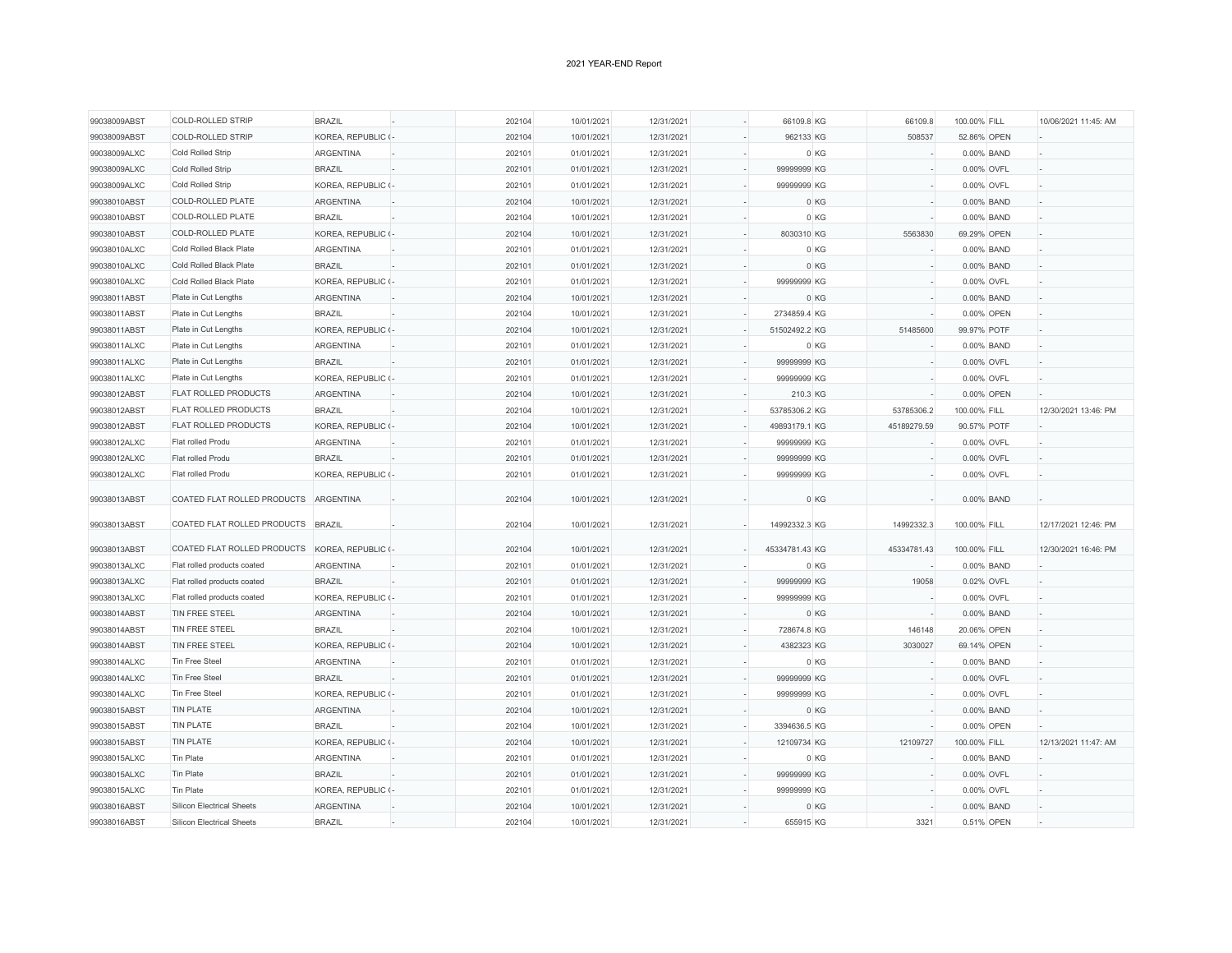| 99038016ABST | <b>Silicon Electrical Sheets</b>           | KOREA, REPUBLIC (- | 202104 | 10/01/2021 | 12/31/2021 | 0 KG           | $\circ$     | 0.00% FILL   |             | 10/19/2021 19:45: PM |
|--------------|--------------------------------------------|--------------------|--------|------------|------------|----------------|-------------|--------------|-------------|----------------------|
| 99038016ALXC | <b>Silicon Electrical Sheets</b>           | ARGENTINA          | 202101 | 01/01/2021 | 12/31/2021 | 0 KG           |             |              | 0.00% BAND  |                      |
| 99038016ALXC | <b>Silicon Electrical Sheets</b>           | <b>BRAZIL</b>      | 202101 | 01/01/2021 | 12/31/2021 | 99999999 KG    |             |              | 0.00% OVFL  |                      |
| 99038016ALXC | <b>Silicon Electrical Sheets</b>           | KOREA, REPUBLIC (- | 202101 | 01/01/2021 | 12/31/2021 | 99999999 KG    | 10201976    | 10.20% OVFL  |             |                      |
| 99038017ABST | ELECT SHEET AND STRIPS                     | <b>ARGENTINA</b>   | 202104 | 10/01/2021 | 12/31/2021 | 0 KG           |             |              | 0.00% BAND  |                      |
| 99038017ABST | ELECT SHEET AND STRIPS                     | <b>BRAZIL</b>      | 202104 | 10/01/2021 | 12/31/2021 | 206307.9 KG    | 38650       | 18.73% OPEN  |             |                      |
| 99038017ABST | <b>ELECT SHEET AND STRIPS</b>              | KOREA, REPUBLIC (- | 202104 | 10/01/2021 | 12/31/2021 | 716007.39 KG   | 716007.39   | 100.00% FILL |             | 10/01/2021 11:45: AM |
| 99038017ALXC | <b>Electrical Sheets and Srip</b>          | <b>ARGENTINA</b>   | 202101 | 01/01/2021 | 12/31/2021 | $0$ KG         |             |              | 0.00% BAND  |                      |
| 99038017ALXC | <b>Electrical Sheets and Srip</b>          | <b>BRAZIL</b>      | 202101 | 01/01/2021 | 12/31/2021 | 99999999 KG    |             |              | 0.00% OVFL  |                      |
| 99038017ALXC | <b>Electrical Sheets and Srip</b>          | KOREA, REPUBLIC (- | 202101 | 01/01/2021 | 12/31/2021 | 99999999 KG    | 5165540.6   |              | 5.17% OVFL  |                      |
| 99038018ABST | OIL COUNTRY PIPE AND TUBE                  | <b>ARGENTINA</b>   | 202104 | 10/01/2021 | 12/31/2021 | 44388988 KG    | 39141433    | 88.18% POTF  |             |                      |
| 99038018ABST | OIL COUNTRY PIPE AND TUBE                  | <b>BRAZIL</b>      | 202104 | 10/01/2021 | 12/31/2021 | 16516636.44 KG | 16516636.44 | 100.00% FILL |             | 12/23/2021 16:46: PM |
| 99038018ABST | OIL COUNTRY PIPE AND TUBE                  | KOREA, REPUBLIC (- | 202104 | 10/01/2021 | 12/31/2021 | 118632987 KG   | 118632987   | 100.00% FILL |             | 12/27/2021 11:47: AM |
|              |                                            |                    |        |            |            |                |             |              |             |                      |
| 99038018ALXC | Oil Country Pipe                           | ARGENTINA          | 202101 | 01/01/2021 | 12/31/2021 | 99999999 KG    |             |              | 0.00% OVFL  |                      |
| 99038018ALXC | Oil Country Pipe                           | <b>BRAZIL</b>      | 202101 | 01/01/2021 | 12/31/2021 | 99999999 KG    | $\mathbf 0$ |              | 0.00% OVFL  |                      |
| 99038018ALXC | Oil Country Pipe                           | KOREA, REPUBLIC (- | 202101 | 01/01/2021 | 12/31/2021 | 99999999 KG    |             |              | 0.00% OVFL  |                      |
| 99038019ABST | LINE PIPE                                  | <b>ARGENTINA</b>   | 202104 | 10/01/2021 | 12/31/2021 | 0 KG           |             |              | 0.00% BAND  |                      |
| 99038019ABST | LINE PIPE                                  | <b>BRAZIL</b>      | 202104 | 10/01/2021 | 12/31/2021 | 12213.6 KG     | 1904        |              | 15.59% OPEN |                      |
| 99038019ABST | LINE PIPE                                  | KOREA, REPUBLIC (- | 202104 | 10/01/2021 | 12/31/2021 | 37693949.7 KG  | 20640045    | 54.76% OPEN  |             |                      |
| 99038019ALXC | Line Pipe                                  | <b>ARGENTINA</b>   | 202101 | 01/01/2021 | 12/31/2021 | $0$ KG         |             |              | 0.00% BAND  |                      |
| 99038019ALXC | Line Pipe                                  | <b>BRAZIL</b>      | 202101 | 01/01/2021 | 12/31/2021 | 99999999 KG    |             |              | 0.00% OVFL  |                      |
| 99038019ALXC | Line Pipe                                  | KOREA, REPUBLIC (- | 202101 | 01/01/2021 | 12/31/2021 | 99999999 KG    |             |              | 0.00% OVFL  |                      |
| 99038020ABST | LINE PIPE NOT EXCEEDING 406.6<br><b>MM</b> | <b>ARGENTINA</b>   | 202104 | 10/01/2021 | 12/31/2021 | 1496687 KG     | 1452539     | 97.05% POTF  |             |                      |
|              | LINE PIPE NOT EXCEEDING 406.6              |                    |        |            |            |                |             |              |             |                      |
| 99038020ABST | <b>MM</b>                                  | <b>BRAZIL</b>      | 202104 | 10/01/2021 | 12/31/2021 | 6414708 KG     | 6414708     | 100.00% FILL |             | 12/29/2021 15:46: PM |
| 99038020ABST | LINE PIPE NOT EXCEEDING 406.6<br><b>MM</b> | KOREA, REPUBLIC (- | 202104 | 10/01/2021 | 12/31/2021 | 15415154 KG    | 15168290.93 | 98.40% POTF  |             |                      |
| 99038020ALXC | Line pipe not exceeding 406.4 mm           | <b>ARGENTINA</b>   | 202101 | 01/01/2021 | 12/31/2021 | 99999999 KG    |             |              | 0.00% OVFL  |                      |
| 99038020ALXC | Line pipe not exceeding 406.4 mm           | <b>BRAZIL</b>      | 202101 | 01/01/2021 | 12/31/2021 | 99999999 KG    |             |              | 0.00% OVFL  |                      |
|              |                                            |                    |        |            |            |                |             |              |             |                      |
| 99038020ALXC | Line pipe not exceeding 406.4 mm           | KOREA, REPUBLIC (- | 202101 | 01/01/2021 | 12/31/2021 | 99999999 KG    |             |              | 0.00% OVFL  |                      |
| 99038021ABST | OTHER LINE PIPE                            | <b>ARGENTINA</b>   | 202104 | 10/01/2021 | 12/31/2021 |                | - KG        |              | 0.00% BAND  |                      |
| 99038021ABST | OTHER LINE PIPE                            | <b>BRAZIL</b>      | 202104 | 10/01/2021 | 12/31/2021 | 17196 KG       |             |              | 0.00% OPEN  |                      |
| 99038021ABST | OTHER LINE PIPE                            | KOREA, REPUBLIC (- | 202104 | 10/01/2021 | 12/31/2021 | 75002114 KG    | 70564383    | 94.08% POTF  |             |                      |
| 99038021ALXC | Other Line Pipe                            | ARGENTINA          | 202101 | 01/01/2021 | 12/31/2021 | $0$ KG         |             |              | 0.00% BAND  |                      |
| 99038021ALXC | Other Line Pipe                            | <b>BRAZIL</b>      | 202101 | 01/01/2021 | 12/31/2021 | 99999999 KG    |             |              | 0.00% OVFL  |                      |
| 99038021ALXC | Other Line Pipe                            | KOREA, REPUBLIC (- | 202101 | 01/01/2021 | 12/31/2021 | 99999999 KG    |             |              | 0.00% OVFL  |                      |
| 99038022ABST | <b>STANDARD PIPE</b>                       | <b>ARGENTINA</b>   | 202104 | 10/01/2021 | 12/31/2021 | 713454.9 KG    | 702722.9    | 98.50% FILL  |             | 10/13/2021 15:45: PM |
| 99038022ABST | <b>STANDARD PIPE</b>                       | <b>BRAZIL</b>      | 202104 | 10/01/2021 | 12/31/2021 | 500000 KG      | 488883.51   | 97.78% POTF  |             |                      |
| 99038022ABST | STANDARD PIPE                              | KOREA, REPUBLIC (- | 202104 | 10/01/2021 | 12/31/2021 | 20840905.5 KG  | 13900945.9  | 66.70% OPEN  |             |                      |
| 99038022ALXC | Standartd Pipe                             | ARGENTINA          | 202101 | 01/01/2021 | 12/31/2021 | 99999999 KG    |             |              | 0.00% OVFL  |                      |
| 99038022ALXC | <b>Standartd Pipe</b>                      | <b>BRAZIL</b>      | 202101 | 01/01/2021 | 12/31/2021 | 99999999 KG    |             |              | 0.00% OVFL  |                      |
| 99038022ALXC | <b>Standartd Pipe</b>                      | KOREA, REPUBLIC (- | 202101 | 01/01/2021 | 12/31/2021 | 99999999 KG    |             |              | 0.00% OVFL  |                      |
| 99038023ABST | Structural Pipe Tube                       | <b>ARGENTINA</b>   | 202104 | 10/01/2021 | 12/31/2021 | 238 KG         | 82          | 34.45% OPEN  |             |                      |
| 99038023ABST | Structural Pipe Tube                       | <b>BRAZIL</b>      | 202104 | 10/01/2021 | 12/31/2021 | 192744 KG      | 2666        |              | 1.38% OPEN  |                      |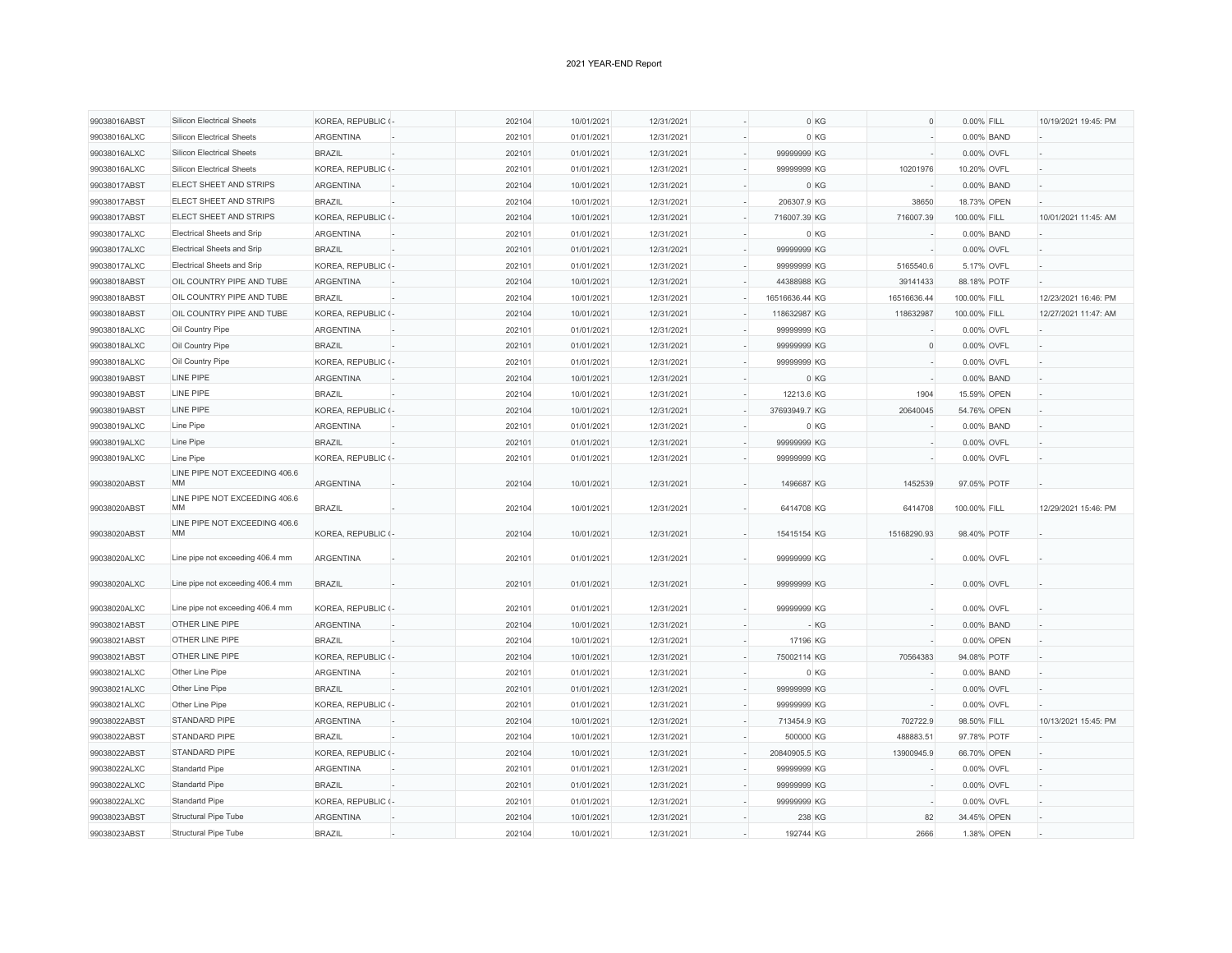| 99038023ABST                 | <b>Structural Pipe Tube</b>                | KOREA, REPUBLIC (-         | 202104           | 10/01/2021               | 12/31/2021               |        | 16201112.4 KG |       | 14477998.76 | 89.36% POTF              |                      |
|------------------------------|--------------------------------------------|----------------------------|------------------|--------------------------|--------------------------|--------|---------------|-------|-------------|--------------------------|----------------------|
| 99038023ALXC                 | Structural Pipe and Tube                   | <b>ARGENTINA</b>           | 202101           | 01/01/2021               | 12/31/2021               |        | 99999999 KG   |       |             | 0.00% OVFL               |                      |
| 99038023ALXC                 | Structural Pipe and Tube                   | <b>BRAZIL</b>              | 202101           | 01/01/2021               | 12/31/2021               |        | 99999999 KG   |       |             | 0.00% OVFL               |                      |
| 99038023ALXC                 | Structural Pipe and Tube                   | KOREA, REPUBLIC (-         | 202101           | 01/01/2021               | 12/31/2021               |        | 99999999 KG   |       |             | 0.00% OVFL               |                      |
| 99038024ABST                 | Mechanical Tubing                          | <b>ARGENTINA</b>           | 202104           | 10/01/2021               | 12/31/2021               |        | 2627613.6 KG  |       | 2608297     | 99.26% POTF              |                      |
| 99038024ABST                 | Mechanical Tubing                          | <b>BRAZIL</b>              | 202104           | 10/01/2021               | 12/31/2021               |        | 500000 KG     |       | 500000      | 100.00% FILL             | 11/12/2021 16:46: PM |
| 99038024ABST                 | <b>Mechanical Tubing</b>                   | KOREA, REPUBLIC (-         | 202104           | 10/01/2021               | 12/31/2021               | ÷,     | 2531415 KG    |       | 1270347.06  | 50.18% OPEN              |                      |
| 99038024ALXC                 | Mechanica Tubing                           | <b>ARGENTINA</b>           | 202101           | 01/01/2021               | 12/31/2021               |        | 99999999 KG   |       |             | 0.00% OVFL               |                      |
| 99038024ALXC                 | Mechanica Tubing                           | <b>BRAZIL</b>              | 202101           | 01/01/2021               | 12/31/2021               |        | 99999999 KG   |       | 979         | 0.00% OVFL               |                      |
| 99038024ALXC                 | Mechanica Tubing                           | KOREA, REPUBLIC (-         | 202101           | 01/01/2021               | 12/31/2021               |        | 99999999 KG   |       |             | 0.00% OVFL               |                      |
| 99038025ABST                 | PRESSURE TUBING                            | <b>ARGENTINA</b>           | 202104           | 10/01/2021               | 12/31/2021               |        | 38544.6 KG    |       |             | 0.00% OPEN               |                      |
| 99038025ABST                 | <b>PRESSURE TUBING</b>                     | <b>BRAZIL</b>              | 202104           | 10/01/2021               | 12/31/2021               |        | 344336 KG     |       | 336503      | 97.73% FILL              | 11/18/2021 13:46: PM |
| 99038025ABST                 | PRESSURE TUBING                            | KOREA, REPUBLIC (-         | 202104           | 10/01/2021               | 12/31/2021               | ÷,     | 500000 KG     |       | 72101       | 14.42% OPEN              |                      |
| 99038025ALXC                 | Pressure Tubing                            | <b>ARGENTINA</b>           | 202101           | 01/01/2021               | 12/31/2021               | ÷,     | 99999999 KG   |       |             | 0.00% OVFL               |                      |
| 99038025ALXC                 | Pressure Tubing                            | <b>BRAZIL</b>              | 202101           | 01/01/2021               | 12/31/2021               |        | 99999999 KG   |       | 560581      | 0.56% OVFL               |                      |
| 99038025ALXC                 | Pressure Tubing                            | KOREA, REPUBLIC (-         | 202101           | 01/01/2021               | 12/31/2021               | L.     | 99999999 KG   |       |             | 0.00% OVFL               |                      |
| 99038026ABST                 | Tubes, pipes for piling                    | <b>ARGENTINA</b>           | 202104           | 10/01/2021               | 12/31/2021               |        |               | $-KG$ |             | 0.00% BAND               |                      |
| 99038026ABST                 | Tubes, pipes for piling                    | <b>BRAZIL</b>              | 202104           | 10/01/2021               | 12/31/2021               |        | 8.1 KG        |       |             | 0.00% OPEN               |                      |
| 99038026ABST                 | Tubes, pipes for piling                    | KOREA, REPUBLIC (-         | 202104           | 10/01/2021               | 12/31/2021               |        | 1442136 KG    |       | 207871      | 14.41% OPEN              |                      |
| 99038026ALXC                 | Tubes for Piling                           | <b>ARGENTINA</b>           | 202101           | 01/01/2021               | 12/31/2021               |        |               | 0KG   |             | 0.00% BAND               |                      |
| 99038026ALXC                 | Tubes for Piling                           | <b>BRAZIL</b>              | 202101           | 01/01/2021               | 12/31/2021               |        | 99999999 KG   |       |             | 0.00% OVFL               |                      |
| 99038026ALXC                 | Tubes for Piling                           | KOREA, REPUBLIC (-         | 202101           | 01/01/2021               | 12/31/2021               | ÷,     | 99999999 KG   |       |             | 0.00% OVFL               |                      |
| 99038027ABST                 | PIPES AND TUBES                            | <b>ARGENTINA</b>           | 202101           | 01/01/2021               | 12/31/2021               |        | 3743 KG       |       |             | 0.00% OPEN               |                      |
| 99038027ABST                 | PIPES AND TUBES                            | <b>BRAZIL</b>              | 202101           | 01/01/2021               | 12/31/2021               |        | 1231 KG       |       | 29          | 2.36% OPEN               |                      |
| 99038027ABST                 | PIPES AND TUBES                            | KOREA, REPUBLIC (-         | 202101           | 01/01/2021               | 12/31/2021               | ÷,     | 449740 KG     |       | 125471      | 27.90% OPEN              |                      |
| 99038027ALXC                 | Pipes and Tubes                            | <b>ARGENTINA</b>           | 202101           | 01/01/2021               | 12/31/2021               |        | 99999999 KG   |       |             | 0.00% OVFL               |                      |
| 99038027ALXC                 | Pipes and Tubes                            | <b>BRAZIL</b>              | 202101           | 01/01/2021               | 12/31/2021               |        | 99999999 KG   |       |             | 0.00% OVFL               |                      |
| 99038027ALXC                 | Pipes and Tubes                            | KOREA, REPUBLIC (-         | 202101           | 01/01/2021               | 12/31/2021               |        | 99999999 KG   |       |             | 0.00% OVFL               |                      |
| 99038028ABST                 | HOT-ROLLED SHEET                           | <b>ARGENTINA</b>           | 202104           | 10/01/2021               | 12/31/2021               |        |               | 0 KG  |             | 0.00% BAND               |                      |
| 99038028ABST                 | HOT-ROLLED SHEET                           | <b>BRAZIL</b>              | 202104           | 10/01/2021               | 12/31/2021               | ÷,     | 315436.5 KG   |       |             | 0.00% OPEN               |                      |
| 99038028ABST                 | HOT-ROLLED SHEET                           | KOREA, REPUBLIC (-         | 202104           | 10/01/2021               | 12/31/2021               |        | 500000 KG     |       | 3623        | 0.72% OPEN               |                      |
| 99038028ALXC                 | <b>HOT Rolled Sheet SS</b>                 | <b>ARGENTINA</b>           | 202101           | 01/01/2021               | 12/31/2021               | $\sim$ |               | 0 KG  |             | 0.00% BAND               |                      |
| 99038028ALXC                 | HOT Rolled Sheet SS                        | <b>BRAZIL</b>              | 202101           | 01/01/2021               | 12/31/2021               |        | 99999999 KG   |       |             | 0.00% OVFL               |                      |
| 99038028ALXC                 | <b>HOT Rolled Sheet SS</b>                 | KOREA, REPUBLIC (-         | 202101           | 01/01/2021               | 12/31/2021               |        | 99999999 KG   |       |             | 0.00% OVFL               |                      |
| 99038029ABST                 | HOT-ROLLED STRIP                           | <b>ARGENTINA</b>           | 202101           | 01/01/2021               | 12/31/2021               | ä,     |               | 0 KG  |             | 0.00% OPEN               |                      |
| 99038029ABST                 | HOT-ROLLED STRIP                           | <b>BRAZIL</b>              | 202101           | 01/01/2021               | 12/31/2021               | L.     |               | 0 KG  | $\circ$     | 0.00% FILL               | 11/03/2021 15:46: PM |
| 99038029ABST                 | <b>HOT-ROLLED STRIP</b>                    | KOREA, REPUBLIC (-         | 202101           | 01/01/2021               | 12/31/2021               |        | 13346 KG      |       |             | 0.00% OPEN               |                      |
| 99038029ALXC                 | <b>Hot Rolled Strip SS</b>                 | <b>ARGENTINA</b>           | 202101           | 01/01/2021               | 12/31/2021               | ÷,     |               | 0KG   |             | 0.00% BAND               |                      |
|                              | Hot Rolled Strip SS                        | <b>BRAZIL</b>              |                  |                          | 12/31/2021               |        |               | 0 KG  |             |                          |                      |
| 99038029ALXC<br>99038029ALXC | Hot Rolled Strip SS                        | KOREA, REPUBLIC (-         | 202101<br>202101 | 01/01/2021<br>01/01/2021 | 12/31/2021               |        | 99999999 KG   |       |             | 0.00% BAND<br>0.00% OVFL |                      |
|                              | HOT-ROLLED PLATE                           |                            |                  |                          |                          | ÷,     |               |       |             |                          |                      |
| 99038030ABST                 |                                            | <b>ARGENTINA</b>           | 202101           | 01/01/2021               | 12/31/2021               |        |               | 0 KG  |             | 0.00% OPEN               |                      |
| 99038030ABST                 | HOT-ROLLED PLATE                           | <b>BRAZIL</b>              | 202101           | 01/01/2021               | 12/31/2021               |        | 120126 KG     |       |             | 0.00% OPEN               |                      |
| 99038030ABST                 | HOT-ROLLED PLATE                           | KOREA, REPUBLIC (-         | 202101           | 01/01/2021               | 12/31/2021               |        | 218649 KG     |       |             | 0.00% OPEN               |                      |
| 99038030ALXC                 | Hot Rolled Plate SS<br>Hot Rolled Plate SS | ARGENTINA<br><b>BRAZIL</b> | 202101<br>202101 | 01/01/2021<br>01/01/2021 | 12/31/2021<br>12/31/2021 |        | 99999999 KG   | 0 KG  |             | 0.00% BAND<br>0.00% OVFL |                      |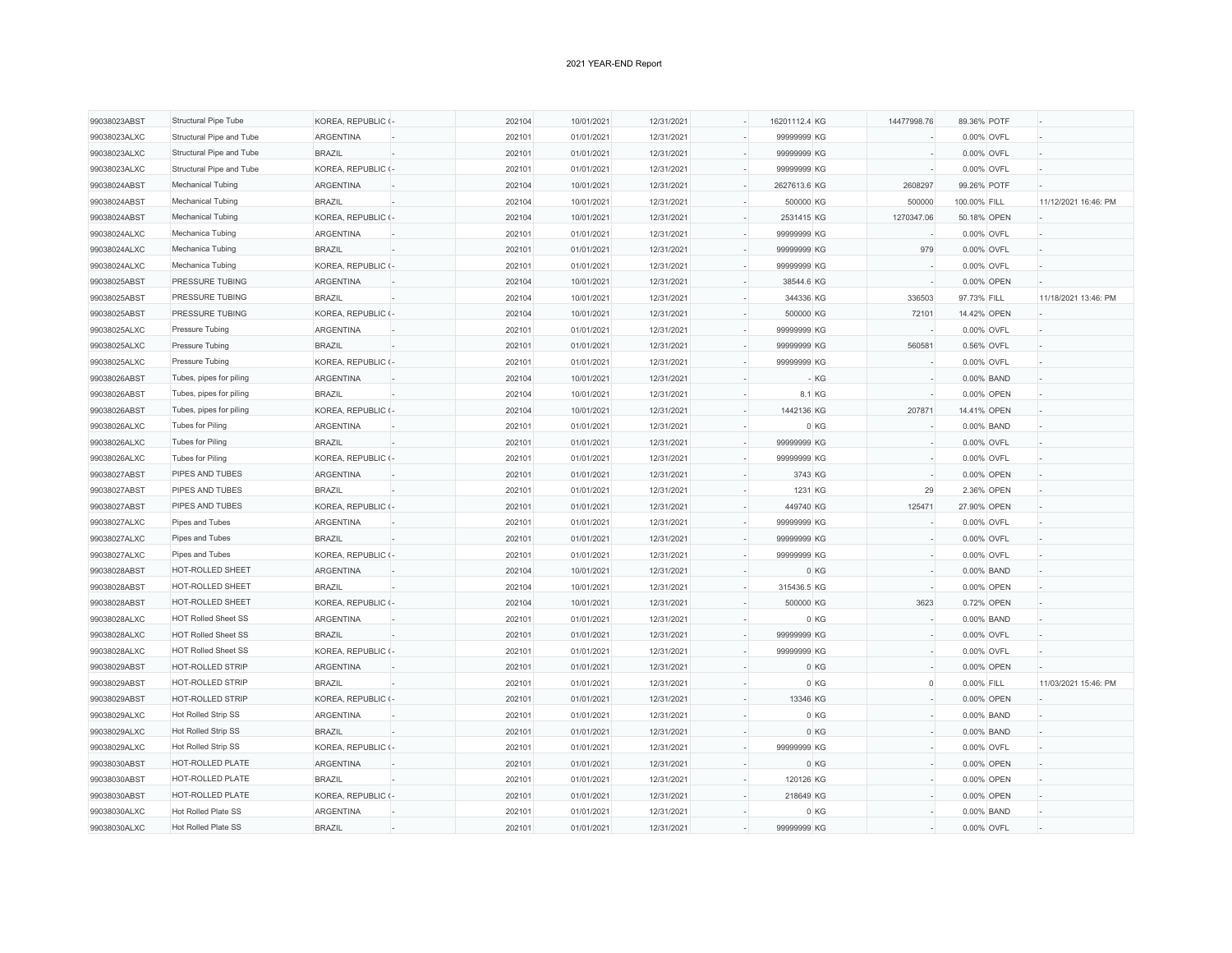| 99038030ALXC | <b>Hot Rolled Plate SS</b>  | KOREA, REPUBLIC (- | 202101 | 01/01/2021 | 12/31/2021 | 99999999 KG   |            | 0.00% OVFL   |                      |
|--------------|-----------------------------|--------------------|--------|------------|------------|---------------|------------|--------------|----------------------|
| 99038031ABST | <b>COLD ROLLED SHEET</b>    | <b>ARGENTINA</b>   | 202104 | 10/01/2021 | 12/31/2021 |               | 0 KG       | 0.00% BAND   |                      |
| 99038031ABST | <b>COLD ROLLED SHEET</b>    | <b>BRAZIL</b>      | 202104 | 10/01/2021 | 12/31/2021 | 2994764.7 KG  | 73764      | 2.46% OPEN   |                      |
| 99038031ABST | <b>COLD ROLLED SHEET</b>    | KOREA, REPUBLIC (- | 202104 | 10/01/2021 | 12/31/2021 | 2374223.2 KG  | 2374223.2  | 100.00% FILL | 11/08/2021 11:47: AM |
| 99038031ALXC | Cold Rolled Sheet SS        | <b>ARGENTINA</b>   | 202101 | 01/01/2021 | 12/31/2021 |               | 0 KG       | 0.00% BAND   |                      |
| 99038031ALXC | Cold Rolled Sheet SS        | <b>BRAZIL</b>      | 202101 | 01/01/2021 | 12/31/2021 | 99999999 KG   |            | 0.00% OVFL   |                      |
| 99038031ALXC | Cold Rolled Sheet SS        | KOREA, REPUBLIC (- | 202101 | 01/01/2021 | 12/31/2021 | 9999999900 KG | 757228     | 0.01% OVFL   |                      |
| 99038032ABST | COLD-ROLLED STRIP           | <b>ARGENTINA</b>   | 202104 | 10/01/2021 | 12/31/2021 |               | 0 KG       | 0.00% BAND   |                      |
| 99038032ABST | <b>COLD-ROLLED STRIP</b>    | <b>BRAZIL</b>      | 202104 | 10/01/2021 | 12/31/2021 | 4388.7 KG     | $-838.3$   | -19.10% FILL | 12/08/2021 19:46: PM |
| 99038032ABST | <b>COLD-ROLLED STRIP</b>    | KOREA, REPUBLIC (- | 202104 | 10/01/2021 | 12/31/2021 | 389855.27 KG  | 314755     | 80.74% OPEN  |                      |
| 99038032ALXC | Cold Rolled SS              | ARGENTINA          | 202101 | 01/01/2021 | 12/31/2021 |               | 0 KG       | 0.00% BAND   |                      |
| 99038032ALXC | Cold Rolled SS              | <b>BRAZIL</b>      | 202101 | 01/01/2021 | 12/31/2021 | 99999999 KG   |            | 0.00% OVFL   |                      |
| 99038032ALXC | Cold Rolled SS              | KOREA, REPUBLIC (- | 202101 | 01/01/2021 | 12/31/2021 | 99999999 KG   |            | 0.00% OVFL   |                      |
| 99038033ABST | <b>COLD-ROLLED PLATE</b>    | <b>ARGENTINA</b>   | 202003 | 01/01/2021 | 01/01/2022 |               | 0 KG       | 0.00% BAND   |                      |
| 99038033ABST | COLD-ROLLED PLATE           | ARGENTINA          | 202101 | 01/01/2021 | 12/31/2021 |               | 0 KG       | 0.00% OPEN   |                      |
| 99038033ABST | <b>COLD-ROLLED PLATE</b>    | <b>BRAZIL</b>      | 202003 | 01/01/2021 | 01/01/2022 |               | 0 KG       | 0.00% BAND   |                      |
| 99038033ABST | COLD-ROLLED PLATE           | <b>BRAZIL</b>      | 202101 | 01/01/2021 | 12/31/2021 |               | 0 KG       | 0.00% OPEN   |                      |
| 99038033ABST | <b>COLD-ROLLED PLATE</b>    | KOREA, REPUBLIC (- | 202003 | 01/01/2021 | 01/01/2022 | 24905 KG      |            | 0.00% OPEN   |                      |
| 99038033ABST | COLD-ROLLED PLATE           | KOREA, REPUBLIC (- | 202101 | 01/01/2021 | 12/31/2021 | 24905 KG      |            | 0.00% OPEN   |                      |
| 99038033ALXC | Cold Rolled Plate SS        | <b>ARGENTINA</b>   | 202101 | 01/01/2021 | 12/31/2021 |               | 0 KG       | 0.00% BAND   |                      |
| 99038033ALXC | Cold Rolled Plate SS        | <b>BRAZIL</b>      | 202101 | 01/01/2021 | 12/31/2021 |               | 0 KG       | 0.00% BAND   |                      |
| 99038033ALXC | Cold Rolled Plate SS        | KOREA, REPUBLIC (- | 202101 | 01/01/2021 | 12/31/2021 | 99999999 KG   |            | 0.00% OVFL   |                      |
| 99038034ABST | <b>WIRE STAINLESS STEEL</b> | <b>ARGENTINA</b>   | 202104 | 10/01/2021 | 12/31/2021 |               | 0 KG       | 0.00% BAND   |                      |
| 99038034ABST | <b>WIRE STAINLESS STEEL</b> | <b>BRAZIL</b>      | 202104 | 10/01/2021 | 12/31/2021 | 18965.7 KG    | 7232       | 38.13% OPEN  |                      |
| 99038034ABST | <b>WIRE STAINLESS STEEL</b> | KOREA, REPUBLIC (- | 202104 | 10/01/2021 | 12/31/2021 | 1601402.1 KG  | 1463983.17 | 91.42% POTF  |                      |
| 99038034ALXC | Wire of Stainless Steel     | <b>ARGENTINA</b>   | 202101 | 01/01/2021 | 12/31/2021 |               | 0 KG       | 0.00% BAND   |                      |
| 99038034ALXC | Wire of Stainless Steel     | <b>BRAZIL</b>      | 202101 | 01/01/2021 | 12/31/2021 | 99999999 KG   |            | 0.00% OVFL   |                      |
| 99038034ALXC | Wire of Stainless Steel     | KOREA, REPUBLIC (- | 202101 | 01/01/2021 | 12/31/2021 | 99999999 KG   |            | 0.00% OVFL   |                      |
| 99038035ABST | PIPE AND TUBE               | ARGENTINA          | 202104 | 10/01/2021 | 12/31/2021 |               | 0 KG       | 0.00% BAND   |                      |
| 99038035ABST | PIPE AND TUBE               | <b>BRAZIL</b>      | 202104 | 10/01/2021 | 12/31/2021 | 105664.8 KG   | 21986      | 20.81% OPEN  |                      |
| 99038035ABST | PIPE AND TUBE               | KOREA, REPUBLIC (- | 202104 | 10/01/2021 | 12/31/2021 | 2273382.46 KG | 2190826.86 | 96.37% POTF  |                      |
| 99038035ALXC | Pipes nd Tubes SS           | <b>ARGENTINA</b>   | 202101 | 01/01/2021 | 12/31/2021 |               | 0 KG       | 0.00% BAND   |                      |
| 99038035ALXC | Pipes nd Tubes SS           | <b>BRAZIL</b>      | 202101 | 01/01/2021 | 12/31/2021 | 99999999 KG   |            | 0.00% OVFL   |                      |
| 99038035ALXC | Pipes nd Tubes SS           | KOREA, REPUBLIC (- | 202101 | 01/01/2021 | 12/31/2021 | 99999999 KG   |            | 0.00% OVFL   |                      |
| 99038036ABST | STEEL LINE PIPE             | <b>ARGENTINA</b>   | 202104 | 10/01/2021 | 12/31/2021 |               | 0 KG       | 0.00% BAND   |                      |
| 99038036ABST | STEEL LINE PIPE             | <b>BRAZIL</b>      | 202104 | 10/01/2021 | 12/31/2021 |               | 0 KG       | 0.00% BAND   |                      |
| 99038036ABST | STEEL LINE PIPE             | KOREA, REPUBLIC (- | 202104 | 10/01/2021 | 12/31/2021 | 500000 KG     | 229140.33  | 45.83% OPEN  |                      |
| 99038036ALXC | Line Pipe SS                | <b>ARGENTINA</b>   | 202101 | 01/01/2021 | 12/31/2021 |               | 0 KG       | 0.00% BAND   |                      |
| 99038036ALXC | Line Pipe SS                | <b>BRAZIL</b>      | 202101 | 01/01/2021 | 12/31/2021 |               | 0 KG       | 0.00% BAND   |                      |
| 99038036ALXC | Line Pipe SS                | KOREA, REPUBLIC (- | 202101 | 01/01/2021 | 12/31/2021 | 99999999 KG   |            | 0.00% OVFL   |                      |
| 99038037ABST | <b>BARS AND RODS</b>        | <b>ARGENTINA</b>   | 202101 | 01/01/2021 | 12/31/2021 |               | 0 KG       | 0.00% OPEN   |                      |
| 99038037ABST | <b>BARS AND RODS</b>        | <b>BRAZIL</b>      | 202101 | 01/01/2021 | 12/31/2021 | 142452 KG     | 72385.45   | 50.81% OPEN  |                      |
| 99038037ABST | <b>BARS AND RODS</b>        | KOREA, REPUBLIC (- | 202101 | 01/01/2021 | 12/31/2021 | 224622 KG     | 145684     | 64.86% OPEN  |                      |
| 99038037ALXC | Bars and Rods SS            | <b>ARGENTINA</b>   | 202101 | 01/01/2021 | 12/31/2021 |               | 0 KG       | 0.00% BAND   |                      |
| 99038037ALXC | Bars and Rods SS            | <b>BRAZIL</b>      | 202101 | 01/01/2021 | 12/31/2021 | 99999999 KG   |            | 0.00% OVFL   |                      |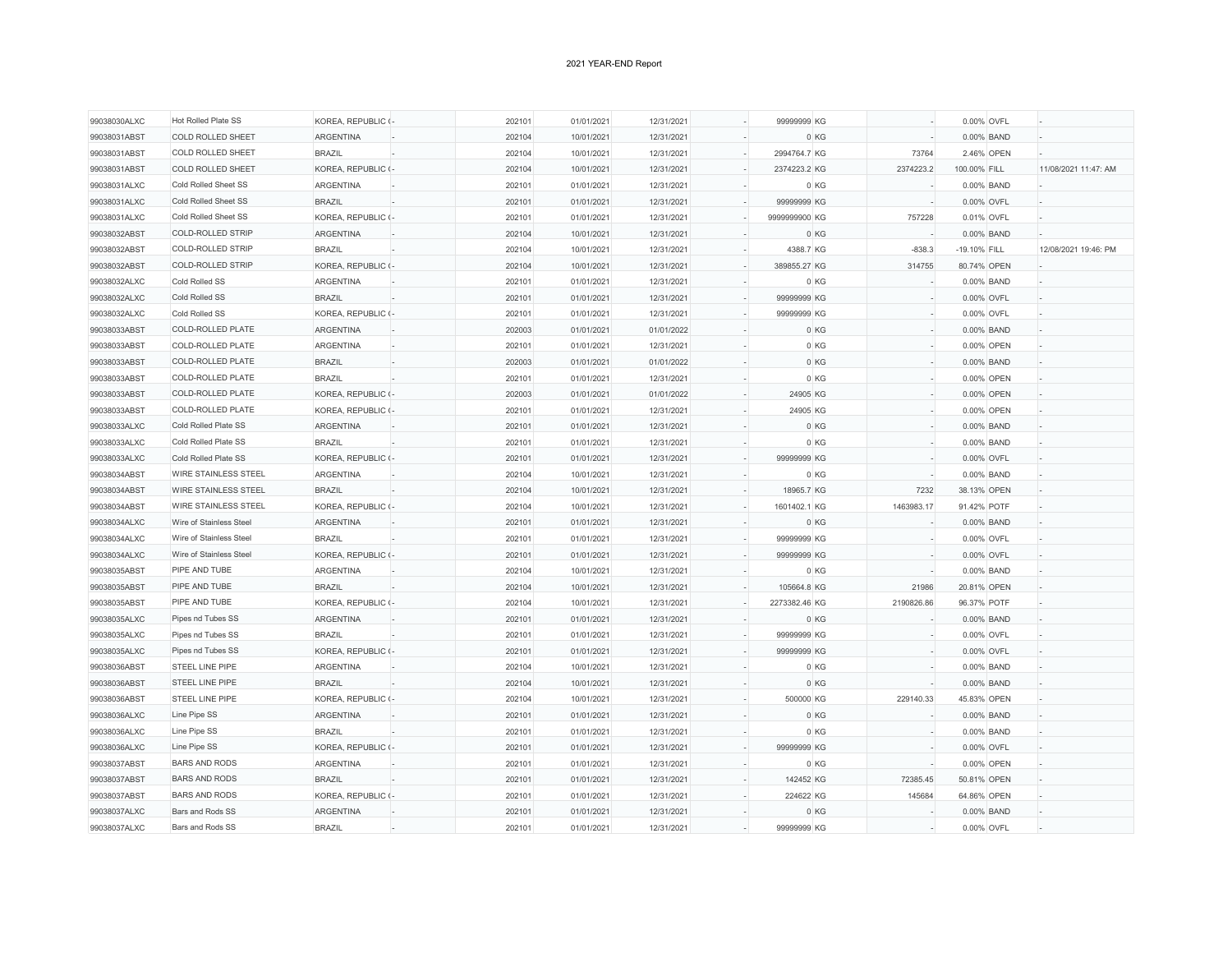| 99038037ALXC | Bars and Rods SS                | KOREA, REPUBLIC (- | 202101 | 01/01/2021 | 12/31/2021 |        | 99999999 KG  |          | 0.00% OVFL   |                      |
|--------------|---------------------------------|--------------------|--------|------------|------------|--------|--------------|----------|--------------|----------------------|
| 99038038ABST | <b>COLD BARS AND RODS</b>       | <b>ARGENTINA</b>   | 202104 | 10/01/2021 | 12/31/2021 | ÷,     | 0 KG         |          | 0.00% BAND   |                      |
| 99038038ABST | COLD BARS AND RODS              | <b>BRAZIL</b>      | 202104 | 10/01/2021 | 12/31/2021 |        | 330961 KG    | 305551   | 92.32% POTF  |                      |
| 99038038ABST | COLD BARS AND RODS              | KOREA, REPUBLIC (- | 202104 | 10/01/2021 | 12/31/2021 |        | 13617.3 KG   |          | 0.00% OPEN   |                      |
| 99038038ALXC | Bars and Rods SS                | ARGENTINA          | 202101 | 01/01/2021 | 12/31/2021 |        | 0 KG         |          | 0.00% BAND   |                      |
| 99038038ALXC | Bars and Rods SS                | <b>BRAZIL</b>      | 202101 | 01/01/2021 | 12/31/2021 |        | 99999999 KG  |          | 0.00% OVFL   |                      |
| 99038038ALXC | Bars and Rods SS                | KOREA, REPUBLIC (- | 202101 | 01/01/2021 | 12/31/2021 |        | 99999999 KG  |          | 0.00% OVFL   |                      |
| 99038039ABST | <b>BLOOMS BILLETS AND SLABS</b> | <b>ARGENTINA</b>   | 202101 | 01/01/2021 | 12/31/2021 |        | 0 KG         |          | 0.00% OPEN   |                      |
| 99038039ABST | <b>BLOOMS BILLETS AND SLABS</b> | <b>BRAZIL</b>      | 202101 | 01/01/2021 | 12/31/2021 |        | 186 KG       |          | 0.54% OPEN   |                      |
| 99038039ABST | <b>BLOOMS BILLETS AND SLABS</b> | KOREA, REPUBLIC (- | 202101 | 01/01/2021 | 12/31/2021 |        | 110360 KG    | 48157    | 43.64% OPEN  |                      |
| 99038039ALXC | <b>Blooms Billets Slabs SS</b>  | <b>ARGENTINA</b>   | 202101 | 01/01/2021 | 12/31/2021 | $\sim$ | 0 KG         |          | 0.00% BAND   |                      |
| 99038039ALXC | <b>Blooms Billets Slabs SS</b>  | <b>BRAZIL</b>      | 202101 | 01/01/2021 | 12/31/2021 |        | 99999999 KG  |          | 0.00% OVFL   |                      |
| 99038039ALXC | <b>Blooms Billets Slabs SS</b>  | KOREA, REPUBLIC (- | 202101 | 01/01/2021 | 12/31/2021 | L.     | 99999999 KG  |          | 0.00% OVFL   |                      |
| 99038040ABST | OIL COUNTRY PIPE AND TUBE       | <b>ARGENTINA</b>   | 202101 | 01/01/2021 | 12/31/2021 |        | 34298 KG     | 14695.12 | 42.85% OPEN  |                      |
| 99038040ABST | OIL COUNTRY PIPE AND TUBE       | <b>BRAZIL</b>      | 202101 | 01/01/2021 | 12/31/2021 |        | 11284 KG     | 11284    | 100.00% FILL | 11/09/2021 14:46: PM |
| 99038040ABST | OIL COUNTRY PIPE AND TUBE       | KOREA, REPUBLIC (- | 202101 | 01/01/2021 | 12/31/2021 | L.     | 3500 KG      | 400      | 11.43% OPEN  |                      |
| 99038040ALXC | Oil Ctry Pipe Tube SS           | <b>ARGENTINA</b>   | 202101 | 01/01/2021 | 12/31/2021 |        | 99999999 KG  |          | 0.00% OVFL   |                      |
| 99038040ALXC | Oil Ctry Pipe Tube SS           | <b>BRAZIL</b>      | 202101 | 01/01/2021 | 12/31/2021 |        | 99999999 KG  |          | 0.00% OVFL   |                      |
| 99038040ALXC | Oil Ctry Pipe Tube SS           | KOREA, REPUBLIC (- | 202101 | 01/01/2021 | 12/31/2021 |        | 99999999 KG  |          | 0.00% OVFL   |                      |
| 99038041ABST | Ingot Stainless Steel           | <b>ARGENTINA</b>   | 202101 | 01/01/2021 | 12/31/2021 |        | 0 KG         |          | 0.00% OPEN   |                      |
| 99038041ABST | Ingot Stainless Steel           | <b>BRAZIL</b>      | 202101 | 01/01/2021 | 12/31/2021 |        | 0 KG         | $\Omega$ | 0.00% FILL   | 10/26/2021 11:45: AM |
| 99038041ABST | Ingot Stainless Steel           | KOREA, REPUBLIC (- | 202101 | 01/01/2021 | 12/31/2021 | ÷,     | 215467 KG    | 57643    | 26.75% OPEN  |                      |
| 99038041ALXC | Ingot                           | <b>ARGENTINA</b>   | 202101 | 01/01/2021 | 12/31/2021 |        | 0 KG         |          | 0.00% BAND   |                      |
| 99038041ALXC | Ingot                           | <b>BRAZIL</b>      | 202101 | 01/01/2021 | 12/31/2021 |        | 0KG          |          | 0.00% BAND   |                      |
| 99038041ALXC | Ingot                           | KOREA, REPUBLIC (- | 202101 | 01/01/2021 | 12/31/2021 | ÷,     | 99999999 KG  |          | 0.00% OVFL   |                      |
| 99038042ABST | Flat rolled Prodicts SS         | <b>ARGENTINA</b>   | 202104 | 10/01/2021 | 12/31/2021 |        | 0 KG         |          | 0.00% BAND   |                      |
| 99038042ABST | Flat rolled Prodicts SS         | <b>BRAZIL</b>      | 202104 | 10/01/2021 | 12/31/2021 |        | 500000 KG    |          | 0.00% OPEN   |                      |
| 99038042ABST | <b>Flat rolled Prodicts SS</b>  | KOREA, REPUBLIC (- | 202104 | 10/01/2021 | 12/31/2021 |        | 515221.64 KG | 480455   | 93.25% POTF  |                      |
| 99038042ALXC | Flat Rolled Products SS         | <b>ARGENTINA</b>   | 202101 | 01/01/2021 | 12/31/2021 |        | 0 KG         |          | 0.00% BAND   |                      |
| 99038042ALXC | Flat Rolled Products SS         | <b>BRAZIL</b>      | 202101 | 01/01/2021 | 12/31/2021 | ÷,     | 99999999 KG  |          | 0.00% OVFL   |                      |
| 99038042ALXC | Flat Rolled Products SS         | KOREA, REPUBLIC (- | 202101 | 01/01/2021 | 12/31/2021 |        | 99999999 KG  |          | 0.00% OVFL   |                      |
| 99038043ABST | Bars and Rods Hot Rolled SS     | <b>ARGENTINA</b>   | 202101 | 01/01/2021 | 12/31/2021 | $\sim$ | 0 KG         |          | 0.00% OPEN   |                      |
| 99038043ABST | Bars and Rods Hot Rolled SS     | <b>BRAZIL</b>      | 202101 | 01/01/2021 | 12/31/2021 |        | 0 KG         |          | 0.00% OPEN   |                      |
| 99038043ABST | Bars and Rods Hot Rolled SS     | KOREA, REPUBLIC (- | 202101 | 01/01/2021 | 12/31/2021 |        | 0 KG         |          | 0.00% OPEN   |                      |
| 99038043ALXC | Bars and Rods Coils SS          | <b>ARGENTINA</b>   | 202101 | 01/01/2021 | 12/31/2021 | ÷,     | 0 KG         |          | 0.00% BAND   |                      |
| 99038043ALXC | Bars and Rods Coils SS          | <b>BRAZIL</b>      | 202101 | 01/01/2021 | 12/31/2021 | ÷,     | 999999999 KG | 19396    | 0.00% OVFL   |                      |
| 99038043ALXC | Bars and Rods Coils SS          | KOREA, REPUBLIC (- | 202101 | 01/01/2021 | 12/31/2021 |        | 0 KG         |          | 0.00% BAND   |                      |
| 99038044ABST | Angles, Shapes Sections SS      | ARGENTINA          | 202101 | 01/01/2021 | 12/31/2021 |        | 209 KG       |          | 0.00% OPEN   |                      |
| 99038044ABST | Angles, Shapes Sections SS      | <b>BRAZIL</b>      | 202101 | 01/01/2021 | 12/31/2021 |        | 0 KG         | $\Omega$ | 0.00% FILL   | 08/31/2021 15:45: PM |
| 99038044ABST | Angles, Shapes Sections SS      | KOREA, REPUBLIC (- | 202101 | 01/01/2021 | 12/31/2021 |        | 49 KG        | 11.6     | 23.67% OPEN  |                      |
| 99038044ALXC | <b>Angels Shapes Sections</b>   | <b>ARGENTINA</b>   | 202101 | 01/01/2021 | 12/31/2021 | ä,     | 99999999 KG  |          | 0.00% OVFL   |                      |
| 99038044ALXC | Angels Shapes Sections          | <b>BRAZIL</b>      | 202101 | 01/01/2021 | 12/31/2021 |        | 0 KG         |          | 0.00% BAND   |                      |
| 99038044ALXC | Angels Shapes Sections          | KOREA, REPUBLIC (- | 202101 | 01/01/2021 | 12/31/2021 |        | 99999999 KG  |          | 0.00% OVFL   |                      |
| 99038045ABST | Angles Shapes Sections          | <b>ARGENTINA</b>   | 202104 | 10/01/2021 | 12/31/2021 |        | 0 KG         |          | 0.00% BAND   |                      |
| 99038045ABST | Angles Shapes Sections          | <b>BRAZIL</b>      | 202104 | 10/01/2021 | 12/31/2021 |        | 500000 KG    |          | 0.00% OPEN   |                      |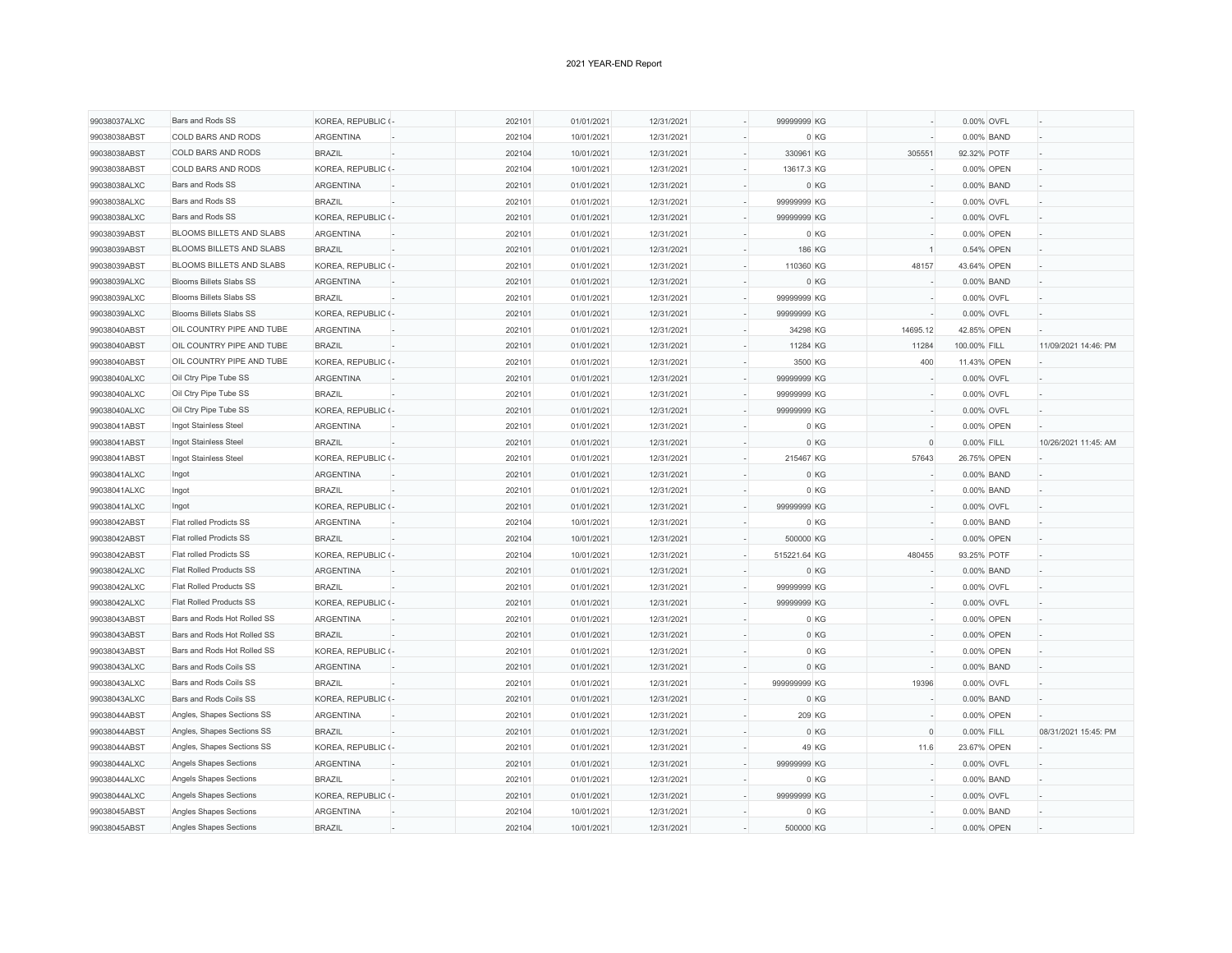| 99038045ABST | Angles Shapes Sections                   | KOREA, REPUBLIC (- | 202104 | 10/01/2021 | 12/31/2021 | 4257460.77 KG | 4257460.77           | 100.00% FILL |             | 11/15/2021 11:46: AM |
|--------------|------------------------------------------|--------------------|--------|------------|------------|---------------|----------------------|--------------|-------------|----------------------|
| 99038045ALXC | Angles Shapes Sections                   | <b>ARGENTINA</b>   | 202101 | 01/01/2021 | 12/31/2021 |               | 0 KG                 |              | 0.00% BAND  |                      |
| 99038045ALXC | Angles Shapes Sections                   | <b>BRAZIL</b>      | 202101 | 01/01/2021 | 12/31/2021 | 99999999 KG   |                      | 0.00% OVFL   |             |                      |
| 99038045ALXC | Angles Shapes Sections                   | KOREA, REPUBLIC (- | 202101 | 01/01/2021 | 12/31/2021 | 99999999 KG   | 27563386             | 27.56% OVFL  |             |                      |
| 99038046ABST | Bars and Rods Hot Rolled                 | <b>ARGENTINA</b>   | 202104 | 10/01/2021 | 12/31/2021 | 18254.5 KG    | 0.5                  |              | 0.00% OPEN  | 10/01/2021 17:45: PM |
| 99038046ABST | Bars and Rods Hot Rolled                 | <b>BRAZIL</b>      | 202104 | 10/01/2021 | 12/31/2021 | 28364429 KG   | 24984402             | 88.08% POTF  |             |                      |
| 99038046ABST | Bars and Rods Hot Rolled                 | KOREA, REPUBLIC (- | 202104 | 10/01/2021 | 12/31/2021 | 16942477 KG   | 16881135             | 99.64% POTF  |             |                      |
| 99038046ALXC | Bars and rolls, hot-rolled               | <b>ARGENTINA</b>   | 202101 | 01/01/2021 | 12/31/2021 | 99999999 KG   |                      |              | 0.00% OVFL  |                      |
| 99038046ALXC | Bars and rolls, hot-rolled               | <b>BRAZIL</b>      | 202101 | 01/01/2021 | 12/31/2021 | 99999999 KG   |                      |              | 0.00% OVFL  |                      |
| 99038046ALXC | Bars and rolls, hot-rolled               | KOREA, REPUBLIC (- | 202101 | 01/01/2021 | 12/31/2021 | 99999999 KG   |                      |              | 0.00% OVFL  |                      |
| 99038047ABST | Wire not SS                              | <b>ARGENTINA</b>   | 202104 | 10/01/2021 | 12/31/2021 | 622.8 KG      |                      |              | 0.00% OPEN  |                      |
| 99038047ABST | Wire not SS                              | <b>BRAZIL</b>      | 202104 | 10/01/2021 | 12/31/2021 |               | 0 KG<br>$\mathbf{0}$ | 0.00% FILL   |             | 10/01/2021 11:45: AM |
| 99038047ABST | Wire not SS                              | KOREA, REPUBLIC (- | 202104 | 10/01/2021 | 12/31/2021 | 12152486 KG   | 8327919.24           | 68.53% OPEN  |             |                      |
| 99038047ALXC | Wire (other than of stainless steel)     | <b>ARGENTINA</b>   | 202101 | 01/01/2021 | 12/31/2021 | 99999999 KG   |                      |              | 0.00% OVFL  |                      |
| 99038047ALXC | Wire (other than of stainless steel)     | <b>BRAZIL</b>      | 202101 | 01/01/2021 | 12/31/2021 | 99999999 KG   | 121259               |              | 0.12% OVFL  |                      |
| 99038047ALXC | Wire (other than of stainless steel)     | KOREA, REPUBLIC (- | 202101 | 01/01/2021 | 12/31/2021 | 99999999 KG   |                      |              | 0.00% OVFL  |                      |
| 99038048ABST | Bars Hot Rolled NOT SS                   | <b>ARGENTINA</b>   | 202104 | 10/01/2021 | 12/31/2021 | 500000 KG     |                      |              | 0.00% OPEN  |                      |
| 99038048ABST | Bars Hot Rolled NOT SS                   | <b>BRAZIL</b>      | 202104 | 10/01/2021 | 12/31/2021 | 5839888.8 KG  | 5713126              | 97.83% POTF  |             |                      |
| 99038048ABST | Bars Hot Rolled NOT SS                   | KOREA, REPUBLIC (- | 202104 | 10/01/2021 | 12/31/2021 | 9874385.4 KG  | 9874385.4            | 100.00% FILL |             | 12/27/2021 11:47: AM |
|              |                                          |                    |        |            |            |               |                      |              |             |                      |
| 99038048ALXC | Bars, hot tolled, not of stainless steel | <b>ARGENTINA</b>   | 202101 | 01/01/2021 | 12/31/2021 | 99999999 KG   |                      |              | 0.00% OVFL  |                      |
| 99038048ALXC | Bars, hot tolled, not of stainless steel | <b>BRAZIL</b>      | 202101 | 01/01/2021 | 12/31/2021 | 99999999 KG   |                      |              | 0.00% OVFL  |                      |
| 99038048ALXC | Bars, hot tolled, not of stainless steel | KOREA, REPUBLIC (- | 202101 | 01/01/2021 | 12/31/2021 | 9999999900 KG |                      |              | 0.00% OVFL  |                      |
| 99038049ABST | Bars Cold finished not SS                | <b>ARGENTINA</b>   | 202104 | 10/01/2021 | 12/31/2021 |               | 0 KG                 |              | 0.00% BAND  |                      |
| 99038049ABST | Bars Cold finished not SS                | <b>BRAZIL</b>      | 202104 | 10/01/2021 | 12/31/2021 | 500000 KG     | 21749                |              | 4.35% OPEN  |                      |
| 99038049ABST | Bars Cold finished not SS                | KOREA, REPUBLIC (- | 202104 | 10/01/2021 | 12/31/2021 | 2860609.8 KG  | 1430551.6            |              | 50.01% OPEN |                      |
| 99038049ALXC | Bars Cold Finished NOT SS                | <b>ARGENTINA</b>   | 202101 | 01/01/2021 | 12/31/2021 |               | 0 KG                 |              | 0.00% BAND  |                      |
| 99038049ALXC | Bars Cold Finished NOT SS                | <b>BRAZIL</b>      | 202101 | 01/01/2021 | 12/31/2021 | 99999999 KG   |                      |              | 0.00% OVFL  |                      |
| 99038049ALXC | Bars Cold Finished NOT SS                | KOREA, REPUBLIC (- | 202101 | 01/01/2021 | 12/31/2021 | 99999999 KG   |                      |              | 0.00% OVFL  |                      |
| 99038050ABST | Light Shaped Bars                        | <b>ARGENTINA</b>   | 202104 | 10/01/2021 | 12/31/2021 |               | 0 KG                 |              | 0.00% OPEN  |                      |
| 99038050ABST | <b>Light Shaped Bars</b>                 | <b>BRAZIL</b>      | 202104 | 10/01/2021 | 12/31/2021 | 48181.2 KG    |                      |              | 0.00% OPEN  |                      |
| 99038050ABST | <b>Light Shaped Bars</b>                 | KOREA, REPUBLIC (- | 202104 | 10/01/2021 | 12/31/2021 | 500000 KG     | 43400                |              | 8.68% OPEN  |                      |
| 99038050ALXC | <b>Light Shaped Bars</b>                 | <b>ARGENTINA</b>   | 202101 | 01/01/2021 | 12/31/2021 |               | 0 KG                 |              | 0.00% BAND  |                      |
| 99038050ALXC | Light Shaped Bars                        | <b>BRAZIL</b>      | 202101 | 01/01/2021 | 12/31/2021 | 99999999 KG   |                      |              | 0.00% OVFL  |                      |
| 99038050ALXC | <b>Light Shaped Bars</b>                 | KOREA, REPUBLIC (- | 202101 | 01/01/2021 | 12/31/2021 | 99999999 KG   |                      |              | 0.00% OVFL  |                      |
| 99038051ABST | Reinforcing Bars                         | <b>ARGENTINA</b>   | 202104 | 10/01/2021 | 12/31/2021 |               | 0 KG                 |              | 0.00% BAND  |                      |
| 99038051ABST | Reinforcing Bars                         | <b>BRAZIL</b>      | 202104 | 10/01/2021 | 12/31/2021 | 6642763 KG    | 5019884              | 75.57% OPEN  |             |                      |
| 99038051ABST | Reinforcing Bars                         | KOREA, REPUBLIC (- | 202104 | 10/01/2021 | 12/31/2021 | 1320231 KG    | 203526               |              | 15.42% OPEN |                      |
| 99038051ALXC | Reinforcing Bars                         | <b>ARGENTINA</b>   | 202101 | 01/01/2021 | 12/31/2021 |               | 0 KG                 |              | 0.00% BAND  |                      |
| 99038051ALXC | Reinforcing Bars                         | <b>BRAZIL</b>      | 202101 | 01/01/2021 | 12/31/2021 | 99999999 KG   |                      |              | 0.00% OVFL  |                      |
| 99038051ALXC | Reinforcing Bars                         | KOREA, REPUBLIC (- | 202101 | 01/01/2021 | 12/31/2021 | 99999999 KG   |                      |              | 0.00% OVFL  |                      |
| 99038052ABST | Sheet piling                             | <b>ARGENTINA</b>   | 202101 | 01/01/2021 | 12/31/2021 |               | 0 KG                 |              | 0.00% OPEN  |                      |
| 99038052ABST | Sheet piling                             | <b>BRAZIL</b>      | 202101 | 01/01/2021 | 12/31/2021 |               | 0 KG                 |              | 0.00% OPEN  |                      |
| 99038052ABST | Sheet piling                             | KOREA, REPUBLIC (- | 202101 | 01/01/2021 | 12/31/2021 |               | 0 KG                 |              | 0.00% OPEN  |                      |
|              |                                          |                    |        |            |            |               |                      |              |             |                      |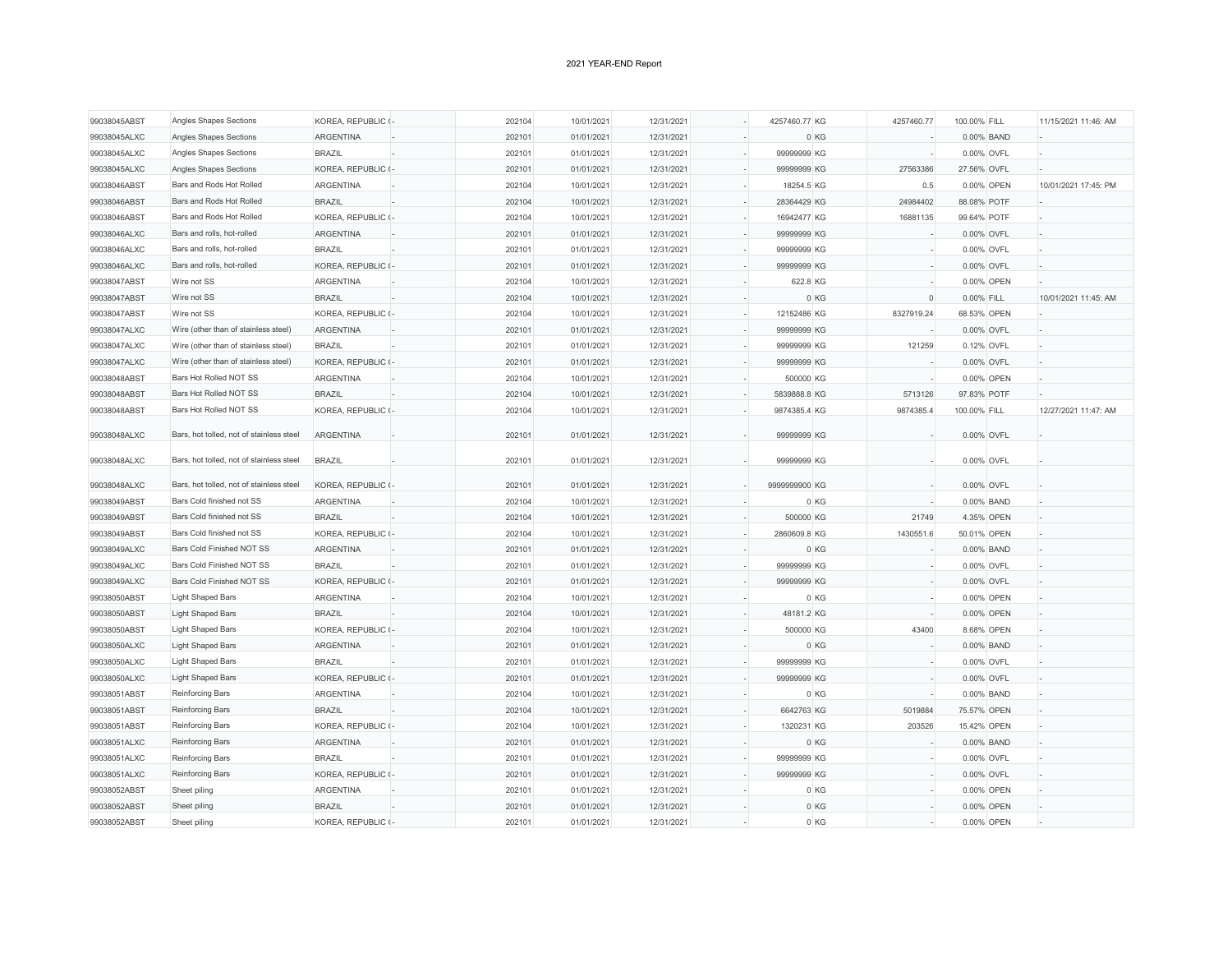| 99038052ALXC | <b>Sheet Piling</b>                                         | <b>ARGENTINA</b>   |             | 202101 | 01/01/2021 | 12/31/2021 |                | 0 KG            |              | 0.00% BAND  |                      |
|--------------|-------------------------------------------------------------|--------------------|-------------|--------|------------|------------|----------------|-----------------|--------------|-------------|----------------------|
| 99038052ALXC | Sheet Piling                                                | <b>BRAZIL</b>      |             | 202101 | 01/01/2021 | 12/31/2021 |                | 0 KG            |              | 0.00% BAND  |                      |
| 99038052ALXC | <b>Sheet Piling</b>                                         | KOREA, REPUBLIC (- |             | 202101 | 01/01/2021 | 12/31/2021 |                | 0 KG            |              | 0.00% BAND  |                      |
| 99038053ABST | Nonnumerated Railroad Goods                                 | <b>ARGENTINA</b>   |             | 202101 | 01/01/2021 | 12/31/2021 |                | 0 KG            |              | 0.00% OPEN  |                      |
| 99038053ABST | Nonnumerated Railroad Goods                                 | <b>BRAZIL</b>      |             | 202101 | 01/01/2021 | 12/31/2021 | 372848 KG      | 372848          | 100.00% FILL |             | 03/22/2021 11:46: AM |
| 99038053ABST | Nonnumerated Railroad Goods                                 | KOREA, REPUBLIC (- |             | 202101 | 01/01/2021 | 12/31/2021 | 109715 KG      |                 |              | 0.00% OPEN  |                      |
| 99038053ALXC | Nonumerated railroad goods                                  | <b>ARGENTINA</b>   |             | 202101 | 01/01/2021 | 12/31/2021 |                | 0 KG            |              | 0.00% BAND  |                      |
| 99038053ALXC | Nonumerated railroad goods                                  | <b>BRAZIL</b>      |             | 202101 | 01/01/2021 | 12/31/2021 | 99999999 KG    | 986111          |              | 0.99% OVFL  |                      |
| 99038053ALXC | Nonumerated railroad goods                                  | KOREA, REPUBLIC (- |             | 202101 | 01/01/2021 | 12/31/2021 | 99999999 KG    |                 |              | 0.00% OVFL  |                      |
| 99038054ABST | Rails other than Standard Rails                             | <b>ARGENTINA</b>   |             | 202101 | 01/01/2021 | 12/31/2021 |                | 0 KG            |              | 0.00% OPEN  |                      |
| 99038054ABST | Rails other than Standard Rails                             | <b>BRAZIL</b>      |             | 202101 | 01/01/2021 | 12/31/2021 | 1089 KG        |                 |              | 0.00% OPEN  |                      |
| 99038054ABST | Rails other than Standard Rails                             | KOREA, REPUBLIC (- |             | 202101 | 01/01/2021 | 12/31/2021 | 467 KG         |                 |              | 0.00% OPEN  |                      |
| 99038054ALXC | Rails                                                       | <b>ARGENTINA</b>   |             | 202101 | 01/01/2021 | 12/31/2021 |                | 0 KG            |              | 0.00% BAND  |                      |
| 99038054ALXC | Rails                                                       | <b>BRAZIL</b>      |             | 202101 | 01/01/2021 | 12/31/2021 | 99999999 KG    |                 |              | 0.00% OVFL  |                      |
| 99038054ALXC | Rails                                                       | KOREA, REPUBLIC (- |             | 202101 | 01/01/2021 | 12/31/2021 | 99999999 KG    |                 |              | 0.00% OVFL  |                      |
| 99038055ABST | Rails "standard rails"                                      | <b>ARGENTINA</b>   |             | 202101 | 01/01/2021 | 12/31/2021 |                | 0 KG            |              | 0.00% OPEN  |                      |
| 99038055ABST | Rails "standard rails"                                      | <b>BRAZIL</b>      |             | 202101 | 01/01/2021 | 12/31/2021 | 939 KG         |                 |              | 0.00% OPEN  |                      |
| 99038055ABST | Rails "standard rails"                                      | KOREA, REPUBLIC (- |             | 202101 | 01/01/2021 | 12/31/2021 | 770 KG         |                 |              | 0.00% OPEN  |                      |
| 99038055ALXC | Rails known as "standard rails"                             | <b>ARGENTINA</b>   |             | 202101 | 01/01/2021 | 12/31/2021 |                | 0 KG            |              | 0.00% BAND  |                      |
| 99038055ALXC | Rails known as "standard rails"                             | <b>BRAZIL</b>      |             | 202101 | 01/01/2021 | 12/31/2021 | 99999999 KG    |                 |              | 0.00% OVFL  |                      |
| 99038055ALXC | Rails known as "standard rails"                             | KOREA, REPUBLIC (- |             | 202101 | 01/01/2021 | 12/31/2021 | 99999999 KG    |                 |              | 0.00% OVFL  |                      |
| 99038056ABST | Tool steel and other products                               | <b>ARGENTINA</b>   |             | 202104 | 10/01/2021 | 12/31/2021 |                | 0 KG            |              | 0.00% BAND  |                      |
| 99038056ABST | Tool steel and other products                               | <b>BRAZIL</b>      |             | 202104 | 10/01/2021 | 12/31/2021 | 2827839.6 KG   | 1995339         |              | 70.56% OPEN |                      |
| 99038056ABST | Tool steel and other products                               | KOREA, REPUBLIC (- |             | 202104 | 10/01/2021 | 12/31/2021 |                | 0 KG<br>$\circ$ | 0.00% FILL   |             | 10/07/2021 16:45: PM |
| 99038056ALXC | <b>Tool Steel</b>                                           | ARGENTINA          |             | 202101 | 01/01/2021 | 12/31/2021 |                | 0 KG            |              | 0.00% BAND  |                      |
| 99038056ALXC | <b>Tool Steel</b>                                           | <b>BRAZIL</b>      |             | 202101 | 01/01/2021 | 12/31/2021 | 99999999 KG    |                 |              | 0.00% OVFL  |                      |
| 99038056ALXC | <b>Tool Steel</b>                                           | KOREA, REPUBLIC (- |             | 202101 | 01/01/2021 | 12/31/2021 | 99999999 KG    | 4077830         |              | 4.08% OVFL  |                      |
| 99038057ABST | Blooms, Billets and Slabs                                   | <b>ARGENTINA</b>   |             | 202104 | 10/01/2021 | 12/31/2021 |                | 0 KG            |              | 0.00% BAND  |                      |
| 99038057ABST | Blooms, Billets and Slabs                                   | <b>BRAZIL</b>      |             | 202104 | 10/01/2021 | 12/31/2021 | 395702865.7 KG | 395702865.7     | 100.00% FILL |             | 12/21/2021 11:46: AM |
| 99038057ABST | Blooms, Billets and Slabs                                   | KOREA, REPUBLIC (- |             | 202104 | 10/01/2021 | 12/31/2021 | 509386.5 KG    | 9.07            |              | 0.00% OPEN  |                      |
|              |                                                             |                    |             |        |            |            |                |                 |              |             |                      |
| 99038057ALXC | Blooms, billets and slabs, semi-finished ARGENTINA          |                    |             | 202101 | 01/01/2021 | 12/31/2021 |                | 0 KG            |              | 0.00% BAND  |                      |
| 99038057ALXC | Blooms, billets and slabs, semi-finished BRAZIL             |                    |             | 202101 | 01/01/2021 | 12/31/2021 | 9999999999 KG  | 544761          |              | 0.01% OVFL  |                      |
| 99038057ALXC | Blooms, billets and slabs, semi-finished KOREA, REPUBLIC (- |                    |             | 202101 | 01/01/2021 | 12/31/2021 | 99999999 KG    |                 |              | 0.00% OVFL  |                      |
| 99038058ABST | Ingots                                                      | <b>ARGENTINA</b>   |             | 202101 | 01/01/2021 | 12/31/2021 |                | 0 KG            |              | 0.00% OPEN  |                      |
| 99038058ABST | Ingots                                                      | <b>BRAZIL</b>      |             | 202101 | 01/01/2021 | 12/31/2021 | 8179 KG        |                 |              | 0.00% OPEN  |                      |
| 99038058ABST | Ingots                                                      | KOREA, REPUBLIC (- |             | 202101 | 01/01/2021 | 12/31/2021 | 74667 KG       |                 |              | 0.00% OPEN  |                      |
| 99038058ALXC | Ingots                                                      | <b>ARGENTINA</b>   |             | 202101 | 01/01/2021 | 12/31/2021 |                | 0 KG            |              | 0.00% BAND  |                      |
| 99038058ALXC | Ingots                                                      | <b>BRAZIL</b>      |             | 202101 | 01/01/2021 | 12/31/2021 | 99999999 KG    |                 |              | 0.00% OVFL  |                      |
| 99038058ALXC | Ingots                                                      | KOREA, REPUBLIC (- |             | 202101 | 01/01/2021 | 12/31/2021 | 99999999 KG    |                 |              | 0.00% OVFL  |                      |
| 99038505UWAL | Unwrought Aluminum                                          | <b>ARGENTINA</b>   |             | 202104 | 10/01/2021 | 12/31/2021 | 47740201.8 KG  | 24840079        |              | 52.03% OPEN |                      |
| 99038505UWAL | Unwrought Aluminum                                          |                    | <b>OTHR</b> | 202104 | 10/01/2021 | 12/31/2021 |                | - KG            |              | 0.00% BAND  |                      |
| 99038506WRAL | Wrought Aluminum                                            | <b>ARGENTINA</b>   |             | 202104 | 10/01/2021 | 12/31/2021 | 2688313.5 KG   | 1823557         | 67.83% OPEN  |             |                      |
| 99038511UWAL | Unwrought Aluminum                                          | <b>ARGENTINA</b>   |             | 202101 | 01/01/2021 | 12/31/2021 | 99999999 KG    | 2991475         |              | 2.99% OVFL  |                      |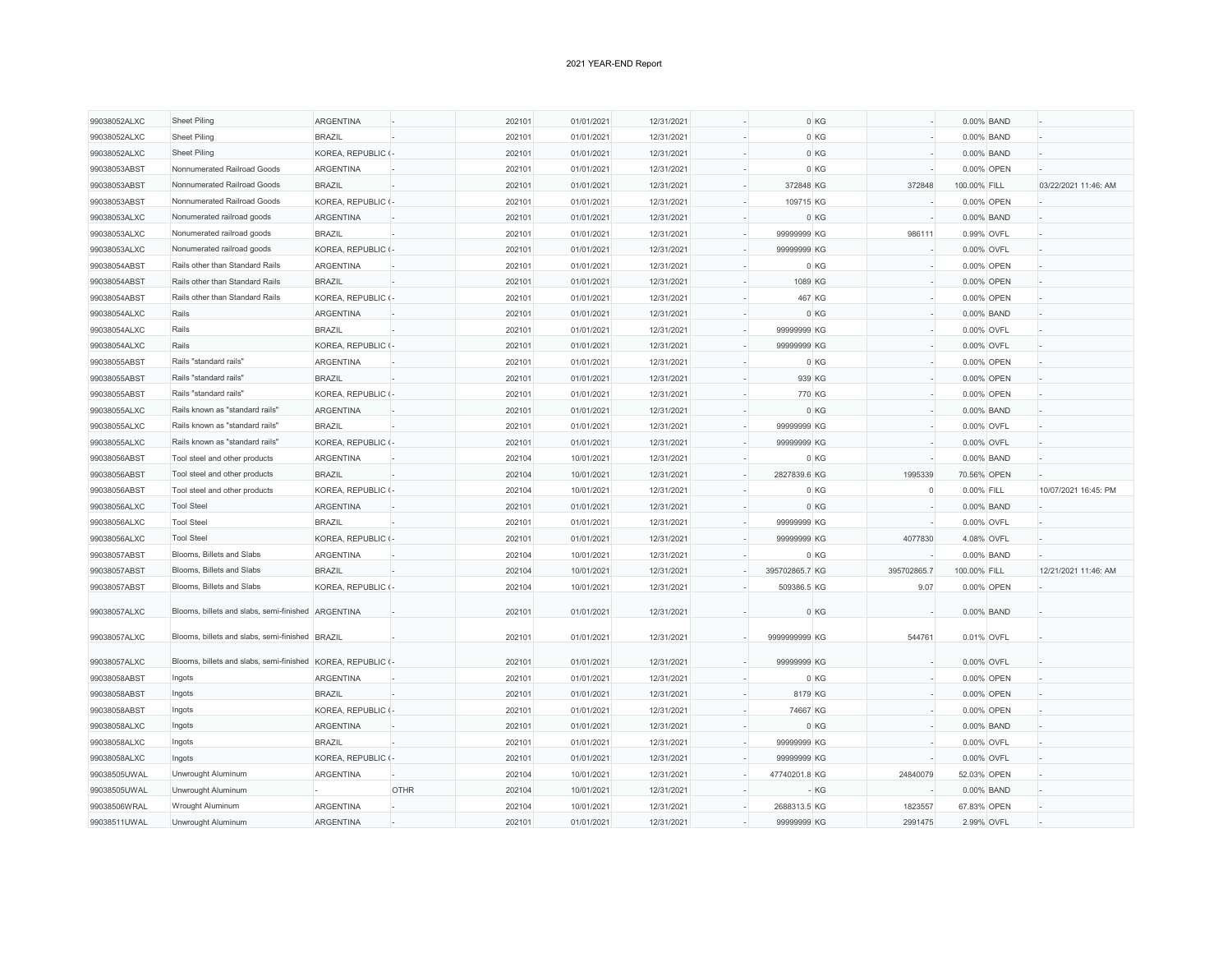| 99038511WRAL<br>99038511WRAL | Wrought Aluminum<br>Wrought Aluminum   | ARGENTINA             | <b>OTHR</b> | 202101           | 01/01/2021               | 12/31/2021 | 99999999 KG |                    |            | 0.00% OVFL  |  |
|------------------------------|----------------------------------------|-----------------------|-------------|------------------|--------------------------|------------|-------------|--------------------|------------|-------------|--|
|                              | Butter Fresh or Sour Cream             |                       |             | 202101           | 01/01/2021               | 12/31/2021 | 466000 KG   | - KG               |            | 0.00% BAND  |  |
| 990804ISFT03                 | <b>Dried Milk</b>                      | <b>ISRAEL</b>         |             | 202101           | 01/01/2021               | 12/31/2021 |             |                    |            | 0.00% OPEN  |  |
| 990804ISFT04                 |                                        | <b>ISRAEL</b>         |             | 202101           | 01/01/2021               | 12/31/2021 | 1304000 KG  |                    |            | 0.00% OPEN  |  |
| 990804ISFT05                 | <b>Cheese Cheese Substitutes</b>       | <b>ISRAEL</b>         |             | 202101           | 01/01/2021               | 12/31/2021 | 1534000 KG  |                    |            | 0.00% OPEN  |  |
| 990812ISFT06                 | Peanuts                                | <b>ISRAEL</b>         |             | 202101           | 01/01/2021               | 12/31/2021 | 131000 KG   |                    |            | 0.00% OPEN  |  |
| 990821ISFT07                 | Ice Cream                              | <b>ISRAEL</b>         |             | 202101           | 01/01/2021               | 12/31/2021 | 707000 KG   |                    |            | 0.00% OPEN  |  |
| 9912992MOR64                 | Non-originating Fabric and Apparel     | <b>MOROCCO</b>        |             | 202101           | 01/01/2021               | 01/01/2022 |             | $0$ M <sub>2</sub> |            | 0.00% BAND  |  |
|                              | Certain Goods from Sub-Saharan         |                       |             |                  |                          |            |             |                    |            |             |  |
| 9912994MOR65                 | Cotton                                 | <b>MOROCCO</b>        |             | 202101           | 01/01/2021               | 12/31/2021 | 1067257 KG  |                    |            | 0.00% OPEN  |  |
| 9913020AUS3A                 | Beef 3a                                | <b>AUSTRALIA</b>      |             | 202101           | 01/01/2021               | 12/31/2021 | 60000000 KG |                    |            | 0.00% OPEN  |  |
| 9913022AUS3B                 | Beef 3b                                | <b>AUSTRALIA</b>      |             | 202101           | 01/01/2021               | 12/31/2021 | 6000000 KG  |                    |            | 0.00% OPEN  |  |
| 9913023AUS3C                 | Beef 3c (SEC)                          | <b>AUSTRALIA</b>      |             | 202101           | 01/01/2021               | 12/31/2021 |             | $-KG$              |            | 0.00% BAND  |  |
| 9913040AUS04                 | Creams Ice Cream                       | <b>AUSTRALIA</b>      |             | 202101           | 01/01/2021               | 12/31/2021 | 19053000 L  |                    |            | 0.00% OPEN  |  |
| 9913041AUS05                 | Butter                                 | <b>AUSTRALIA</b>      |             | 202101           | 01/01/2021               | 12/31/2021 | 2407000 KG  |                    | 265536     | 11.03% OPEN |  |
| 9913041AUS06                 | Non-fat Dried Milk                     | <b>AUSTRALIA</b>      |             | 202101           | 01/01/2021               | 12/31/2021 | 160000 KG   |                    |            | 0.00% OPEN  |  |
| 9913042AUS07                 | Other Milk Powders                     | <b>AUSTRALIA</b>      |             | 202101           | 01/01/2021               | 12/31/2021 | 7492000 KG  |                    |            | 0.00% OPEN  |  |
| 9913042AUS08                 | Other Dairy Products                   | <b>AUSTRALIA</b>      |             | 202101           | 01/01/2021               | 12/31/2021 | 3881000 KG  |                    | 47362.56   | 1.22% OPEN  |  |
| 99130431US09                 | Condensed Milk                         | <b>AUSTRALIA</b>      |             | 202101           | 01/01/2021               | 12/31/2021 | 7621000 KG  |                    |            | 0.00% OPEN  |  |
| 9913043AUS10                 | Other Cheese                           | <b>AUSTRALIA</b>      |             | 202101           | 01/01/2021               | 12/31/2021 | 7642000 KG  |                    | 4353865.58 | 56.97% OPEN |  |
| 9913043AUS11                 | European-Type Cheese                   | <b>AUSTRALIA</b>      |             | 202101           | 01/01/2021               | 12/31/2021 | 4336000 KG  |                    | 24626.68   | 0.57% OPEN  |  |
| 9913044AUS12                 | Cheddar Cheese                         | <b>AUSTRALIA</b>      |             | 202101           | 01/01/2021               | 12/31/2021 | 1264000 KG  |                    | 142622.2   | 11.28% OPEN |  |
| 9913045AUS13                 | American Cheese                        | <b>AUSTRALIA</b>      |             | 202101           | 01/01/2021               | 12/31/2021 | 802000 KG   |                    |            | 0.00% OPEN  |  |
| 9913045AUS14                 | Goya Cheese                            | <b>AUSTRALIA</b>      |             | 202101           | 01/01/2021               | 12/31/2021 | 5457000 KG  |                    |            | 0.00% OPEN  |  |
| 9913045AUS15                 | Swiss-Type Cheese                      | <b>AUSTRALIA</b>      |             | 202101           | 01/01/2021               | 12/31/2021 | 1091000 KG  |                    |            | 0.00% OPEN  |  |
| 9913080AUS16                 | Avocados                               | <b>AUSTRALIA</b>      |             | 202101           | 01/01/2021               | 12/31/2021 | 10443000 KG |                    |            | 0.00% OPEN  |  |
| 9913082AUS17                 | Avocados                               | <b>AUSTRALIA</b>      |             | 202101           | 01/01/2021               | 12/31/2021 | 6226000 KG  |                    |            | 0.00% OPEN  |  |
| 9913120AUS18                 | Peanuts                                | <b>AUSTRALIA</b>      |             | 202101           | 01/01/2021               | 12/31/2021 | 802000 KG   |                    |            | 0.00% OPEN  |  |
| 9913240AUS19                 | Tobacco                                | <b>AUSTRALIA</b>      |             | 202101           | 01/01/2021               | 12/31/2021 | 401000 KG   |                    |            | 0.00% OPEN  |  |
| 9913520AUS20                 | Cotton                                 | <b>AUSTRALIA</b>      |             | 202101           | 01/01/2021               | 12/31/2021 | 401000 KG   |                    |            | 0.00% OPEN  |  |
|                              | <b>CAFTA Beef</b>                      | <b>COSTA RICA</b>     |             |                  |                          | 12/31/2021 |             | 0 KG               |            | 0.00% BAND  |  |
| 991502CFTA04<br>991502CFTA04 | <b>CAFTA Beef</b>                      | <b>DOMINICAN REP.</b> |             | 202101<br>202101 | 01/01/2021<br>01/01/2021 | 12/31/2021 |             | 0 KG               |            | 0.00% BAND  |  |
|                              |                                        |                       |             |                  |                          |            |             |                    |            |             |  |
| 991502CFTA04                 | <b>CAFTA Beef</b><br><b>CAFTA Beef</b> | EL SALVADOR           |             | 202101           | 01/01/2021               | 12/31/2021 |             | 0 KG               |            | 0.00% BAND  |  |
| 991502CFTA04                 |                                        | <b>HONDURAS</b>       |             | 202101           | 01/01/2021               | 12/31/2021 |             | 0 KG               |            | 0.00% BAND  |  |
| 991502CFTA04                 | <b>CAFTA Beef</b>                      | <b>NICARAGUA</b>      |             | 202101           | 01/01/2021               | 12/31/2021 | ä,          | 0 KG               |            | 0.00% BAND  |  |
| 991504CFTA05                 | Fresh Milk                             | <b>COSTA RICA</b>     |             | 202101           | 01/01/2021               | 12/31/2021 | 847082 L    |                    |            | 0.00% OPEN  |  |
| 991504CFTA05                 | Fresh Milk                             | EL SALVADOR           |             | 202101           | 01/01/2021               | 12/31/2021 | 762374 L    |                    |            | 0.00% OPEN  |  |
| 991504CFTA05                 | Fresh Milk                             | <b>GUATEMALA</b>      |             | 202101           | 01/01/2021               | 12/31/2021 | 635312 L    |                    |            | 0.00% OPEN  |  |
| 991504CFTA05                 | Fresh Milk                             | <b>HONDURAS</b>       |             | 202101           | 01/01/2021               | 12/31/2021 | 1164738 L   |                    |            | 0.00% OPEN  |  |
| 991504CFTA05                 | Fresh Milk                             | <b>NICARAGUA</b>      |             | 202101           | 01/01/2021               | 12/31/2021 | 529426 L    |                    |            | 0.00% OPEN  |  |
| 991504CFTA06                 | Butter                                 | <b>COSTA RICA</b>     |             | 202101           | 01/01/2021               | 12/31/2021 | 104000 KG   |                    |            | 0.00% OPEN  |  |
| 991504CFTA06                 | Butter                                 | EL SALVADOR           |             | 202101           | 01/01/2021               | 12/31/2021 | 125000 KG   |                    |            | 0.00% OPEN  |  |
| 991504CFTA06                 | Butter                                 | <b>HONDURAS</b>       |             | 202101           | 01/01/2021               | 12/31/2021 | 208000 KG   |                    |            | 0.00% OPEN  |  |
| 991504CFTA07                 | Dried Milk Cream                       | <b>COSTA RICA</b>     |             | 202101           | 01/01/2021               | 12/31/2021 | 104000 KG   |                    | 37247.4    | 35.81% OPEN |  |
| 991504CFTA08                 | Other Dairy                            | <b>COSTA RICA</b>     |             | 202101           | 01/01/2021               | 12/31/2021 | 312000 KG   |                    |            | 0.00% OPEN  |  |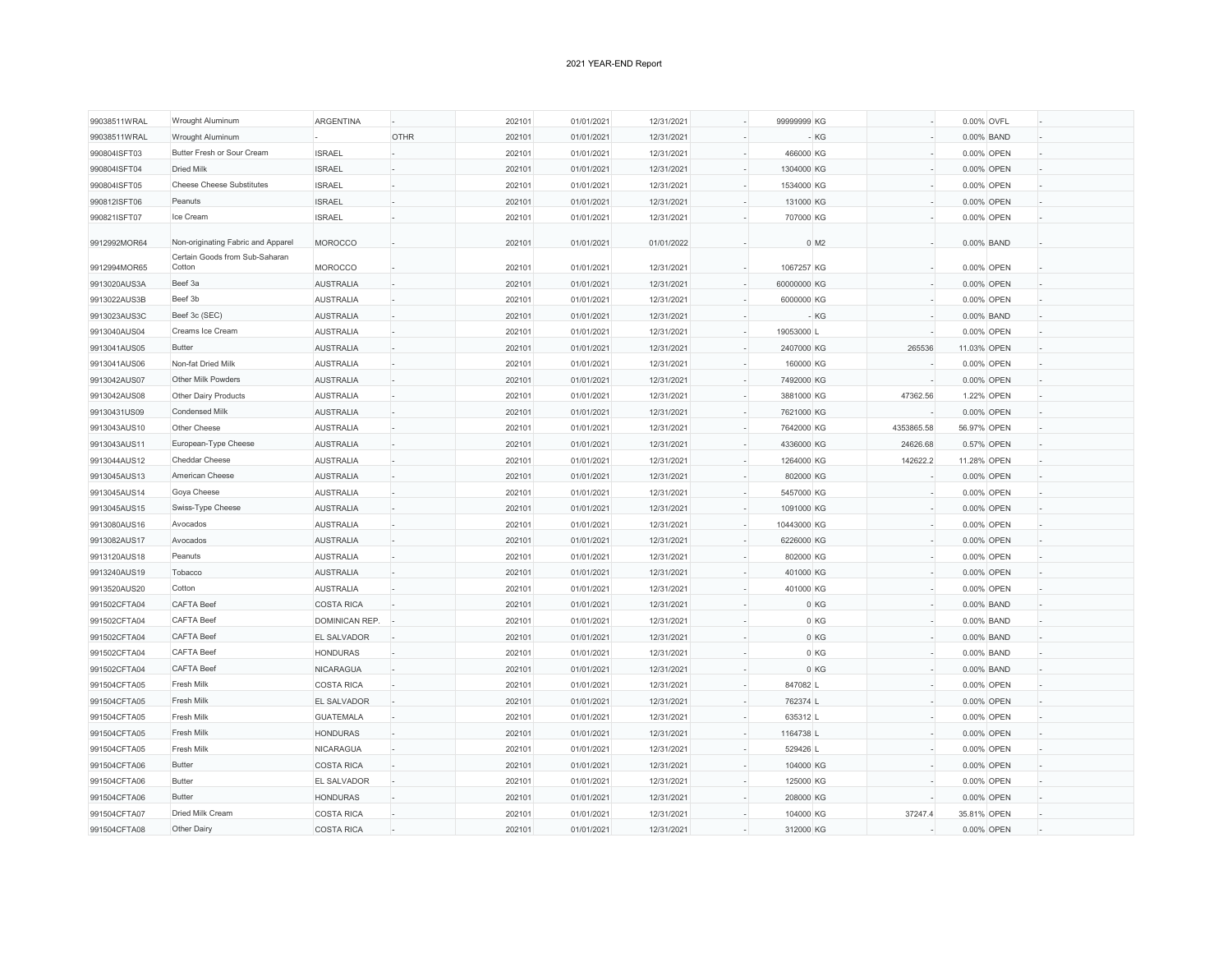| 991504CFTA08 | Other Dairy                                        | DOMINICAN REP.        | 202101 | 01/01/2021 | 12/31/2021 | ÷,             | 260000 KG          |           | 0.00% OPEN   |                      |
|--------------|----------------------------------------------------|-----------------------|--------|------------|------------|----------------|--------------------|-----------|--------------|----------------------|
| 991504CFTA08 | Other Dairy                                        | EL SALVADOR           | 202101 | 01/01/2021 | 12/31/2021 |                | 249000 KG          |           | 0.00% OPEN   |                      |
| 991504CFTA08 | Other Dairy                                        | <b>GUATEMALA</b>      | 202101 | 01/01/2021 | 12/31/2021 |                | 520000 KG          |           | 0.00% OPEN   |                      |
| 991504CFTA08 | Other Dairy                                        | NICARAGUA             | 202101 | 01/01/2021 | 12/31/2021 |                | 208000 KG          |           | 0.00% OPEN   |                      |
| 991504CFTA09 | Other Dairy                                        | <b>DOMINICAN REP.</b> | 202101 | 01/01/2021 | 12/31/2021 | ÷.             | 520000 KG          |           | 0.00% OPEN   |                      |
| 991504CFTA10 | Cheese                                             | <b>COSTA RICA</b>     | 202101 | 01/01/2021 | 12/31/2021 |                | 624000 KG          |           | 0.00% OPEN   |                      |
| 991504CFTA10 | Cheese                                             | DOMINICAN REP.        | 202101 | 01/01/2021 | 12/31/2021 | ÷,             | 975000 KG          | 280534    | 28.77% OPEN  |                      |
| 991504CFTA10 | Cheese                                             | <b>EL SALVADOR</b>    | 202101 | 01/01/2021 | 12/31/2021 |                | 936000 KG          | 302774.45 | 32.35% OPEN  |                      |
| 991504CFTA10 | Cheese                                             | <b>GUATEMALA</b>      | 202101 | 01/01/2021 | 12/31/2021 |                | 1039000 KG         | 11276     | 1.09% OPEN   |                      |
| 991504CFTA10 | Cheese                                             | <b>HONDURAS</b>       | 202101 | 01/01/2021 | 12/31/2021 |                | 728000 KG          | 89160     | 12.25% OPEN  |                      |
| 991504CFTA10 | Cheese                                             | <b>NICARAGUA</b>      | 202101 | 01/01/2021 | 12/31/2021 | ÷.             | 1299000 KG         | 1299000   | 100.00% FILL | 03/10/2021 20:01: PM |
| 991504CFTA11 | Cheese                                             | <b>NICARAGUA</b>      | 202101 | 01/01/2021 | 12/31/2021 |                | 520000 KG          | 520000    | 100.00% FILL | 03/24/2021 20:01: PM |
| 991504CFTA1B | Cheese                                             | <b>NICARAGUA</b>      | 202101 | 01/01/2021 | 12/31/2021 | ÷,             | 390000 KG          | 239262    | 61.35% OPEN  |                      |
| 991512CFTA12 | Peanuts                                            | <b>EL SALVADOR</b>    | 202101 | 01/01/2021 | 12/31/2021 |                | 0 KG               |           | 0.00% EXPD   |                      |
| 991512CFTA12 | Peanuts                                            | NICARAGUA             | 202101 | 01/01/2021 | 12/31/2021 |                | 0 KG               |           | 0.00% EXPD   |                      |
| 991520CFTA13 | Peanut Butter                                      | <b>NICARAGUA</b>      | 202101 | 01/01/2021 | 12/31/2021 | $\sim$         | 0 KG               |           | 0.00% OPEN   |                      |
| 991521CFTA14 | Ice Cream                                          | <b>COSTA RICA</b>     | 202101 | 01/01/2021 | 12/31/2021 | ÷,             | 201837 L           | 1715      | 0.85% OPEN   |                      |
| 991521CFTA14 | Ice Cream                                          | DOMINICAN REP.        | 202101 | 01/01/2021 | 12/31/2021 |                | 378639 L           |           | 0.00% OPEN   |                      |
| 991521CFTA14 | Ice Cream                                          | <b>EL SALVADOR</b>    | 202101 | 01/01/2021 | 12/31/2021 | ÷,             | 161470 L           |           | 0.00% OPEN   |                      |
| 991521CFTA14 | Ice Cream                                          | <b>GUATEMALA</b>      | 202101 | 01/01/2021 | 12/31/2021 |                | 403674 L           |           | 0.00% OPEN   |                      |
| 991521CFTA14 | Ice Cream                                          | <b>HONDURAS</b>       | 202101 | 01/01/2021 | 12/31/2021 |                | 100918 L           |           | 0.00% OPEN   |                      |
| 991521CFTA14 | Ice Cream                                          | <b>NICARAGUA</b>      | 202101 | 01/01/2021 | 12/31/2021 |                | 555051L            |           | 0.00% OPEN   |                      |
| 99156100CFTA | Textiles Costa Rica Swimwear                       | <b>COSTA RICA</b>     | 202101 | 01/01/2021 | 12/31/2021 |                | $0$ M <sub>2</sub> |           | 0.00% EXPD   |                      |
|              |                                                    |                       |        |            |            |                |                    |           |              |                      |
| 99156205CFTA | Textiles Certain Apparel of Wool Fabric COSTA RICA |                       | 202101 | 01/01/2021 | 12/31/2021 |                | $0$ M <sub>2</sub> |           | 0.00% EXPD   |                      |
| 99156215CFTA | <b>Textiles Tailored Wool Apparel</b>              | <b>COSTA RICA</b>     | 202101 | 01/01/2021 | 12/31/2021 | ä,             | $0$ M <sub>2</sub> |           | 0.00% EXPD   |                      |
| 9917041PER3A | Condensed/Evap Milk                                | PERU                  | 202101 | 01/01/2021 | 12/31/2021 | ÷,             | 23376000 KG        | 560422.1  | 2.40% OPEN   |                      |
| 9917041PER3B | Condensed/Evap Milk 2                              | PERU                  | 202101 | 01/01/2021 | 12/31/2021 |                | 7013000 KG         |           | 0.00% OPEN   |                      |
| 9917041PER5B | Cheese 2                                           | PERU                  | 202101 | 01/01/2021 | 12/31/2021 | ä,             | 2922000 KG         |           | 0.00% OPEN   |                      |
| 9917042PER04 | Dairy Products                                     | PERU                  | 202101 | 01/01/2021 | 12/31/2021 | $\sim$         | 6277000 KG         | 453762.38 | 7.23% OPEN   |                      |
| 9917045PER5A | Cheese                                             | PERU                  | 202101 | 01/01/2021 | 12/31/2021 |                | 9740000 KG         |           | 0.00% OPEN   |                      |
| 991802COFT3A | Beef                                               | COLOMBIA              | 202101 | 01/01/2021 | 12/31/2021 | ÷,             | 7757000 KG         |           | 0.00% OPEN   |                      |
| 991802COFT3B | Beef                                               | COLOMBIA              | 202101 | 01/01/2021 | 01/01/2022 | ÷,             | 3103000 KG         |           | 0.00% OPEN   |                      |
| 991804COFT04 | Dairy Milk Cream 6% Butterfat                      | COLOMBIA              | 202101 | 01/01/2021 | 01/01/2022 |                | 236000 KG          |           | 0.00% OPEN   |                      |
| 991804COFT05 | Dairy Milk Cream Fluid Frozen                      | COLOMBIA              | 202101 | 01/01/2021 | 01/01/2022 |                | 4716000 KG         | 234000    | 4.96% OPEN   |                      |
| 991804COFT06 | Dairy Butter                                       | COLOMBIA              | 202101 | 01/01/2021 | 01/01/2022 | ä,             | 10847000 KG        | 674297    | 6.22% OPEN   |                      |
| 991804COFT07 | Dairy Dried Milk                                   | COLOMBIA              | 202101 | 01/01/2021 | 01/01/2022 |                | 4716000 KG         | 2545978   | 53.99% OPEN  |                      |
| 991821COFT08 | Ice Cream                                          | COLOMBIA              | 202101 | 01/01/2021 | 01/01/2022 | $\overline{a}$ | 707000 KG          |           | 0.00% OPEN   |                      |
| 991824COFT09 | Tobacco                                            | COLOMBIA              | 202101 | 01/01/2021 | 01/01/2022 |                | 6205000 KG         |           | 0.00% OPEN   |                      |
| 991902PAFT03 | <b>BEEF</b>                                        | PANAMA                | 202101 | 01/01/2021 | 12/31/2021 |                | 778000 KG          |           | 0.00% OPEN   |                      |
| 991904PAFT4A | Dairy Milk Cream                                   | PANAMA                | 202101 | 01/01/2021 | 12/31/2021 |                | 3582000 KG         |           | 0.00% OPEN   |                      |
| 991904PAFT4B | Dairy Milk Cream                                   | PANAMA                | 202101 | 01/01/2021 | 12/31/2021 |                | 537000 KG          |           | 0.00% OPEN   |                      |
| 991904PAFT5A | Dairy Milk Cream Fluid Frozen                      | PANAMA                | 202101 | 01/01/2021 | 12/31/2021 |                | 537000 KG          |           | 0.00% OPEN   |                      |
| 991904PAFT5B | Dairy Milk Cream Fluid Frozen                      | PANAMA                | 202101 | 01/01/2021 | 12/31/2021 | ÷,             | 81000 KG           |           | 0.00% OPEN   |                      |
|              | Dairy Butter                                       | PANAMA                | 202101 | 01/01/2021 | 12/31/2021 |                | 814000 KG          |           | 0.00% OPEN   |                      |